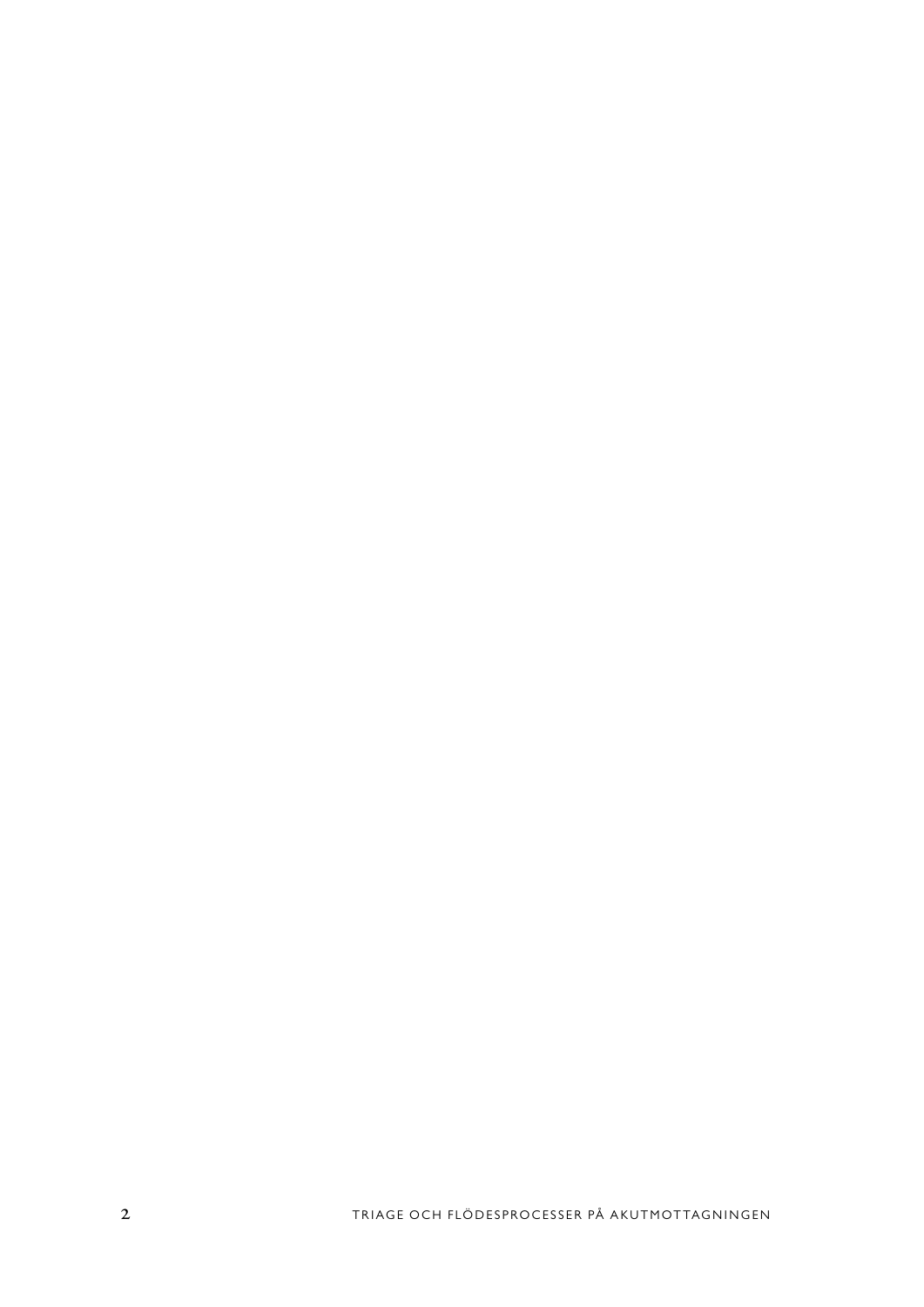# **Granskningsmall**

| First author: |
|---------------|
| Title:        |
| Journal:      |
|               |
|               |
|               |
|               |
|               |

### **1. Type of study**

- $\Box$  RCT  $\rightarrow$  Section A
- $\Box$  Controlled trial without randomization  $\rightarrow$  Section B
- $\Box$  Observational cohort study  $\rightarrow$  Section B
- $\Box$  Case-control study  $\rightarrow$  Section C
- $\Box$  Cross-sectional study (exposure and outcome measured simultaneously)  $\rightarrow$  Section C
- ❑ Case series
- ❑ Case report
- ❑ Ecological study
- ❑ Other: ....................................................................................................................................................

### **2. Type of report**

- ❑ Full paper in peer reviewed journal
- ❑ Full paper in book or other type of report
- ❑ Abbreviated paper in meeting proceedings or similar publication
- ❑ Abstract only
- ❑ Other: ....................................................................................................................................................

## **3. Language**

- ❑ English
- ❑ Scandinavian
- ❑ German
- ❑ French
- ❑ Other: ....................................................................................................................................................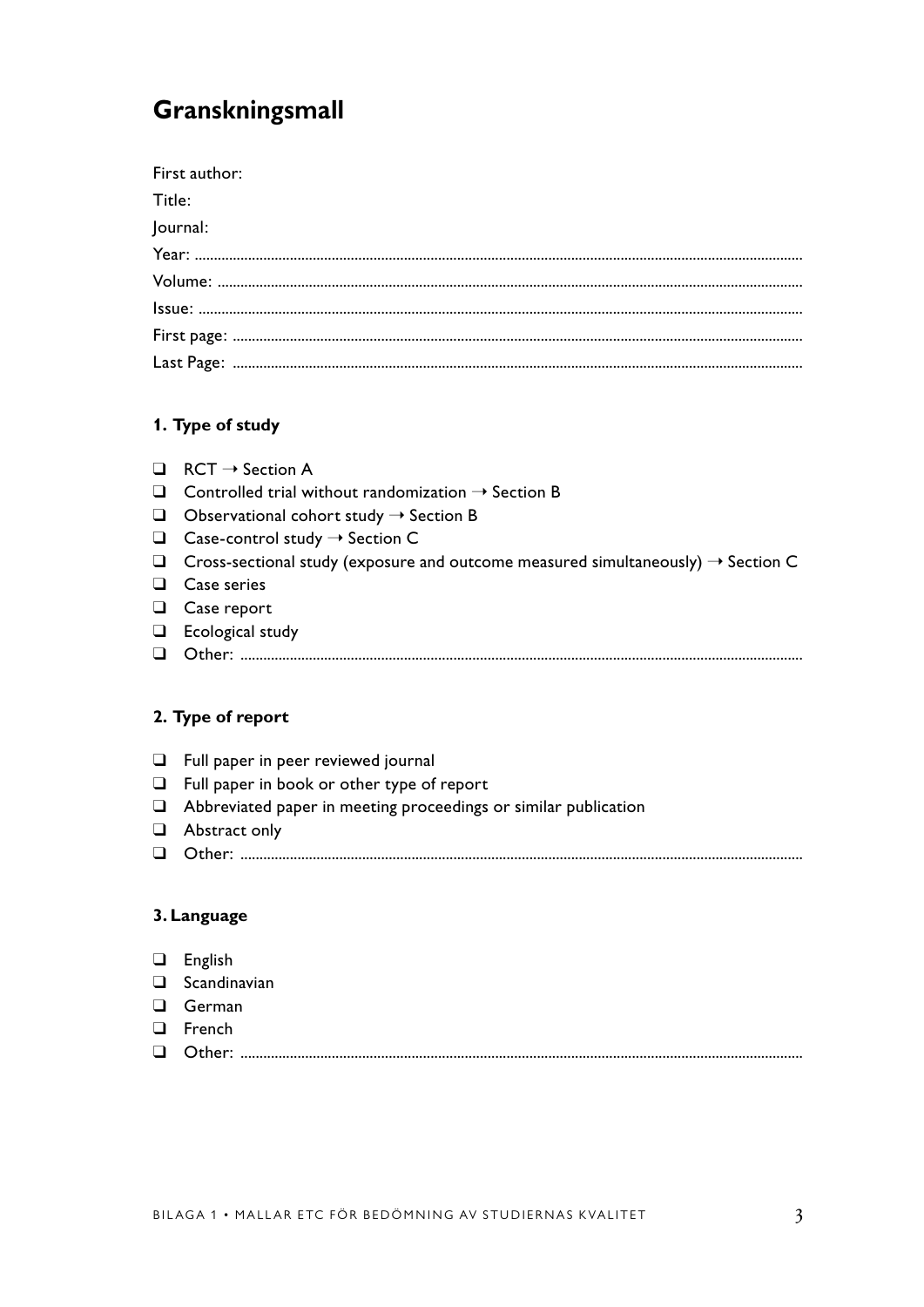# **Section A (randomized clinical trial)**

# **External validity**

Short form answer:

- $\Box$  Clear external validity (0)
- $\Box$  Probable external validity (1)
- $\Box$  Uncertain external validity (3)
- $\Box$  External validity cannot be assessed (5)

**If uncertain, answer questions under Item 1. Otherwise go to Internal validity (after Item 1)**

## **1. Accrual of study subjects**

- a. Eligibility/inclusion criteria clearly stated (eg, if trial of treatment of a specified disease, is the definition acceptable)?
	- $\Box$  Yes = 0
	- $\Box$  No = 2
- b. Consecutive eligible subjects?
	- $\Box$  Yes = 0
	- $\Box$  No = 1
	- $\Box$  Not stated = 1
- c. Numbers and reasons for non-participation given?
	- $\Box$  Yes = 0
	- $\Box$  No = 2
- d. Exclusion criteria clearly stated and acceptable?
	- $\Box$  Yes = 0
	- $\Box$  No = 2
- e. Are numbers of excluded persons given by reason (as prescribed in the CONSORT statement)?
	- $\Box$  Yes = 0
	- $\Box$  No = 2

Total sum of section 1

- 0 = Clear external validity
- 1 = Probable external validity
- 2–3 = Uncertain external validity
- ≥4 = External validity cannot be assessed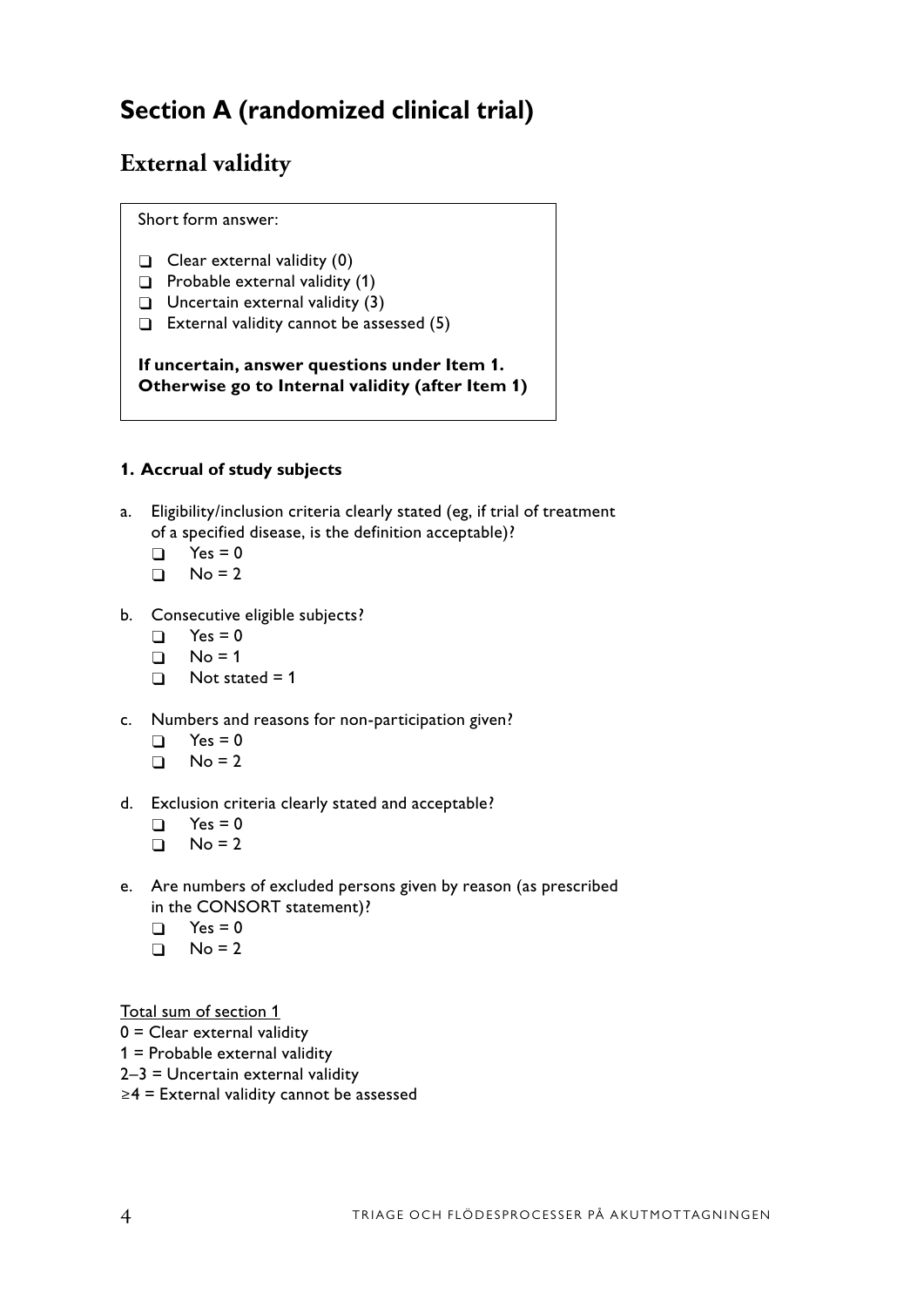# **Internal validity**

Short form answer:

- $\Box$  Excellent internal validity (0)
- $\Box$  Good internal validity (1)
- $\Box$  Acceptable internal validity (2)
- $\Box$  Uncertain internal validity (4)
- $\Box$  Uninformative due to flawed internal validity (10)

**If uncertain, answer questions under Items 2–9. Otherwise go to Precision (after Item 9)**

#### **2. Treatment/exposure assignment**

- a. Were details about randomization procedure given?
	- $\Box$  Yes = 0
	- $\Box$  No = 1
- b. Could the randomization be manipulated?
	- $\Box$  Yes (eg, tossing of coin or throwing of dice) = 1
	- □ No (eg, opaque envelopes, computer-generated list kept by others than investigators)  $= 0$
- c. Did randomization lead to unpredictable treatment assignment?
	- $\Box$  Yes = 0
	- $\Box$  No, treatment could potentially be deduced in some or all = 2
- d. Were there exclusions/withdrawals after randomization?
	- $\Box$  Yes = 2
	- $\Box$  No = 0

### **3. Comparability of groups**

- a. Was there an account of the comparability of groups with regard to all conceivable factors that might affect the outcome?
	- $\Box$  Yes = 0
	- $\Box$  No = 1
- b. Were there any important differences?
	- $\Box$  Yes = 2
	- $\Box$  No = 0
	- $\Box$  No data given = 0 (already scored under 3a)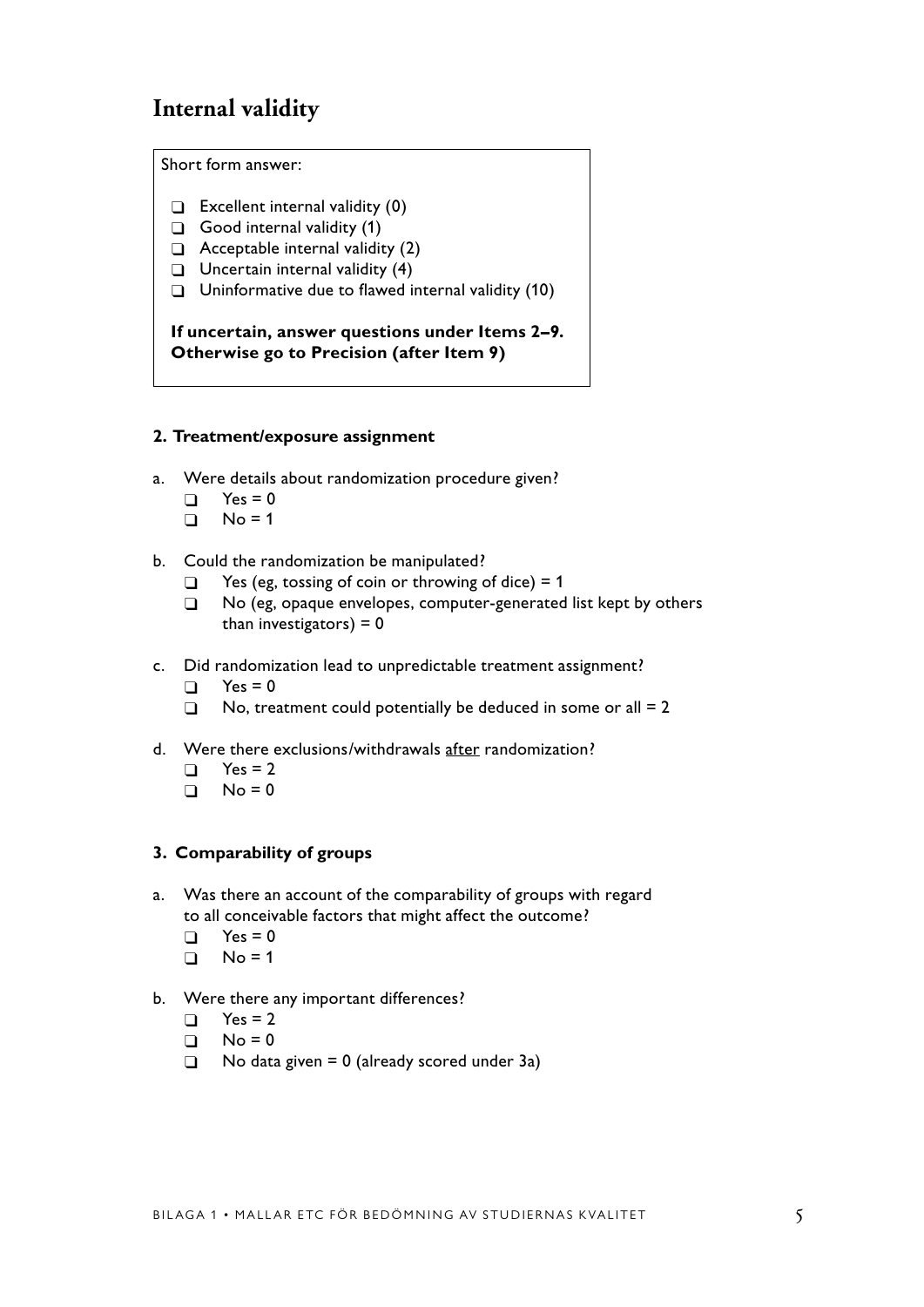- c. Were any attempts in the analysis phase to adjust for imbalances between treatment arms with regard to important determinants for the outcome (eg, through multivariate modelling)?
	- $\Box$  Not needed (no important imbalances) = 0
	- $\Box$  Yes = –1 (subtract 1 if you scored 2 under 3b)
	- $\Box$  No, despite a need = 1

### **4. Blinding**

- a. Were there any attempts to blind the patients/investigators to treatment allocation?
	- $\Box$  No (open study) = 2
	- $\Box$  Only study subjects were blinded (single-blind) = 1
	- **Blinding only of investigators who evaluated the outcome** ("blind observer") =  $0$
	- $\Box$  Double-blind = 0
	- $\Box$  Triple-blind (breaking of the code first after completion of all analyses) = 0
- b. Was there any reason to believe that the blinding had failed (eg, due to characteristic side-effects of active treatment or dissimilarities of active and reference tablets)?
	- $\Gamma$  Yes = 1
	- $\Box$  No = 0
- c. Was the blinding tested (eg, through asking the subjects at the end of the study what they believed they had received)?
	- $\Box$  Yes = 0
	- $\Box$  No = 0

#### **5. Compliance**

- a. Was there any account of the completeness of treatment/compliance?
	- $\Box$  Yes = 0
	- $\Box$  No = 2
- b. Was the completeness acceptable (>80% of the subjects receiving >80% of the prescribed treatment)?
	- $\Box$  Yes = 0
	- $\Box$  No = 3
	- $\Box$  Completeness/compliance data not given = 0 (scored under 5a)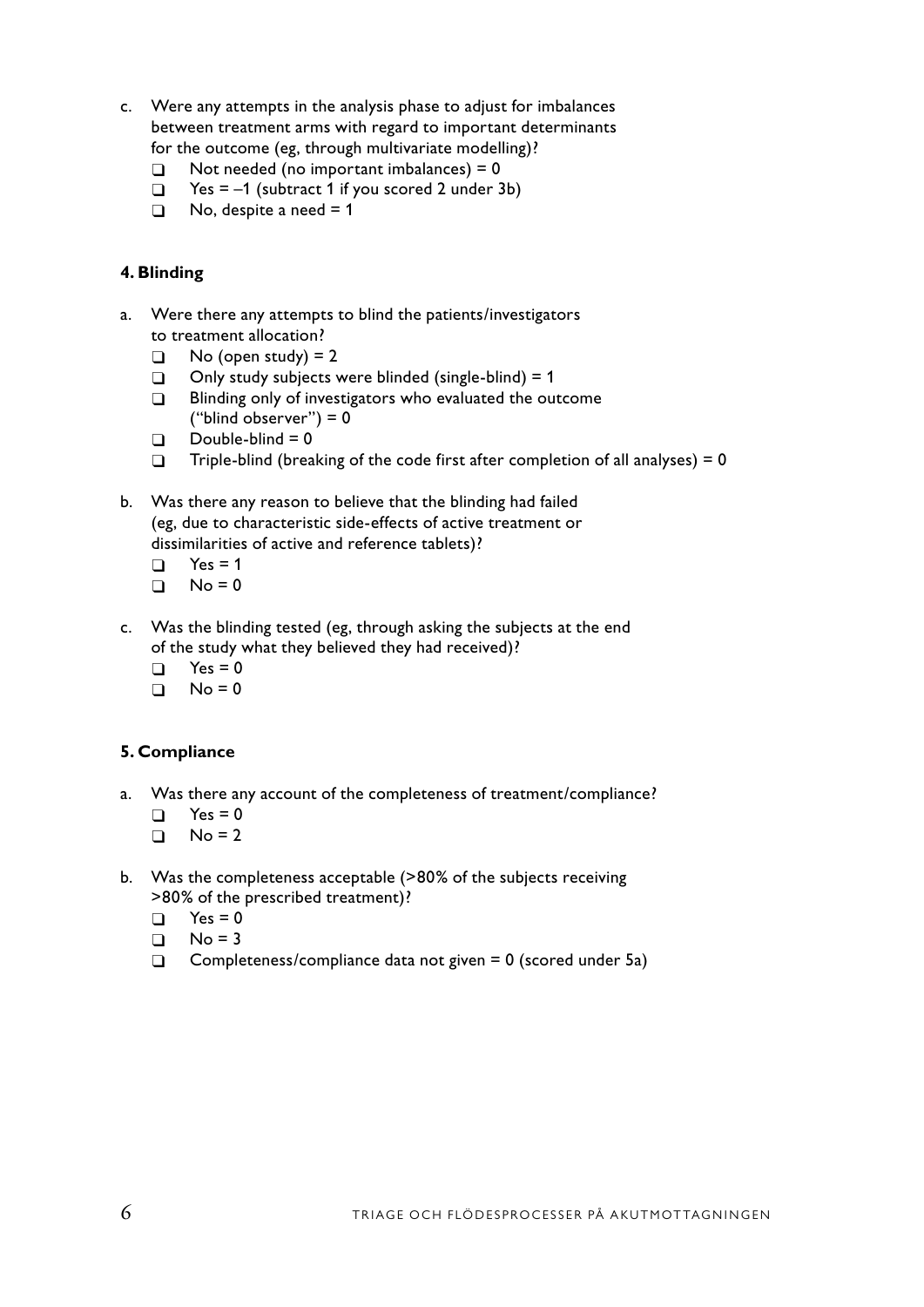#### **6. Drop-outs/losses to follow-up**

- a. Was there an account of the numbers of subjects who dropped out (and the reasons for dropping out)?
	- $\Box$  Yes = 0
	- $\Box$  No = 3
- b. What was the drop-out rate?
	- $\Box$  <10% = 0
	- $\Box$  10–19% = 2
	- $\Box$  20–29% = 3
	- � ≥30% ➝ *study is deemed uninformative, excluded*
	- Drop-out rate not stated  $= 0$  (scored under 6a)

### **7. Evaluation of outcome**

- a. Was there an acceptable definition of the outcome?
	- $\Box$  Yes = 0
	- $\Box$  No = 3
- b. Was the outcome clinically relevant?
	- $\Box$  Yes = 0
	- $\Box$  Of questionable relevance = 2
	- � Irrelevant ➝ *study is deemed uninformative, excluded*
- c. Was the reporter of the outcome (eg, the investigator, the study subject) unaware of the treatment given?
	- $\Box$  Yes = 0
	- $\Box$  No = 2
- d. Are there reasons to believe that there might have been misclassification of the outcome (eg, due to retrospective reporting over too long periods)?
	- $\Box$  Yes = 1
	- $\Box$  No = 0

### **8. Evaluation of side-effects**

- a. Was there acceptable reporting of side effects?
	- $\Box$  Yes, with open-ended questions = 0
	- $\Box$  Yes, with fixed response alternatives = 0
	- $\Box$  Yes, response alternatives not stated = 0
	- $\Box$  No = 3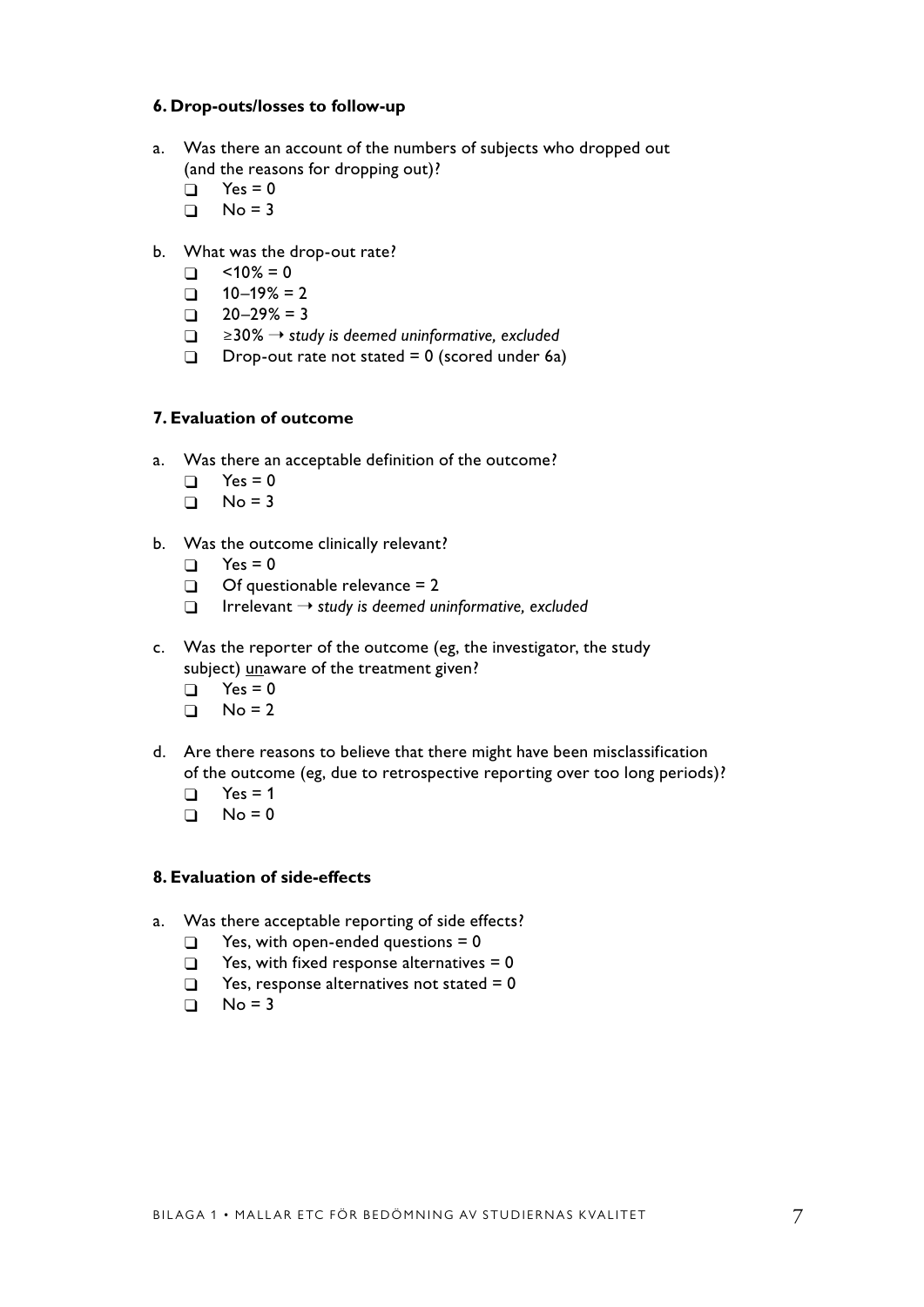## **9. Analysis**

- a. Was the main outcome variable defined in advance and was the conclusion of the study based on the analysis of this variable?
	- $\Box$  Yes = 0
	- $\Box$  No (or not mentioned in the report) = 2
- b. Was there a prior hypothesis?
	- $\Box$  Yes = 0
	- $\Box$  No (or not mentioned in the report) = 1
- c. Were the secondary variables defined in advance?
	- $\Box$  Yes = 0
	- $\Box$  No (or not mentioned in the report) = 1
	- $\Box$  Not applicable, there was no secondary outcome variable = 0
- d. Were all randomized subjects included in the analysis and retained in the treatment arm to which they were initially allocated ("intention-to-treat analysis")?
	- $\Box$  Yes = 0
	- $\Box$  No = 4

Total sum of Items 2–9 (internal validity)

- 0–1 = Excellent internal validity
- $2-4$  = Good internal validity
- 5–7 = Acceptable internal validity
- 8–10 = Uncertain internal validity
- ≥10 = Uninformative due to flawed internal validity

# **Precision**

Short form answer:

- $\Box$  Premeditated and sufficient study size (0)
- $\Box$  Sample size of uncertain adequacy (2)
- $\Box$  Probably underpowered study (4)

**If uncertain, answer questions under Items 10–11**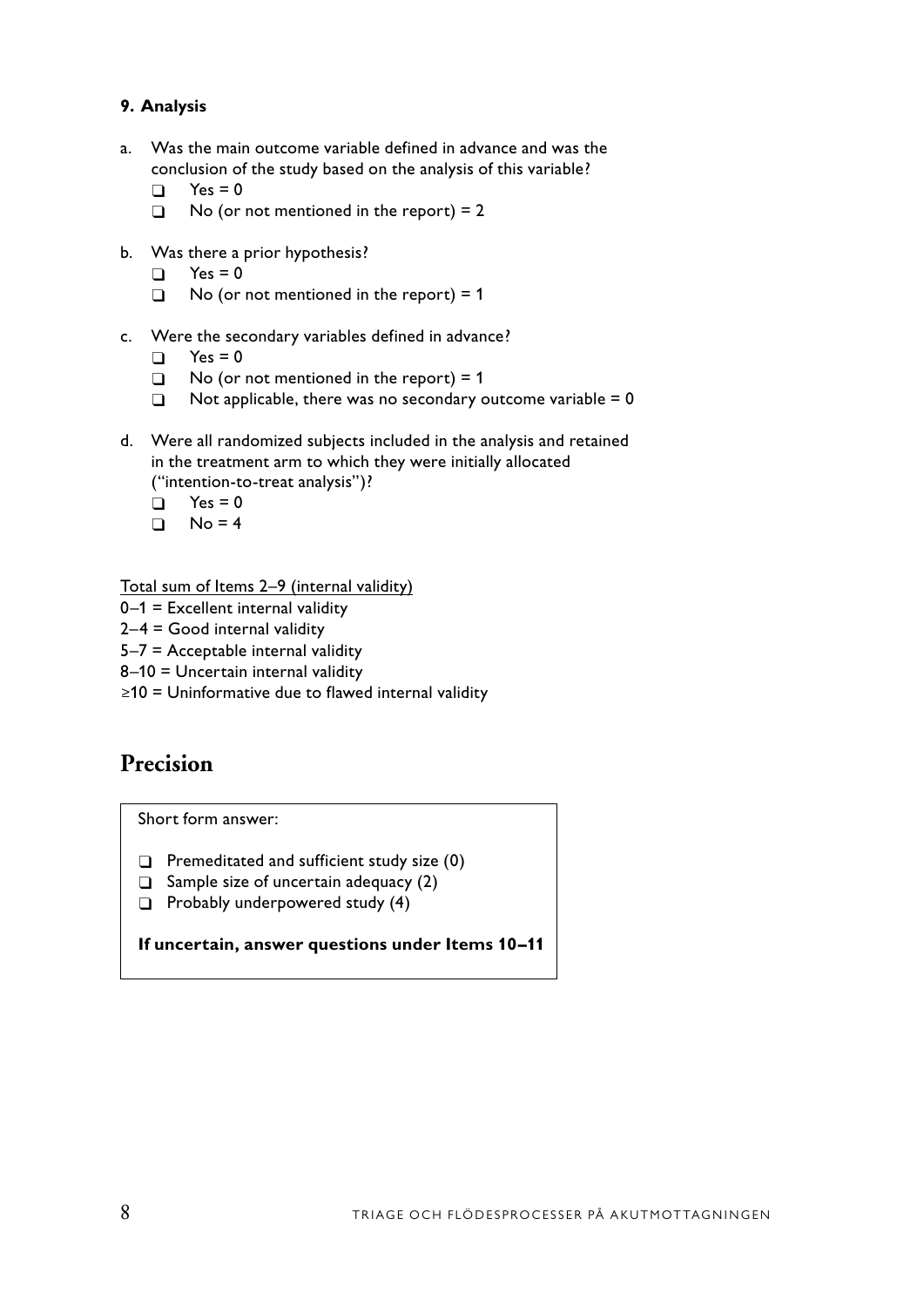#### **10. Smallest clinically relevant effect**

- a. Was the smallest clinically relevant effect defined?
	- $\Box$  Yes = 0
	- $\Box$  No = 1
- b. Was the stated smallest clinically relevant effect reasonable?
	- $\Box$  Yes = 0
	- $\Box$  No = 1
	- $\Box$  Not defined = 0 (scored under 10a)

#### **11. Study power**

- a. Were the deliberations behind the sample size decision clearly described?
	- $\Box$  Yes = 0
	- $\Box$  No = 2
- b. What was the power to detect a reasonably-sized smallest clinically relevant effect?
	- $\Box$  Not stated because there was a strong and statistically significant effect = 0
	- $\Box$  ≥90% = 0
	- $\Box$  80–89% = 1
	- $\Box$  70–79% = 2
	- $\Box$  <70% = 3
	- $\Box$  Not stated despite a non-significant finding = 4

Total sum of Items 10–11 (precision)

- 0–1 = Premeditated and sufficient study size
- 2–3 = Sample size of uncertain adequacy
- ≥4 = Probably underpowered study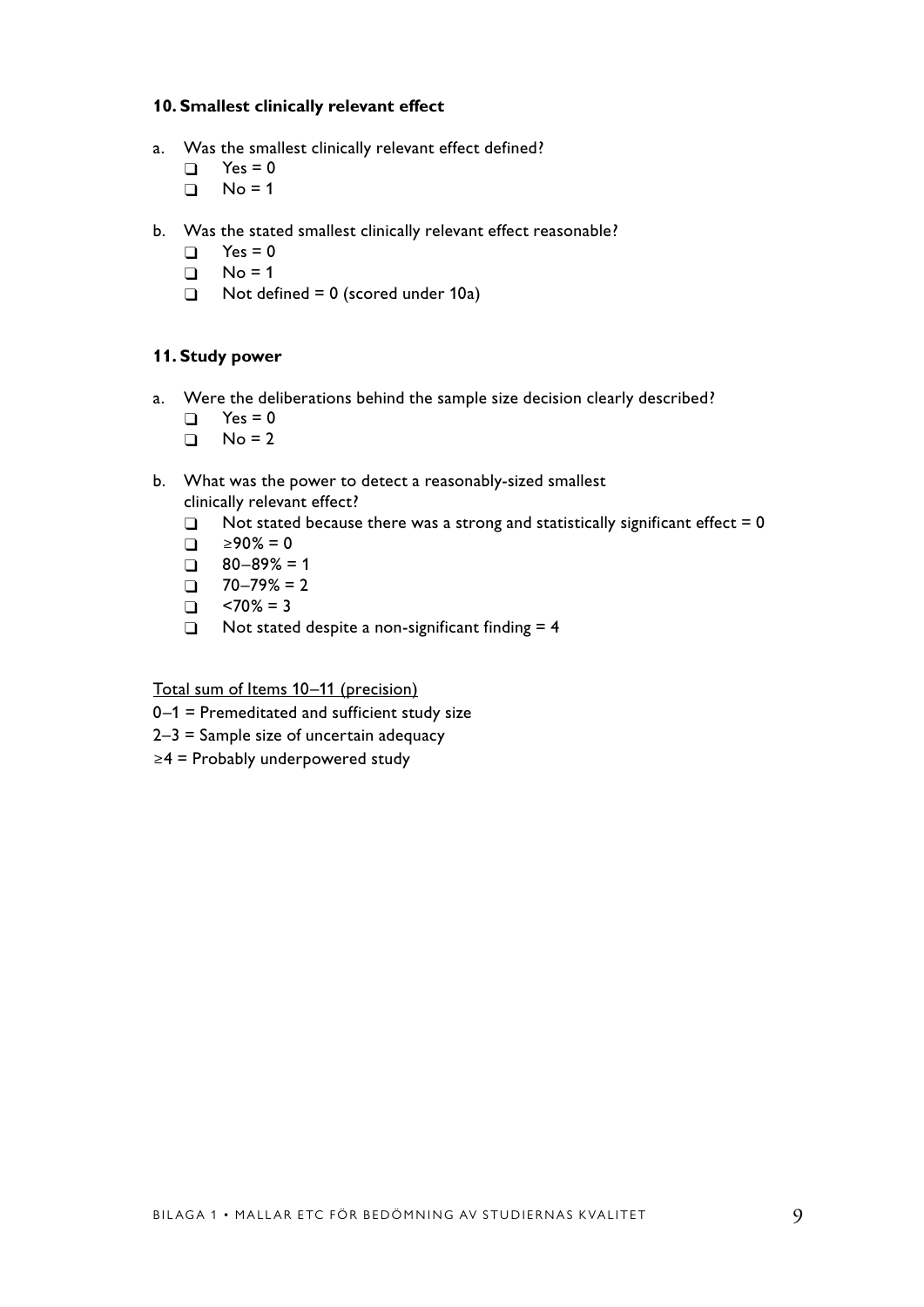# **Section B (observational cohort study or controlled clinical trial without randomization)**

# **External validity**

Short form answer:

- $\Box$  Clear external validity (0)
- $\Box$  Probable external validity (1)
- $\Box$  Uncertain external validity (3)
- $\Box$  External validity cannot be assessed (5)

**If uncertain, answer questions under Item 1, Otherwise go to Internal validity (after Item 1)**

## **1. Accrual/selection of study subjects**

- a. Was the studied exposure well defined (eg, if follow-up of a specified disease, is the definition of the disease acceptable)?
	- $\Box$  Yes = 0
	- $\Box$  No = 2
- b. Eligibility/inclusion criteria clearly stated?
	- $\Box$  Yes = 0
	- $\Box$  No = 1
- c. Consecutive eligible subjects included?
	- $\Box$  Yes = 0
	- $\Box$  No = 1
	- $\Box$  Not stated = 1
- d. Numbers and reasons for non-participation given?
	- $\Box$  Yes = 0
	- $\Box$  No = 1
- e. Exclusion criteria clearly stated and acceptable?
	- $\Box$  Yes = 0
	- $\Box$  No = 1
- f. Are numbers of excluded persons given by reason (as prescribed in the CONSORT statement)?
	- $\Box$  Yes = 0
	- $\Box$  No = 1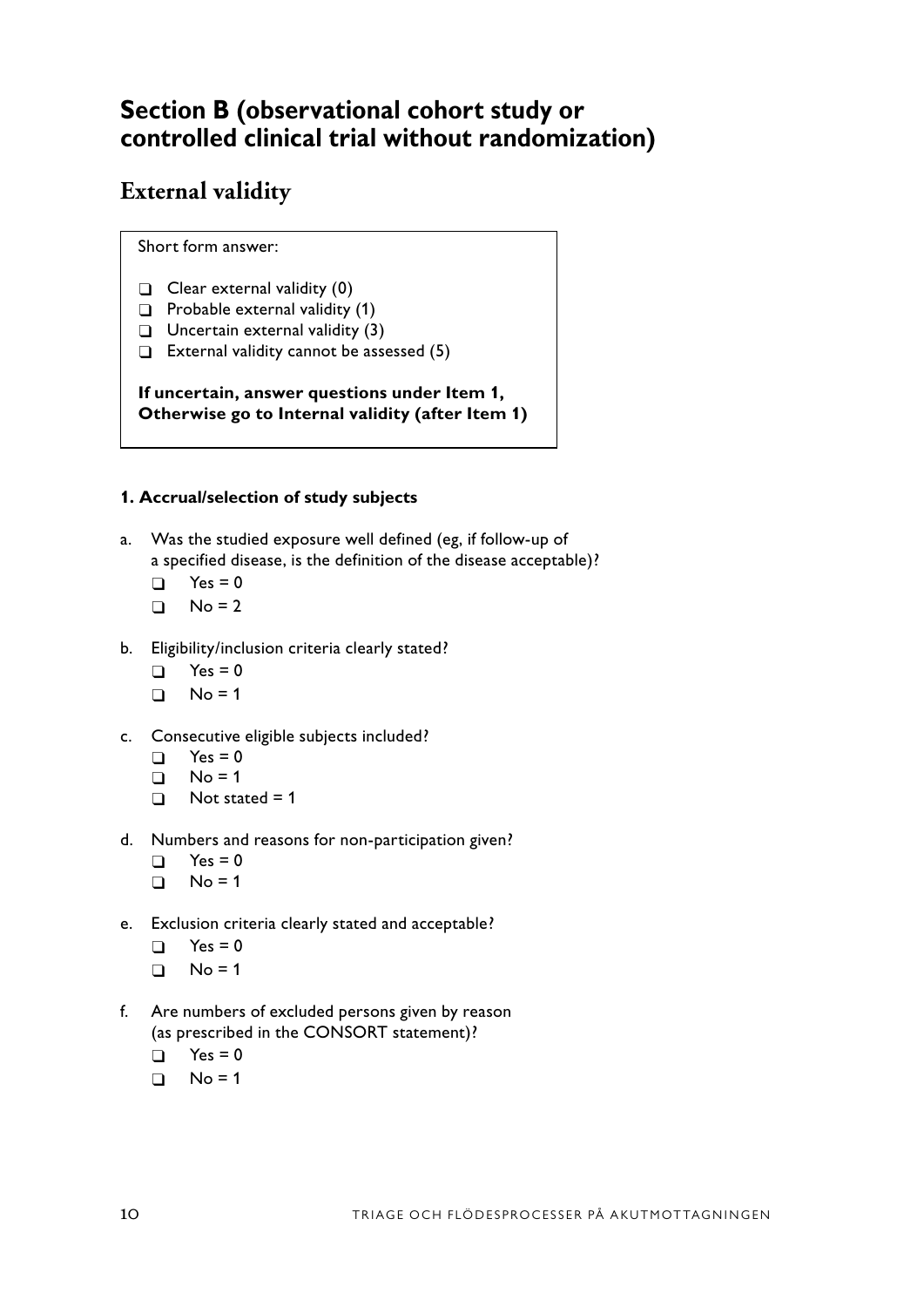Total sum of section 1

- $0 =$  Clear external validity
- 1 = Probable external validity
- 2–3 = Uncertain external validity
- ≥4 = External validity cannot be assessed

# **Internal validity**

Short form answer:

- $\Box$  Excellent internal validity (0)
- $\Box$  Good internal validity (1)
- $\Box$  Acceptable internal validity (2)
- $\Box$  Uncertain internal validity (4)
- $\Box$  Uninformative due to flawed internal validity (10)

**If uncertain, answer questions under Items 2-6. Otherwise go to Precision (after Item 6)**

#### **2. Exposure assessment**

- a. Was the studied exposure satisfactorily measured/recorded?
	- $\Box$  Yes = 0
	- $\Box$  Yes, with minor criticism = 1
	- $\Box$  No = 3
- b. Were *all* in the exposed group really exposed?
	- $\Box$  Yes = 0
	- $\Box$  Yes, probably = 1
	- $\Box$  No, probably not = 2
	- $\Box$  No = 2
- c. Were *all* in the reference category really unexposed?
	- $\Box$  Yes = 0
	- $\Box$  Yes, probably = 1
	- $\Box$  No, probably not = 2
	- $\Box$  No = 2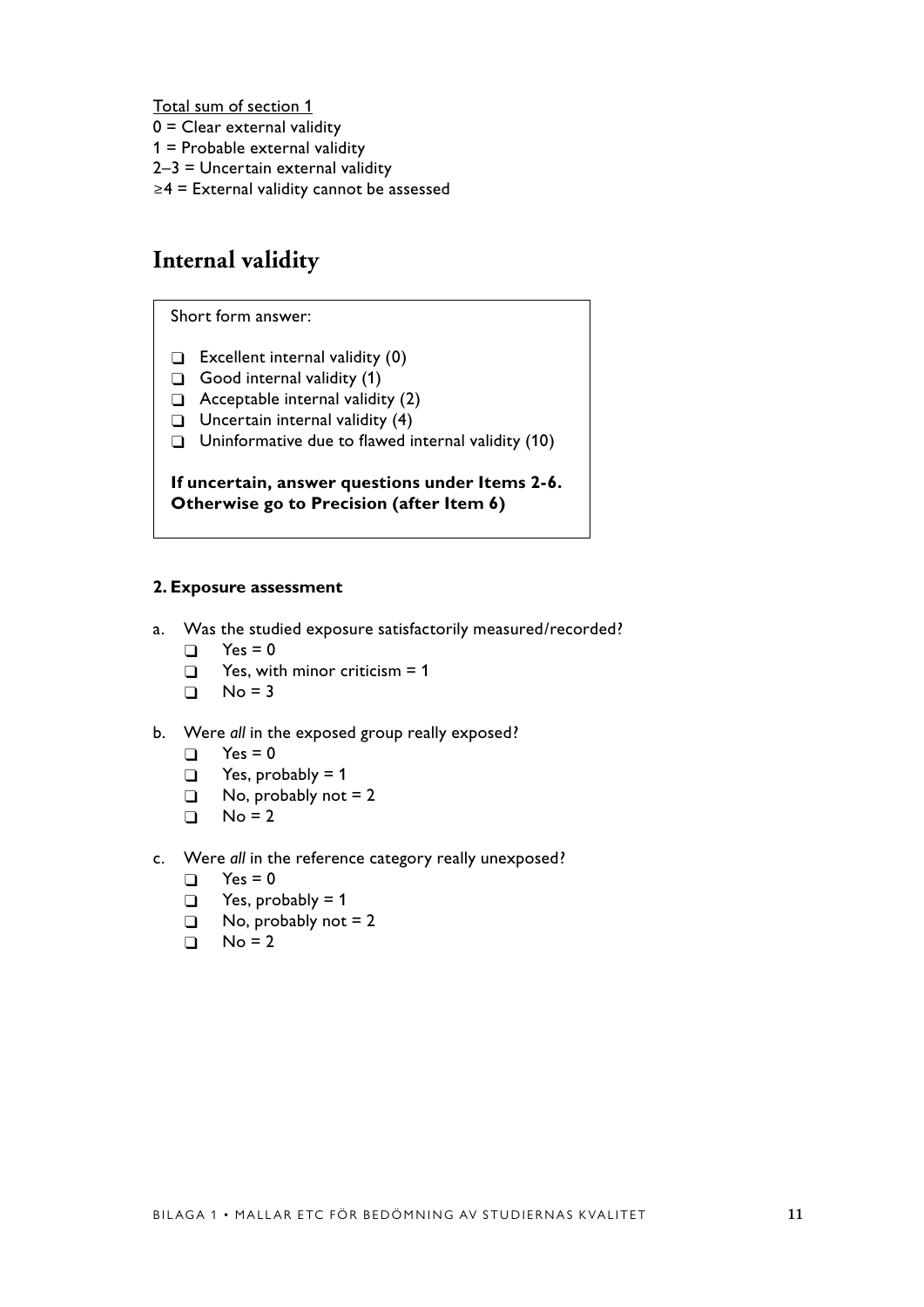### **3. Comparability of groups/selection bias/confounding**

- a. Was there an account of the comparability of groups with regard to factors that might conceivably affect the outcome (potential confounding factors)? (If only one cohort was studied and compared with the background population or historical controls – was there data to support the comparability with the reference category).
	- $\Box$  Yes = 0
	- $\Box$  No = 3
- b. Did the investigators consider all important potential confounding factors (potential confounding factors = factors that are independent causes of/risk factors for/protective factors against the outcome, AND not a link in the causal chain between the studied exposure and the outcome)?
	- $\Box$  Yes = 0
	- $\Box$  Probably = 1
	- $\Box$  No = 3
	- $\Box$  No data given = 0 (already scored under 3a)
- c. Were the relevant confounding factors satisfactorily measured/recorded?
	- $\Box$  Yes = 0
	- $\Box$  Yes, with minor criticism = 1
	- $\Box$  No = 3
- d. Were the potential confounding factors unevenly distributed among exposed and/ non-exposed/reference group (confounding arises if factors described under 3b are unevenly distributed among exposed and unexposed [ie, linked to the exposure])?
	- $\Box$  Yes = 2
	- $\Box$  No = 0
	- $\Box$  No data given = 0 (already scored under 3a)
- e. Were attempts in the analysis to adjust for imbalances between exposure groups with regard to potential confounding factors (eg, through restriction, stratified analyses, or multivariate modelling)?
	- $\Box$  Not needed (no important imbalances) = 0
	- $\Box$  Yes = -2 (subtract 2 if you scored 2 under 3d)
	- $\Box$  No, despite a need = 2

#### **4. Evaluation of outcome, ascertainment/detection bias**

- a. Was there an acceptable definition of the outcome?
	- $\Box$  Yes = 0
	- $\Box$  No = 3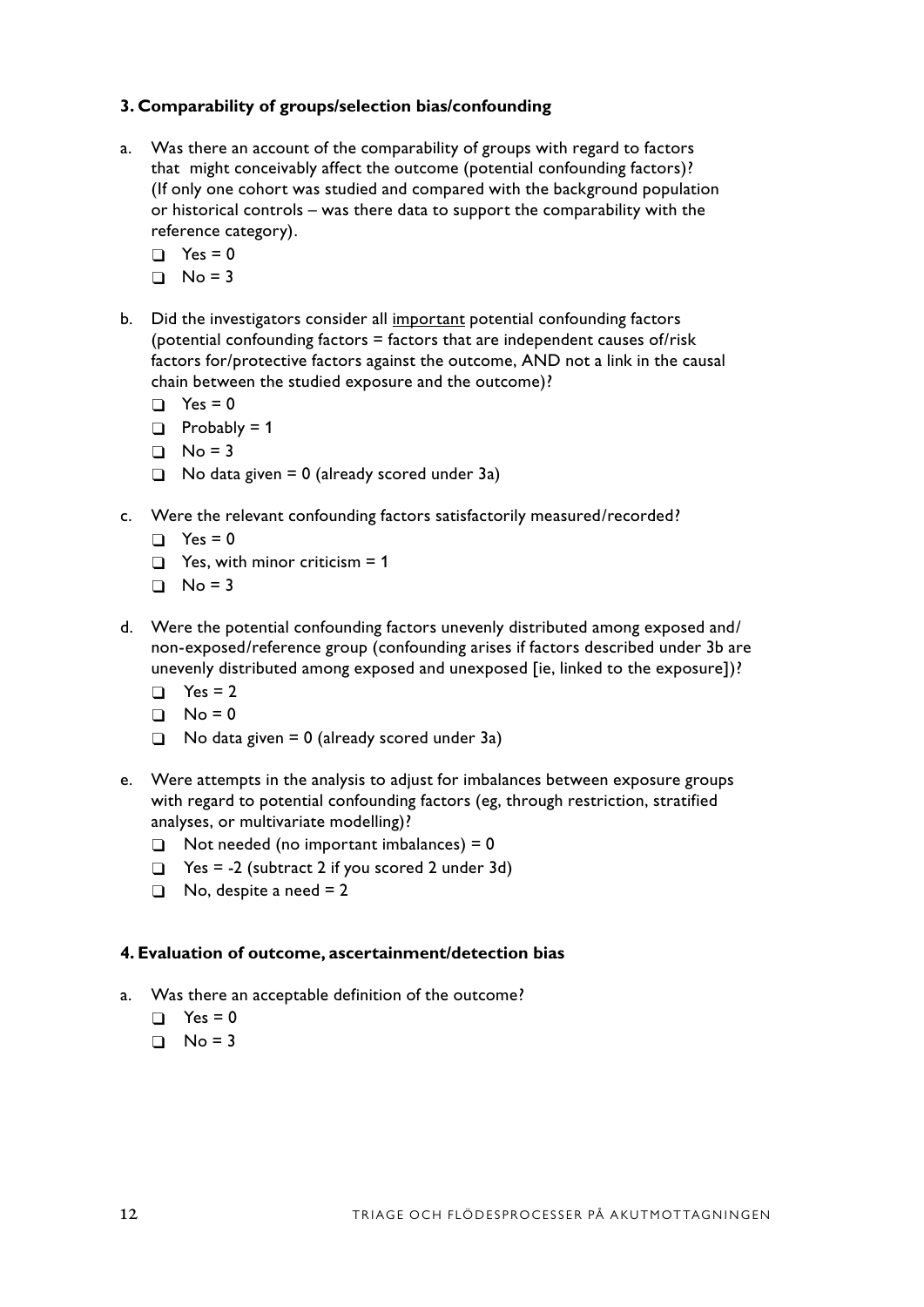- b. Was the outcome clinically relevant?
	- $\Box$  Yes = 0
	- $\Box$  Of questionable relevance = 2
	- � Irrelevant ➝ *study is deemed uninformative, excluded*
- c. Were the evaluators of the outcome aware of exposure status of the cohort members?
	- $\Box$  Yes = 1
	- $\Box$  Probably = 1
	- $\Box$  No = 0
- d. Was there any reason to believe that there was important ascertainment/ detection bias (eg, exposure linked to smoking, and smoking, in turn, linked to higher frequency of health care visits, and thus a more intense surveillance)?
	- $\Box$  Yes = 2
	- $\Box$  No = 0

#### **5. Losses to follow-up**

- a. Was there an account of the numbers of subjects who were lost to follow-up?
	- $\Box$  Yes = 0
	- $\Box$  No = 3
- b. What proportion was lost to follow-up?
	- $\Box$  <10% = 0
	- $\Box$  10–19% = 1
	- $\Box$  20–29% = 2
	- $\Box$  30–39 = 3
	- � ≥40% ➝ *study is deemed uninformative, excluded*
	- $\Box$  Proportion not stated = 0 (scored under 5a)

### **6. Analysis**

- a. Was the main outcome variable defined in advance and was the conclusion of the study based on the analysis of this variable?
	- $\Box$  Yes = 0
	- $\Box$  No (or not mentioned in the report) = 1
- b. Was there a prior hypothesis?
	- $\Box$  Yes = 0
	- $\Box$  No (or not mentioned in the report) = 1
- c. Was the statistical method adequate?
	- $\Box$  Yes = 0
	- $\Box$  No = 3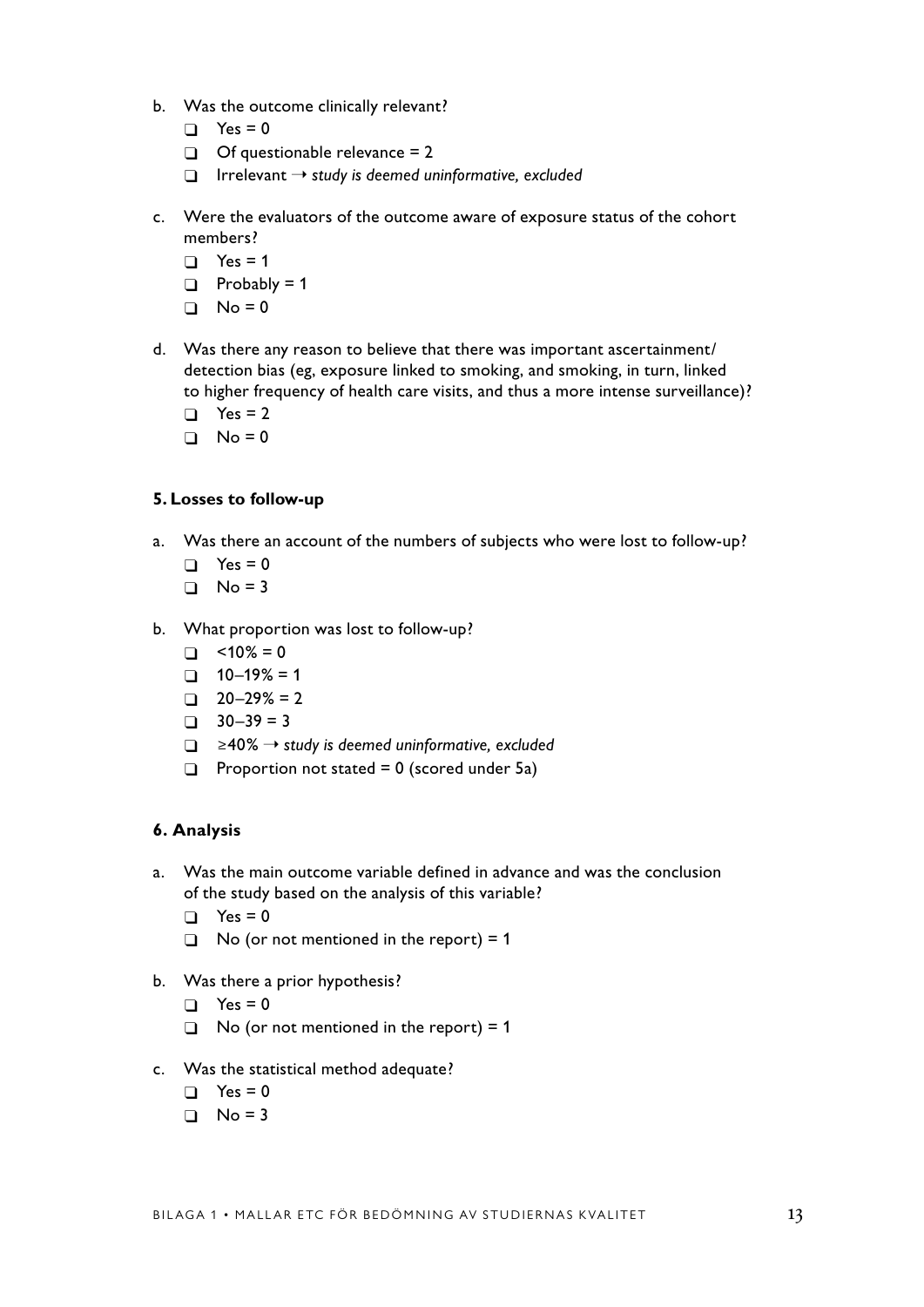Total sum of Items 2–6 (internal validity)

- 0–1= Excellent internal validity
- $2-3$  = Good internal validity
- 4–6 = Acceptable internal validity
- 7–9 = Uncertain internal validity
- ≥10 = Uninformative due to flawed internal validity

# **Precision**

Short form answer:

- $\Box$  Premeditated and sufficient study size (0)
- $\Box$  Sample size of uncertain adequacy (2)
- $\Box$  Probably underpowered study (4)

## **If uncertain, answer questions under Items 7–8**

# **7. Smallest clinically relevant effect**

- a. Was the smallest clinically relevant effect defined?
	- $\Box$  Yes = 0
	- $\Box$  No = 1
- b. Was the stated smallest clinically relevant effect reasonable?
	- $\Box$  Yes = 0
	- $\Box$  No = 1
	- $\Box$  Not defined = 0 (scored under 10a)

## **8. Study power**

- a. Were the deliberations behind the sample size decision clearly described?
	- $\Box$  Yes = 0
	- $\Box$  No = 2
- b. What was the power to detect a reasonably-sized smallest clinically relevant effect?
	- $\Box$  Not stated because there was a strong and statistically significant effect = 0
	- $\Box$  ≥90% = 0
	- $\Box$  80–89% = 1
	- $\Box$  70–79% = 2
	- $\Box$  <70% = 3
	- $\Box$  Not stated despite a non-significant finding = 4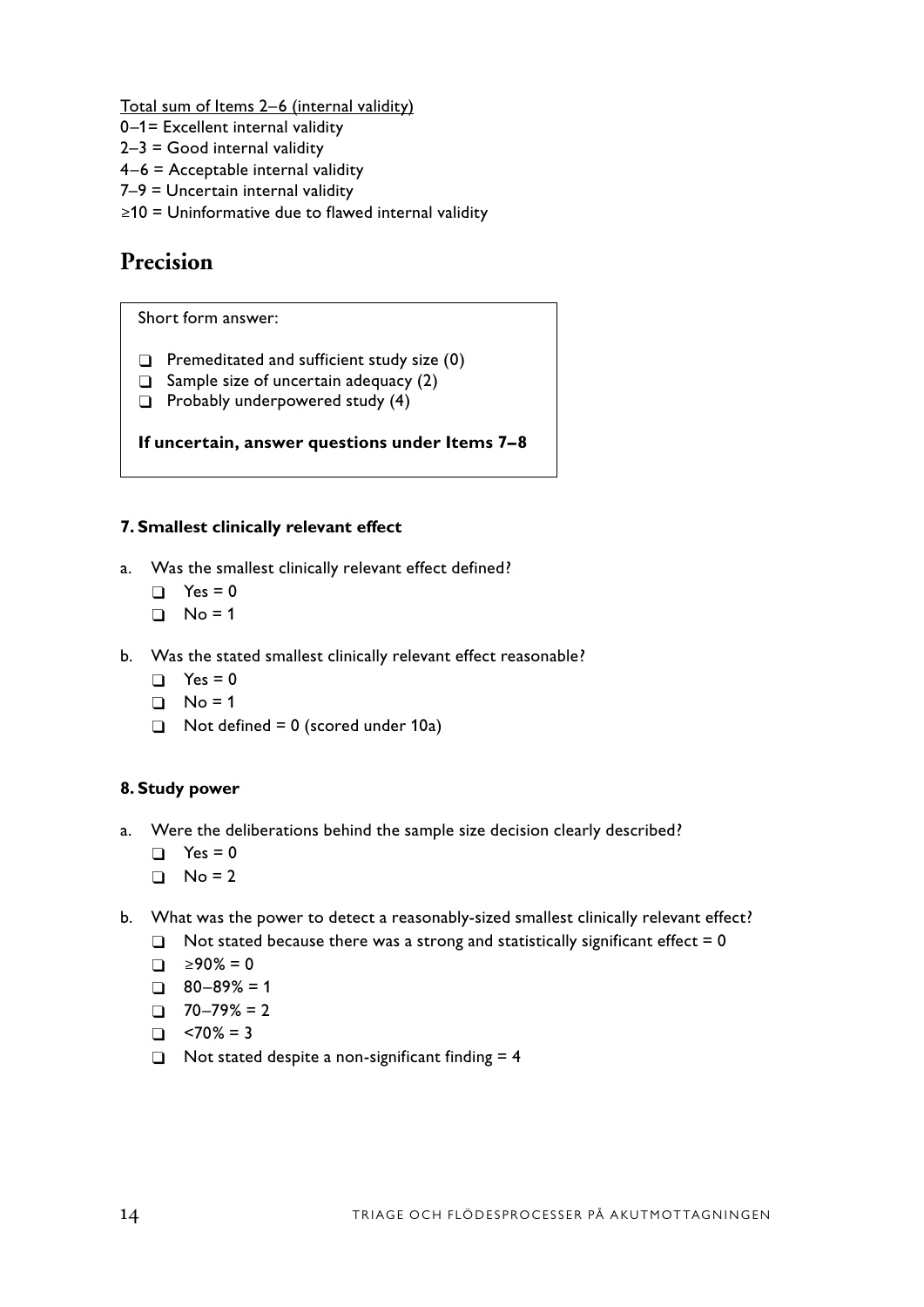Total sum of Items 7–8 (precision)

- 0–1 = Premeditated and sufficient study size
- $2-3$  = Sample size of uncertain adequacy
- ≥4 = Probably underpowered study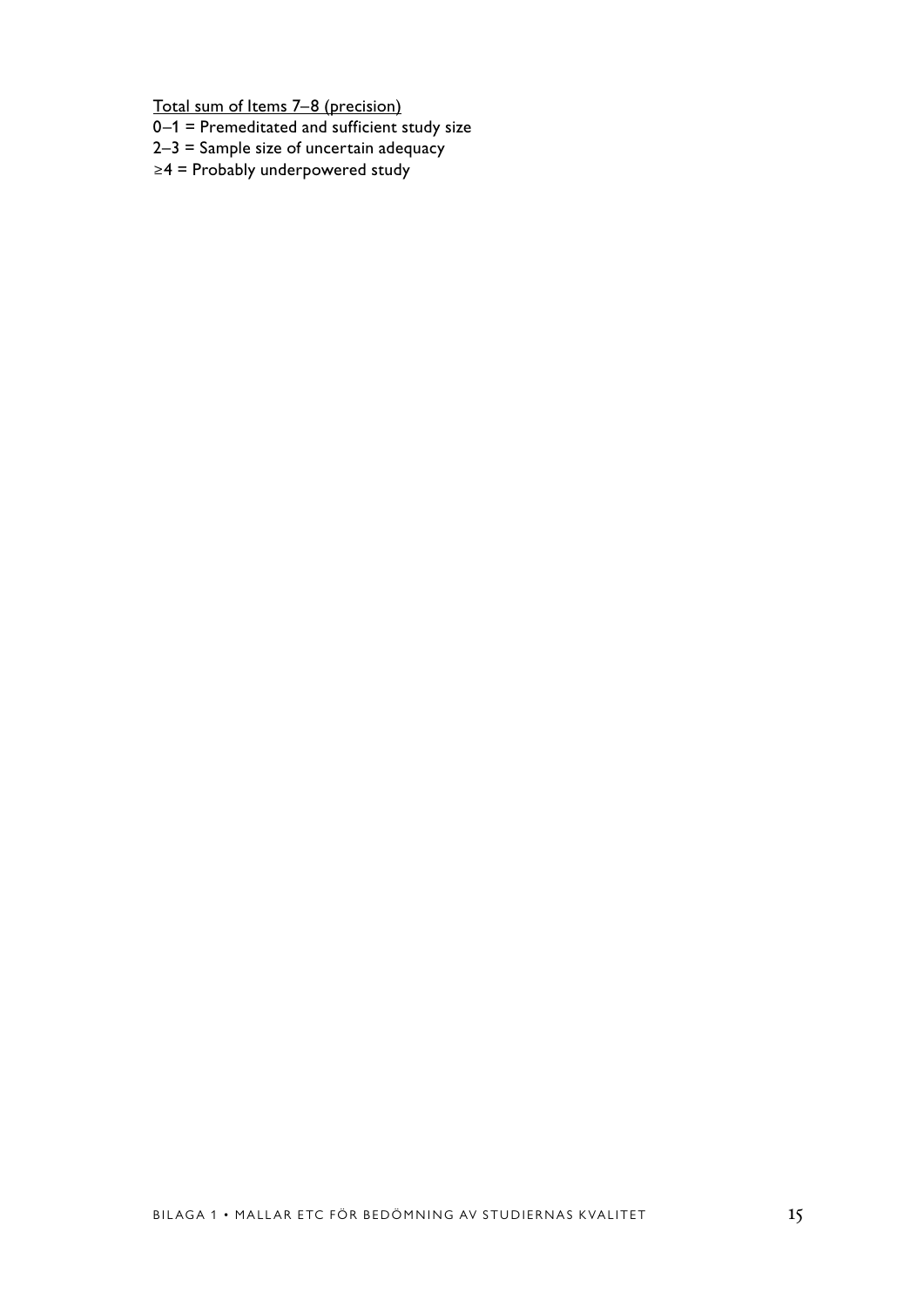# **Section C (case-control or cross-sectional studies)**

# **External validity**

Short form answer:

- $\Box$  Clear external validity (0)
- $\Box$  Probable external validity (1)
- $\Box$  Uncertain external validity (3)
- $\Box$  External validity cannot be assessed (5)

**If uncertain, answer questions under Item 1, Otherwise go to Internal validity (after Item 1)**

## **1. Type of cases studied**

- a. Was there an acceptable definition of the outcome (that rendered subjects case/control status)?
	- $\Box$  Yes = 0
	- $\Box$  No = 2
- b. Did the studied cases correspond to cases in the population to which the investigators wished to generalize their findings?
	- $\Box$  Yes = 0
	- $\Box$  Yes, probably = 1
	- $\Box$  No, probably not = 2
	- $\Box$  No, definitely not = 3

Total sum of section 1

- 0 = Clear external validity
- 1 = Probable external validity
- 2–3 = Uncertain external validity
- ≥4 = External validity cannot be assessed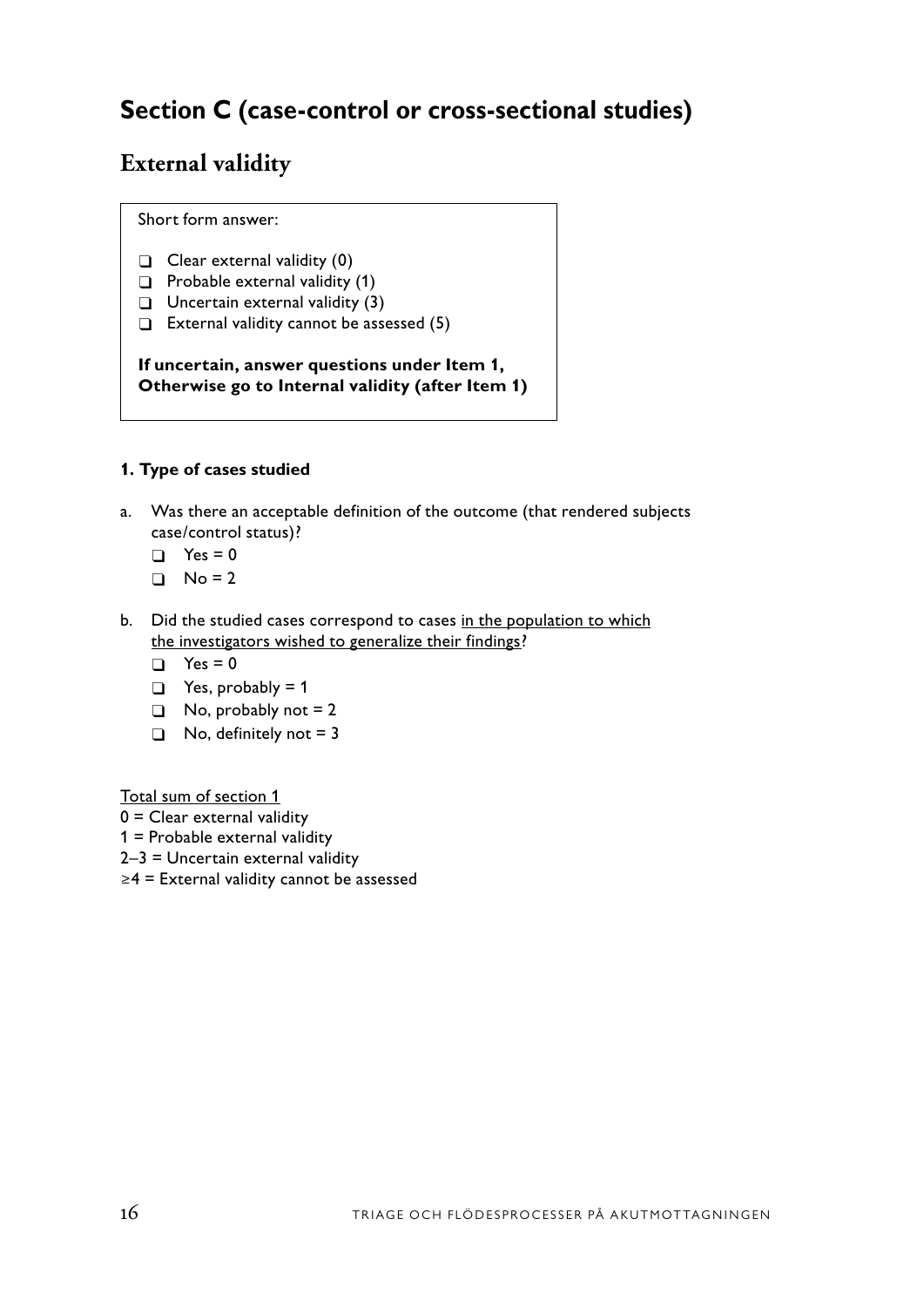# **Internal validity**

Short form answer:

- $\Box$  Excellent internal validity (0)
- $\Box$  Good internal validity (1)
- $\Box$  Acceptable internal validity (2)
- $\Box$  Uncertain internal validity (4)
- $\Box$  Uninformative due to flawed internal validity (10)

**If uncertain, answer questions under Items 2–6. Otherwise go to Precision (after Item 6)**

#### **2. Study base (NOTE, not relevant to cross-sectional studies; if so, skip 2–3)**

*The study base is defined as the group of people [the "virtual cohort"] who – if they developed the outcome condition – would necessarily have become cases in the study.*

- a. Was the study base (the "virtual cohort" [a defined source population followed for a defined time period] that generated the cases) well defined (geographically, age-wise, gender, other characteristics)?
	- $\Box$  Yes, quite clear (eg, an already established cohort, or definition through an existing, well-functioning population register) =  $0$
	- $\Box$  Yes, reasonably (eg, hospital-based study with strict catchment areas and no important selections of cases or controls)  $= 1$
	- □ Yes, probably (eg, hospital-based study without clear catchment areas, and/or inability to rule out some less important selection among cases and/or controls; control selection via random digit dialing or through neighbourhood controls whereupon some minor mismatch [for instance socioeconomic] between cases and controls might have occurred) = 2
	- $\Box$  No, it is impossible to tell if the cases and controls come from the same study base and if there are important selection mechanisms for either of these categories  $= 4$
- b. Are the cases representative of all cases in the study base?
	- $\Box$  Yes, they represent all or virtually all new (incident) cases of the outcome that occurred in the study base  $= 0$
	- □ Yes, although it is difficult to tell if they represent *all* cases, there is no reason to suspect that they are unrepresentative of all cases in the study base  $= 1$
	- $\Box$  Yes, they represent prevalent cases in the study base, but there is no reason to suspect that they are unrepresentative  $= 1$
	- $\Box$  No, there are reasons to suspect that they are unrepresentative of all cases in the study base  $= 3$
	- � No, definitely unrepresentative ➝ *study is deemed uninformative, excluded*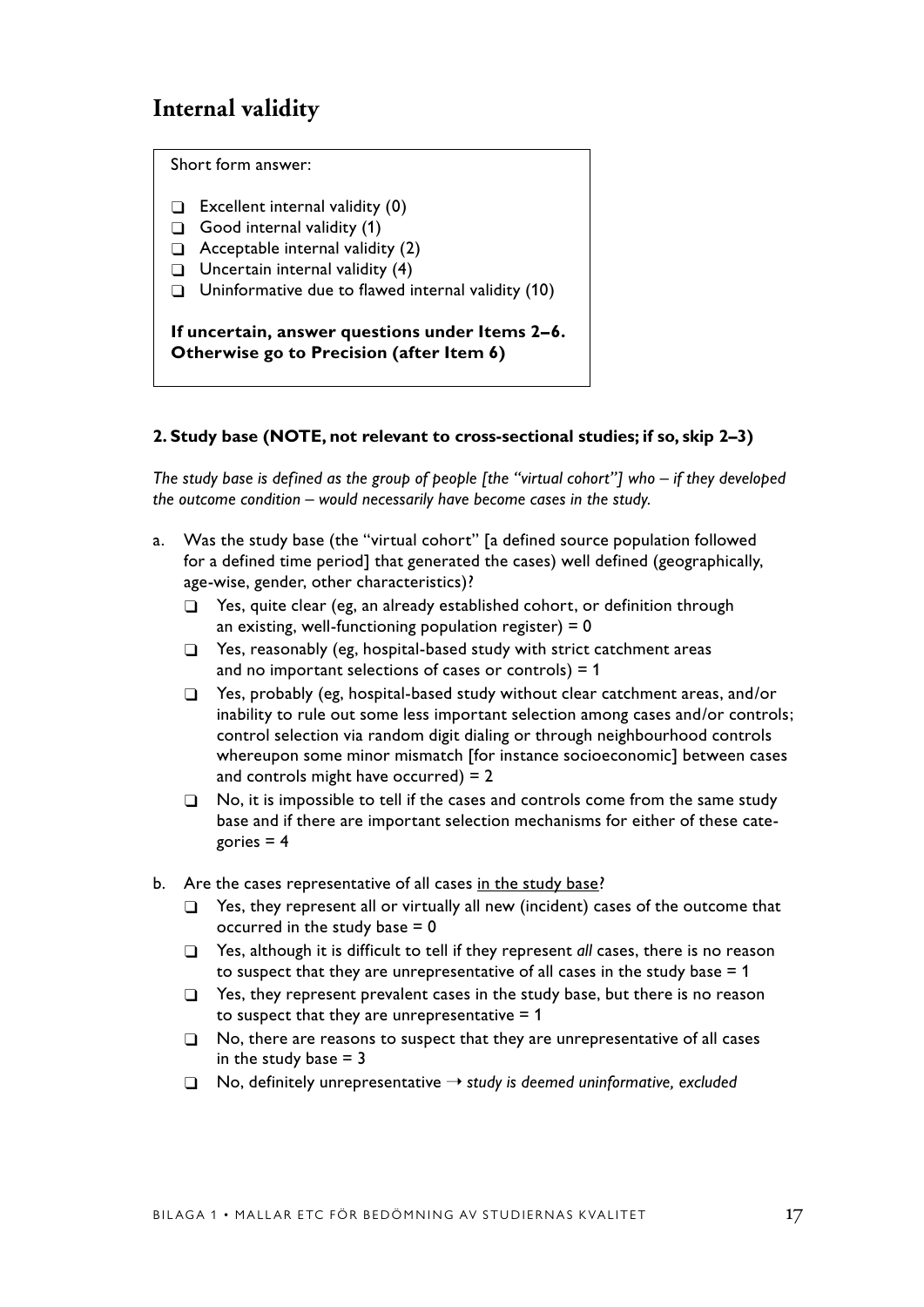- c. Do the control subjects come from the very same study base as the cases?
	- $\Box$  Yes, definitely = 0
	- $\Box$  Yes, probably = 1
	- $\Box$  Uncertain = 3
	- $\Box$  Probably not = 4
	- $\Box$  No, definitely not  $\rightarrow$  *study is deemed uninformative, excluded*
- d. Were the control subjects representative of the entire study base?
	- $\Box$  Yes, they were selected randomly from a defined sampling frame (note that stratified random sampling in order to achieve frequency matching is acceptable)  $= 0$
	- $\Box$  Yes, probably, but they were selected in some other way = 1
	- $\Box$  Uncertain = 3
	- $\Box$  Probably not = 4
	- $\Box$  No, the probability of being selected as control is linked to the subjects' exposure status ➝ *study is deemed uninformative, excluded*

## **3. Non-participation**

- a. Were all eligible cases occurring in the study base identified and enumerated?
	- $\Box$  Yes = 0
	- $\Box$  Yes, probably = 1
	- $\Box$  No = 3
- b. What was the participation rate among all eligible cases?
	- $\Box$  ≥90% = 0
	- $\Box$  80–89% = 1
	- $\Box$  70–79% = 2
	- $\Box$  60–69% = 3
	- $\Box$  50–59% = 4
	- � <50% ➝ *study is deemed uninformative, excluded*
	- � Proportion not stated ➝ *study is deemed uninformative, excluded*
- c. Was anything done to insure that major selection bias was not introduced through non-participation among cases?
	- $\Box$  Not needed because participation among cases was >80% = 0
	- � Participation ≤80%, but authors provide data about non-participants that seem to rule out important selection bias  $= -1$  (subtract from sum)
	- $\Box$  Participation ≤80%, and no data is given about non-participants = 0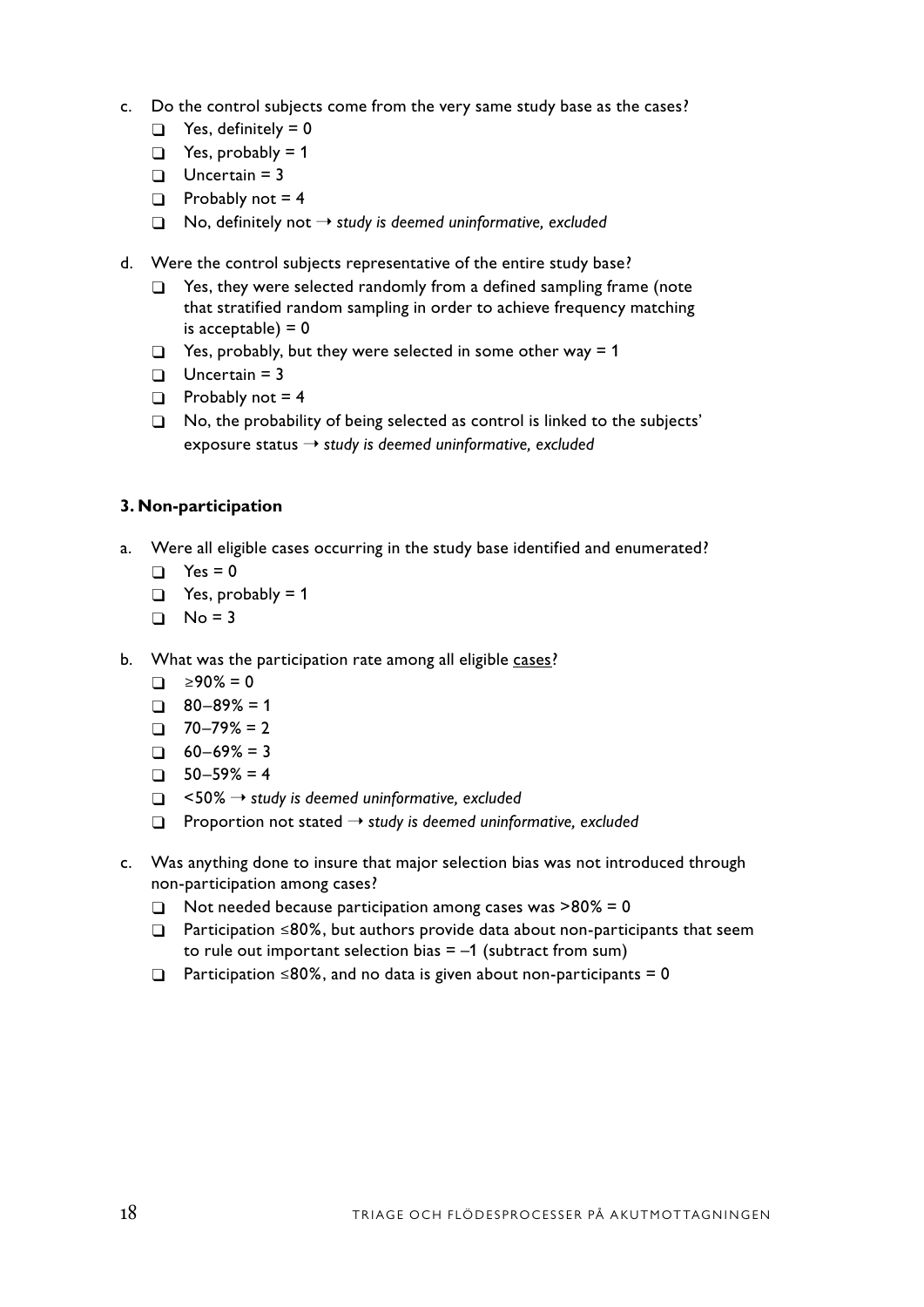- d. What was the participation rate among all selected controls?
	- $\Box$  ≥90% = 0
	- $\Box$  80–89% = 1
	- $\Box$  70–79% = 2
	- $\Box$  60–69% = 3
	- $\Box$  50–59% = 4
	- � <50% ➝ *study is deemed uninformative, excluded*
	- � Proportion not stated ➝ *study is deemed uninformative, excluded*
- e. Was anything done to insure that major selection bias was not introduced through non-participation among controls?
	- $\Box$  Not needed because participation among controls was >80% = 0
	- � Participation ≤80%, but authors provide data about non-participants that seem to rule out important selection bias  $= -1$  (subtract from sum)
	- $\Box$  Participation ≤80%, and no data is given about non-participants = 0

#### **4. Participation in cross-sectional study (skip if regular case-control study)**

- $\Box$  ≥90% = 0
- $\Box$  80–89% = 1
- $\Box$  70–79% = 2
- $\Box$  60–69% = 3
- $\Box$  50–59% = 4
- � <50% ➝ *study is deemed uninformative, excluded*
- � Proportion not stated ➝ *study is deemed uninformative, excluded*

#### **5. Exposure assessment**

- a. How was exposure information collected?
	- $\Box$  From existing databases with data obtained before cases developed outcome = 0
	- $\Box$  Face-to-face or telephone interviews with interviewers blinded to case/control status  $= 0$
	- □ Face-to-face or telephone interviews where interviewers were aware of case/control status = 1
	- $\Box$  Postal questionnaire = 2
	- $\Box$  Other ways or not stated = 3
- b. Use of substitute responders
	- $\Box$  No = 0
	- $\Box$  ≤20% = 1
	- $\Box$  >20% = 3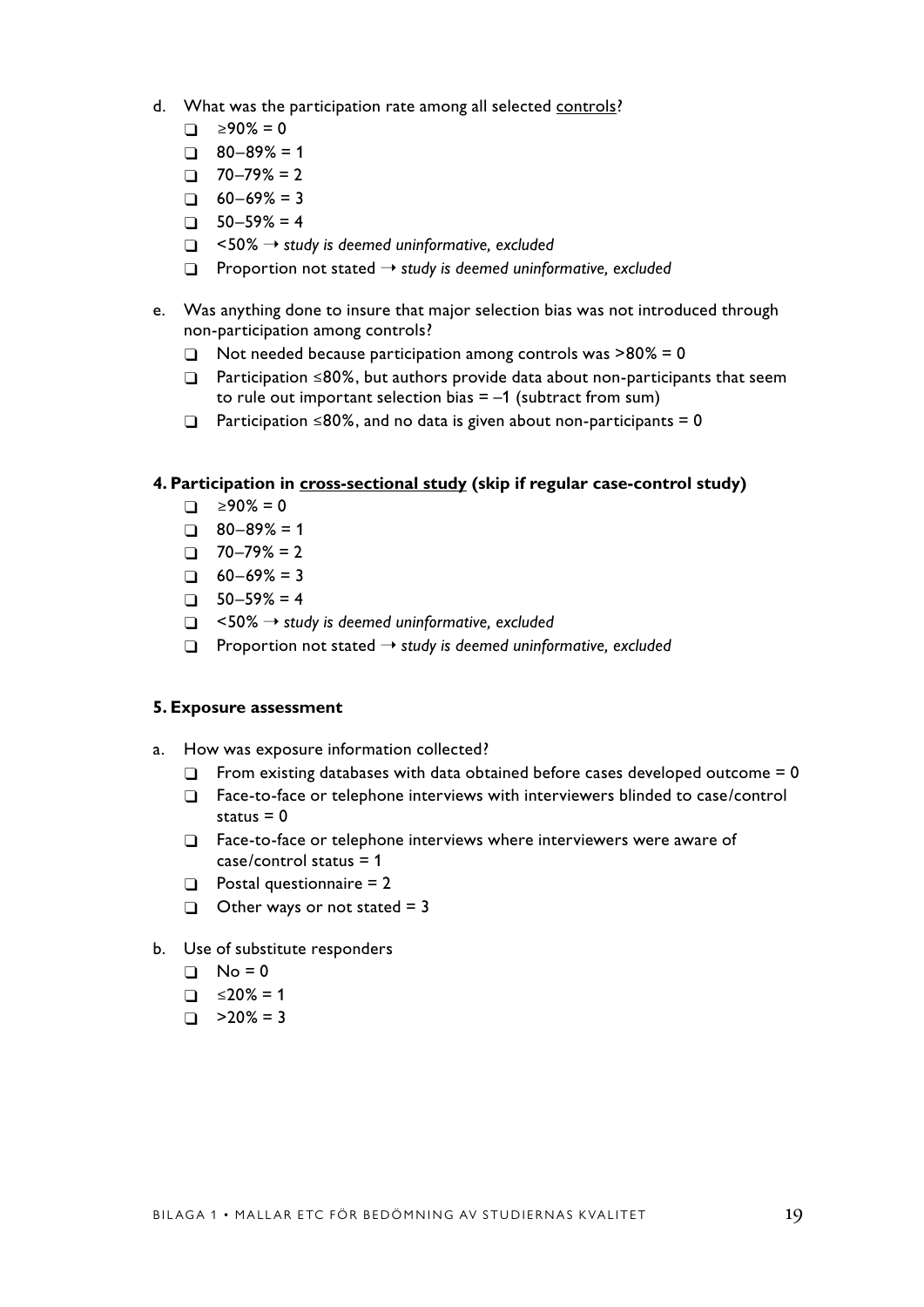- c. Are there good reasons to suspect biased recall (ie, cases remember/report exposures systematically different compared to controls)
	- $\Box$  No = 0
	- $\Box$  No, probably not = 1
	- $\Box$  Uncertain = 2
	- $\Box$  Yes, recall bias likely = 4
	- � Yes, high probability of recall bias ➝ *study is deemed uninformative, excluded*

#### **6. Confounding**

- a. Did the investigators consider all important potential confounding factors (potential confounding factors = factors that are independent causes of/risk factors for/ protective factors against the outcome, AND not a link in the causal chain between the studied exposure and the outcome)?
	- $\Box$  Yes = 0
	- $\Box$  Probably = 1
	- $\Box$  No = 3
	- $\Box$  No data given = 4
- b. Were the relevant confounding factors satisfactorily measured/recorded?
	- $\Box$  Yes = 0
	- $\Box$  Yes, with minor criticism = 1
	- $\Box$  No = 3
- c. Were attempts in the study design or analysis to identify and handle confounding factors (eg, through matching, restriction, stratified analyses, or multivariate modelling)?
	- $\Box$  Yes, adequately = 0
	- $\Box$  Yes, but not sufficiently = 2
	- $\Box$  No  $\rightarrow$  study is deemed uninformative, excluded

#### **7. Ascertainment/detection bias**

- a. Was there any reason to believe that there was important ascertainment/ detection bias (eg, exposure linked to smoking, and smoking, in turn, linked to higher frequency of health care visits, and thus a more intense surveillance)?
	- $\Box$  Yes = 2
	- $\Box$  No = 0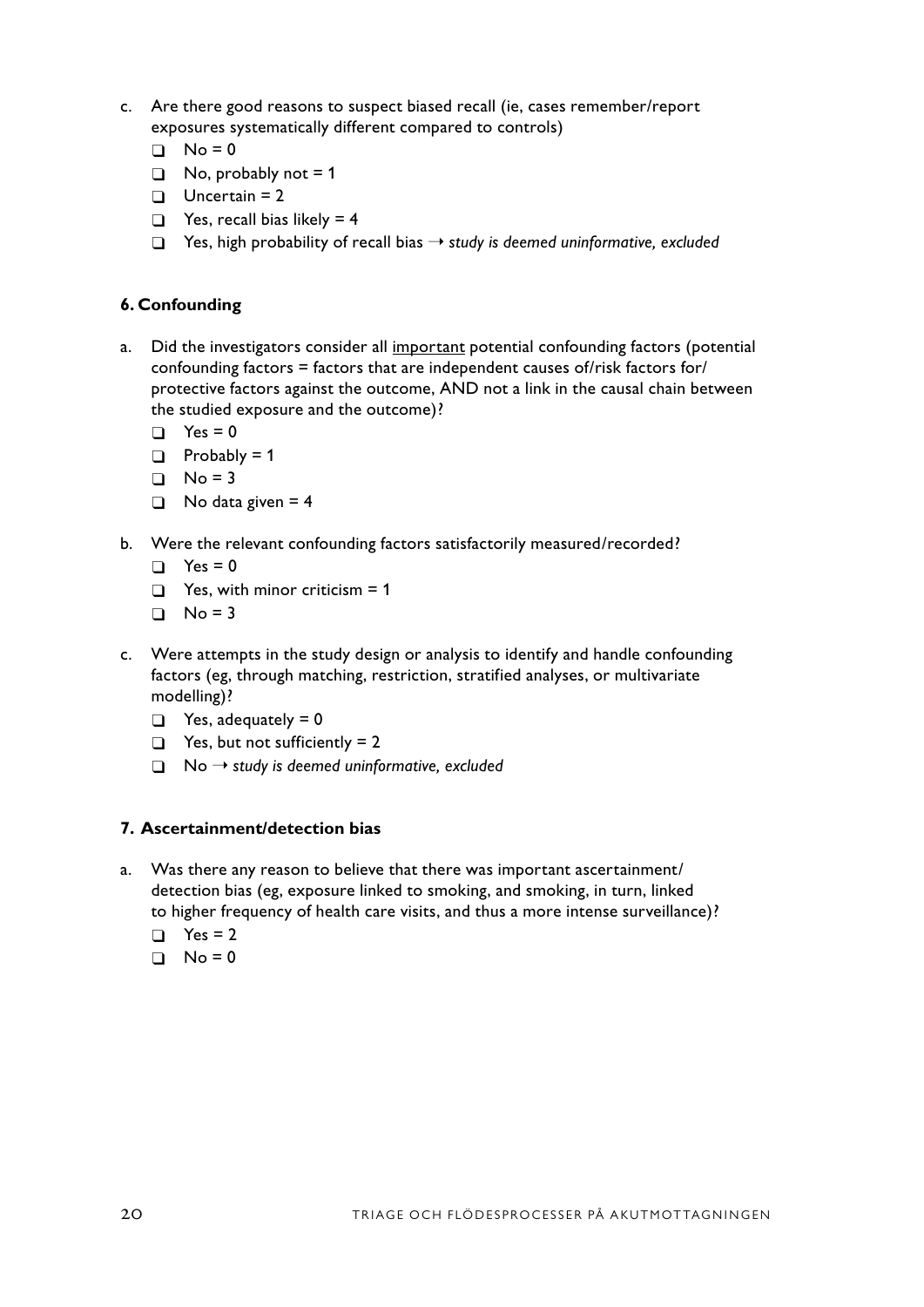#### **8. Rare disease assumption**

- a. Was the rare disease assumption fulfilled (the outcome affected less than 10% of the population in the study base)?
	- $\Box$  Yes = 0
	- $\Box$  Unknown = 1
	- $\Box$  No or probably not = 3 (effects are likely exaggerated!)

#### **9. Analysis**

- a. Was there a prior hypothesis?
	- $\Box$  Yes = 0
	- $\Box$  No (or not mentioned in the report) = 1
- b. Was the statistical method adequate?
	- $\Box$  Yes = 0
	- $\Box$  No = 3

#### Total sum of Items 2–9 (internal validity) – CASE-CONTROL STUDY:

- 0–2= Excellent internal validity
- $3-4$  = Good internal validity
- 5–7 = Acceptable internal validity
- 8–10 = Uncertain internal validity
- ≥11 = Uninformative due to flawed internal validity

#### Total sum of Items 2–9 (internal validity) – CROSS-SECTIONAL STUDY:

- 0–1= Excellent internal validity
- $2-3$  = Good internal validity
- 4–5 = Acceptable internal validity
- 6–8 = Uncertain internal validity
- ≥9 = Uninformative due to flawed internal validity

# **Precision**

Short form answer:

- $\Box$  Premeditated and sufficient study size (0)
- $\Box$  Sample size of uncertain adequacy (2)
- $\Box$  Probably underpowered study (4)

### **If uncertain, answer questions under Items 10–11**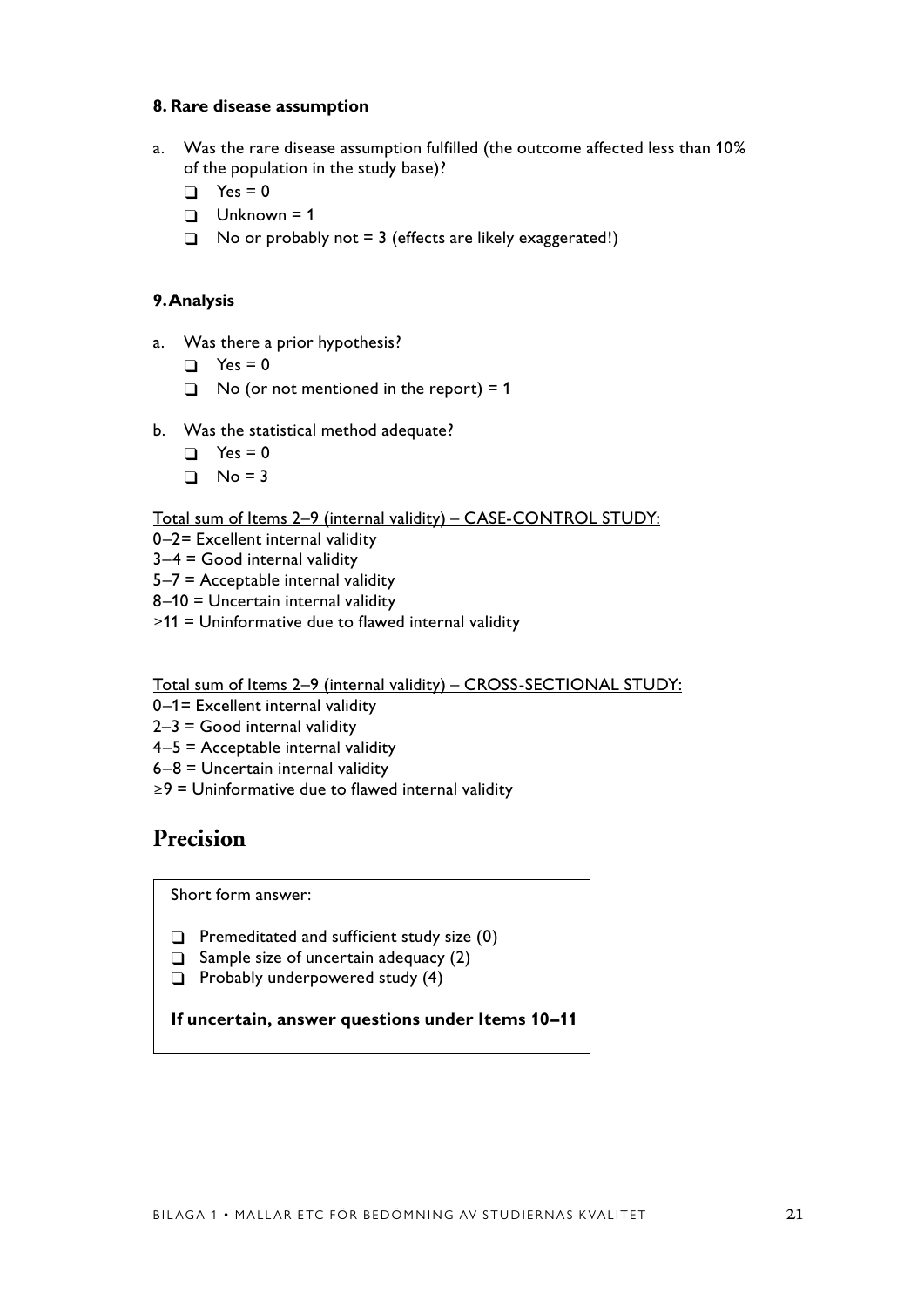### **10. Smallest clinically relevant effect**

- a. Was the smallest clinically relevant effect defined?
	- $\Box$  Yes = 0
	- $\Box$  No = 1
- b. Was the stated smallest clinically relevant effect reasonable?
	- $\Box$  Yes = 0
	- $\Box$  No = 1
	- $\Box$  Not defined = 0 (scored under 10a)

#### **11. Study power**

- a. Were the deliberations behind the sample size decision clearly described?
	- $\Box$  Yes = 0
	- $\Box$  No = 2
- b. What was the power to detect a reasonably-sized smallest clinically relevant effect?
	- $\Box$  Not stated because there was a strong and statistically significant effect = 0
	- $\Box$  ≥90% = 0
	- $\Box$  80–89% = 1
	- $\Box$  70–79% = 2
	- $\Box$  <70% = 3
	- $\Box$  Not stated despite a non-significant finding = 4

Total sum of Items 10–11 (precision)

- 0–1 = Premeditated and sufficient study size
- 2–3 = Sample size of uncertain adequacy
- ≥4 = Probably underpowered study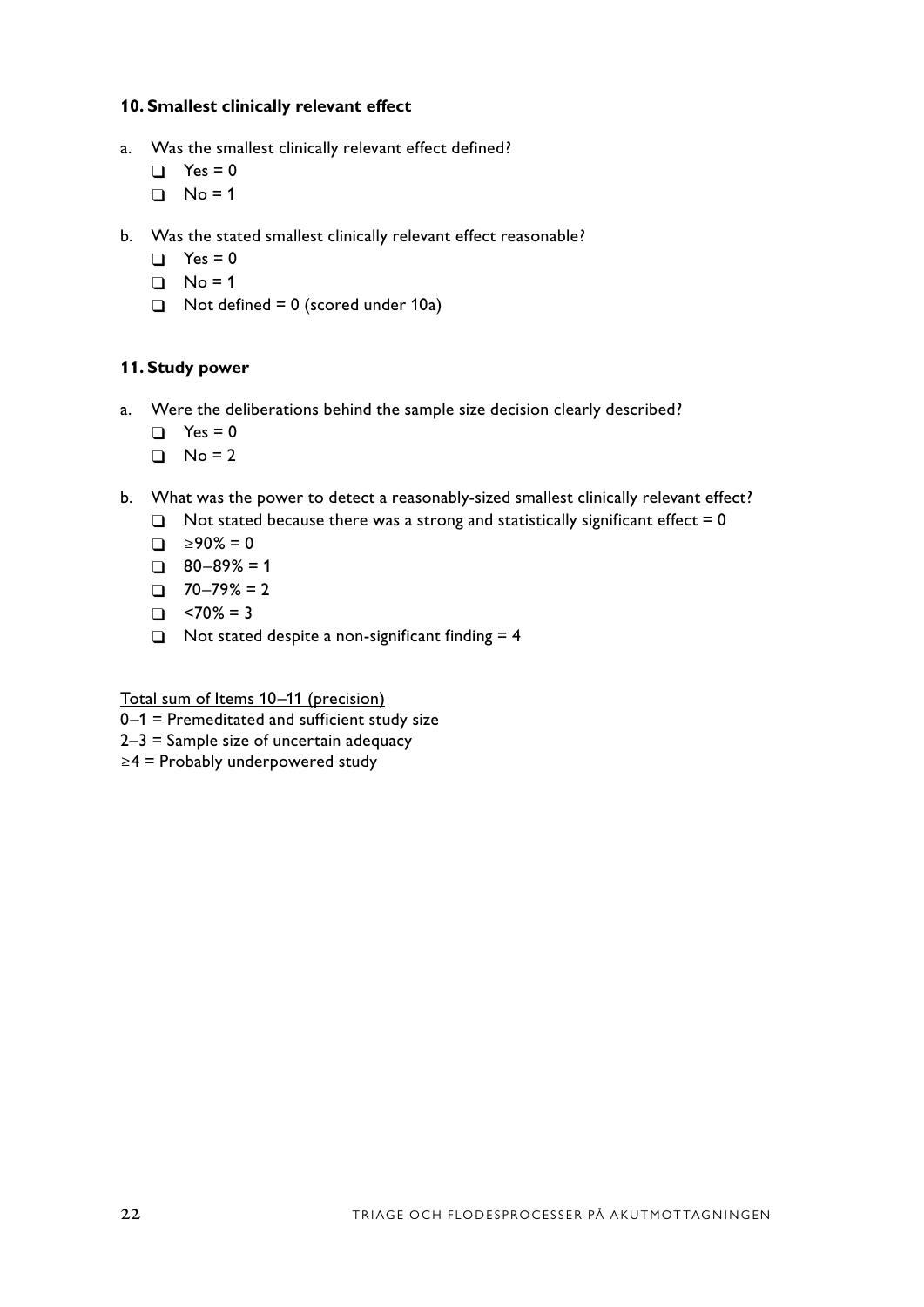# **Section D (systematic reviews)**

# **Topic/external validity**

#### **Is it an overview of the topic that you are interested in?**

- $\Box$  Yes, completely = 0
- $\Box$  Yes, partly = 1
- $\Box$  Only to a small extent = 3
- $\Box$  No = 6

#### **Is the research question clearly stated?**

- $\Box$  Yes = 0
- $\Box$  Uncertain = 2
- $\Box$  No = 4

# **Internal validity**

#### **1. Literature search**

#### **Is the search strategy clearly stated?**

- a. Types of publications?
	- $\Box$  Yes = 0
	- $\Box$  No = 1
- b. Years?
	- $\Box$  Yes = 0
	- $\Box$  No = 1
- c. Languages?
	- $\Box$  Yes = 0
	- $\Box$  No = 1
- d. Procedures?
	- $\Box$  Yes = 0
	- $\Box$  No = 1

#### **Was the reproducibility of search efforts tested and reported?**

- $\Box$  Yes = 0
- $\Box$  No = 1

#### **In your opinion, did the authors succeed in capturing all of the targeted literature?**

- $\Box$  Yes, definitely = 0
- $\Box$  Yes, probably = 2
- $\Box$  Probably not = 4
- $\Box$  Definitely not = 5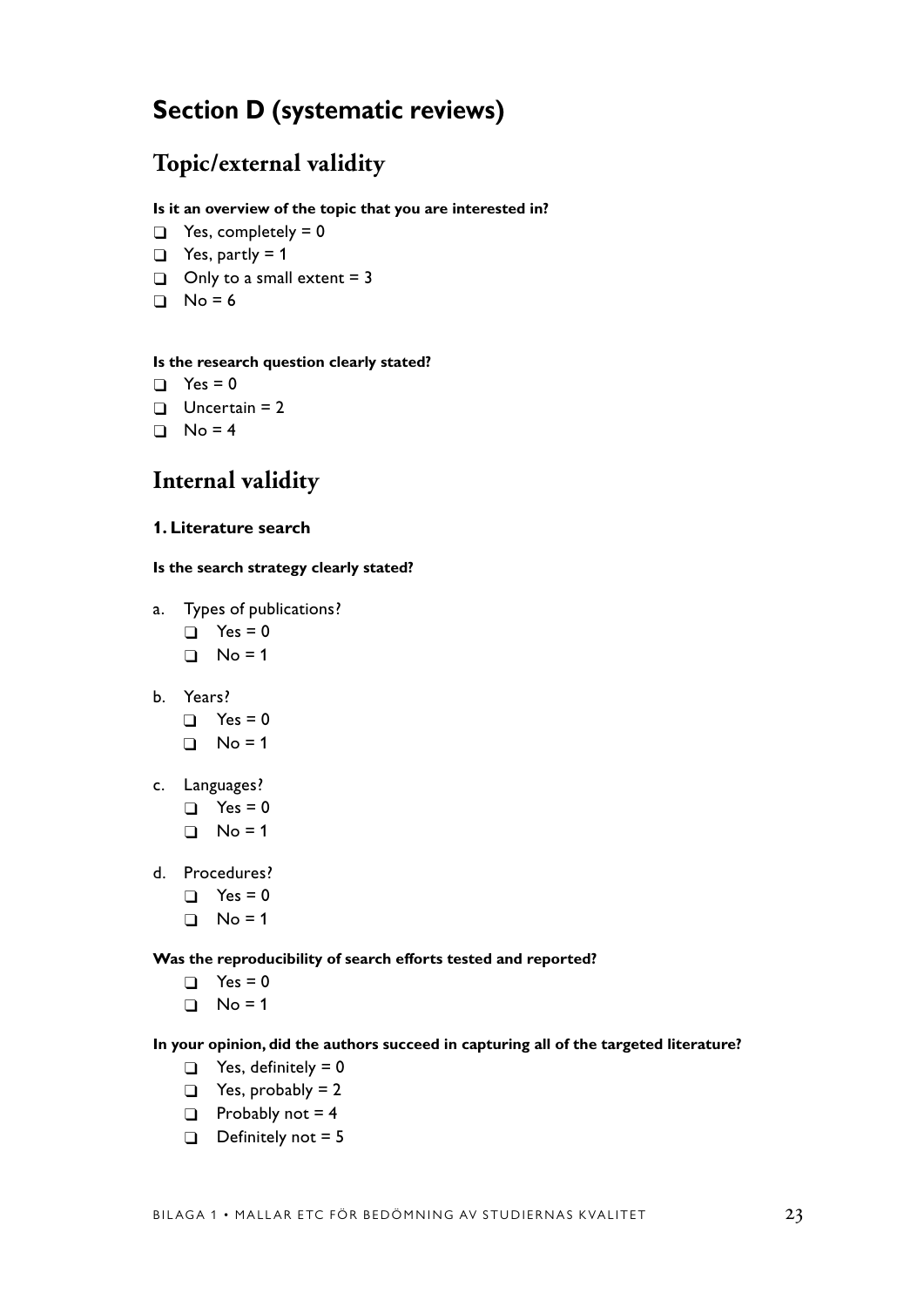### **2. Evaluation of captured literature**

#### **Was there a defined scheme for validity assessment of captured literature?**

- $\Box$  Yes, shown or published previously = 0
- $\Box$  Probably, but not shown = 1
- $\Box$  Probably not = 3
- $\Box$  Definitely not = 4

#### **Were the criteria for accepting/rejecting papers clearly defined?**

- $\Box$  Yes = 0
- $\Box$  Probably = 1
- $\Box$  Probably not = 3
- $\Box$  Definitely not = 4

#### **Were rejected papers listed with reasons for rejection?**

- $\Box$  Yes = 0
- $\Box$  No = 2

#### **Was there any attempt to document the reproducibility of the validity assessment (eg inter- and/or intra-observer variation)?**

- $\Box$  Yes, with acceptable reproducibility = 0
- $\Box$  Yes, with poor reproducibility = 2
- $\Box$  No = 2

#### **3. Summary of findings**

Were there any attempts to pool data or to perform a formal meta-analysis?

- $\Box$  Yes = 0
- $\Box$  No = 3

#### **Was the choice of statistical method appropriate?**

- $\Box$  Yes, definitely = 0
- $\Box$  Yes, probably = 0
- $\Box$  Uncertain = 1
- $\Box$  Probably not = 2
- $\Box$  Definitely not = 2
- $\Box$  Not applicable (no formal statistical testing) = 0

#### **Was lack of consistency between studies evaluated (eg, tests of heterogeneity) and explained?**

- $\Box$  Yes, satisfactorily = 0
- $\Box$  Yes, but poorly explained = 2
- $\Box$  No = 3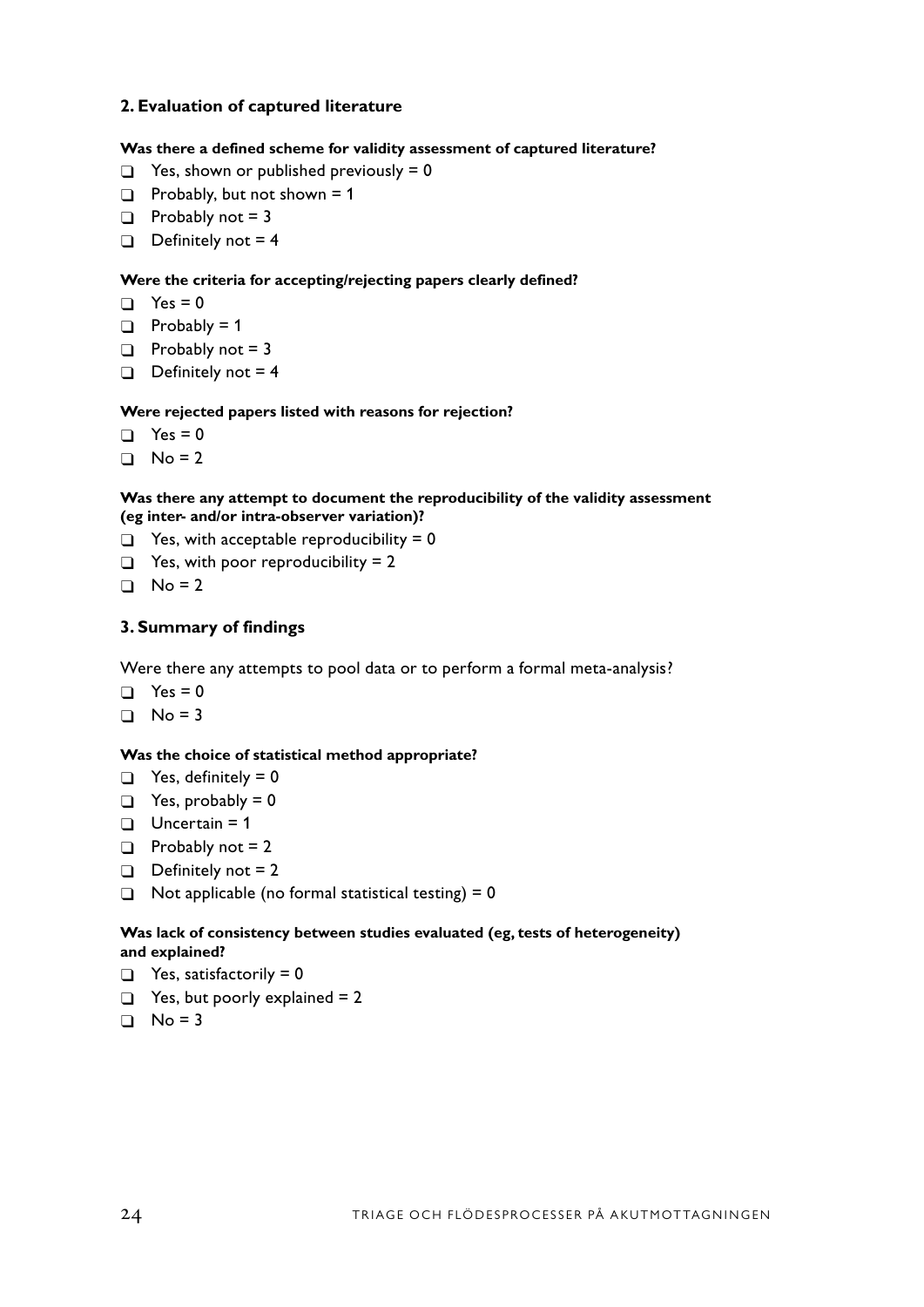**Were there any attempts to estimate possible publication bias (eg, through funnel plots)?**

- $\Box$  Yes = 0
- $\Box$  No = 2

Total sum of internal validity

- $0-1$  = Excellent validity
- $2-3$  = Good validity
- $4-5$  = Acceptable validity
- $6-8$  = Uncertain validity
- ≥9 = Uninformative due to flawed validity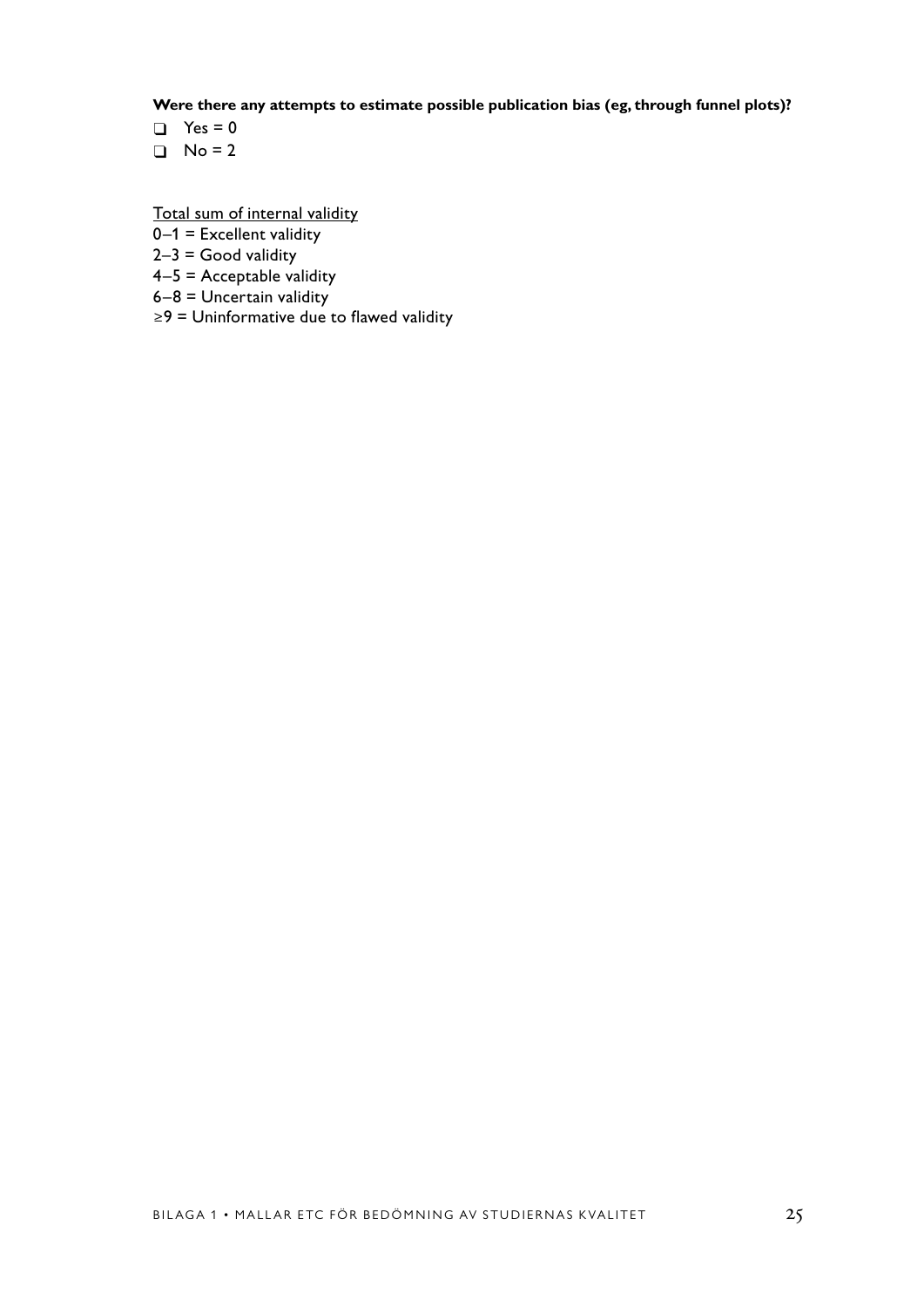# **Sektion E Diagnostiska studier**

# **VALIDATION OF DIAGNOSTIC TEST (adapted from Whiting P et al BMC Med Res Methodology 2003)**

# **A. External validity**

**1. Was the spectrum of patients representative of the patients who will receive the test in practice?**

```
\Box Yes = 0
\Box No = 1
\Box Not stated/Unclear = 1
```
## **2. Were selection criteria clearly described?**

 $\Box$  Yes = 0  $\Box$  No = 1  $\Box$  Not stated/Unclear = 1

# **B. Internal validity**

**3. Is the reference standard likely to correctly classify the target condition?**

 $\Box$  Yes = 0  $\Box$  No = 1  $\Box$  Not stated/Unclear = 1

**4. Is the time period between reference standard and index test short enough to be reasonably sure that the target condition did not change between the two tests?**

 $\Box$  Yes = 0  $\Box$  No = 1  $\Box$  Not stated/Unclear = 1

**5. Did the whole sample or a random selection of the sample, receive verification using a reference standard?**

```
\Box Yes = 0
\Box No = 1
\Box Not stated/Unclear = 1
```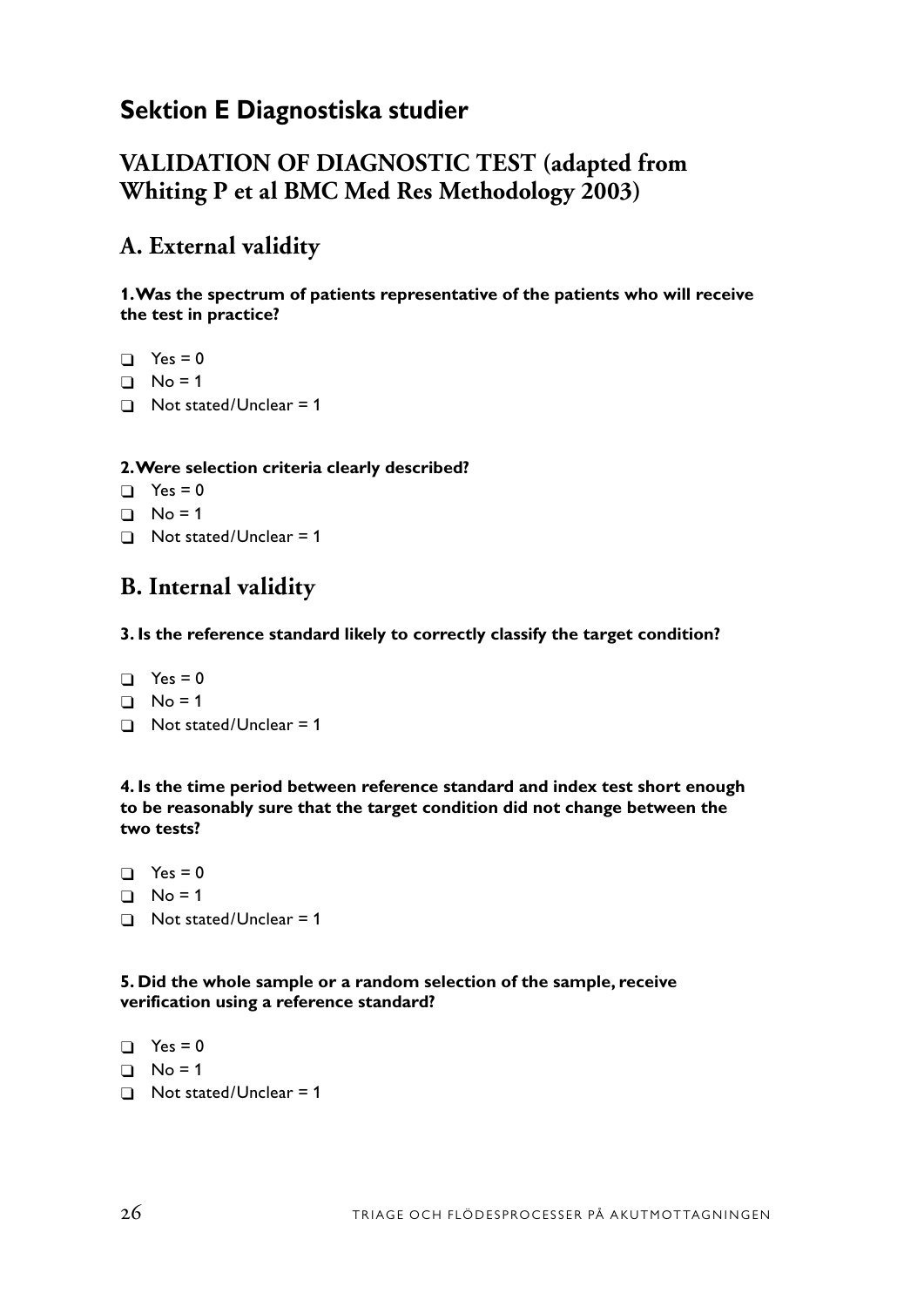**6. Did patients receive the same reference standard regardless of the index test result?**

- $\Box$  Yes = 0
- $\Box$  No = 1
- $\Box$  Not stated/Unclear = 1

**7. Was the reference standard independent of the index test (i.e. the index test did not form part of the reference standard)?**

- $\Box$  Yes = 0
- $\Box$  No = 1
- $\Box$  Not stated/Unclear = 1

#### **8. Was the execution of the index test described in sufficient detail to permit replication of the test?**

- $\Box$  Yes = 0
- $\Box$  No = 1
- $\Box$  Not stated/Unclear = 1

#### **9. Was the execution of the reference standard described in sufficient detail to permit its replication?**

- $\Box$  Yes = 0
- $\Box$  No = 1
- $\Box$  Not stated/Unclear = 1

#### **10. Were the index test results interpreted without knowledge of the results of the reference standard?**

- $\Box$  Yes = 0
- $\Box$  No = 1
- $\Box$  Not stated/Unclear = 1

#### **11. Were the reference standard results interpreted without knowledge of the results of the index test?**

- $\Box$  Yes = 0
- $\Box$  No = 1
- $\Box$  Not stated/Unclear = 1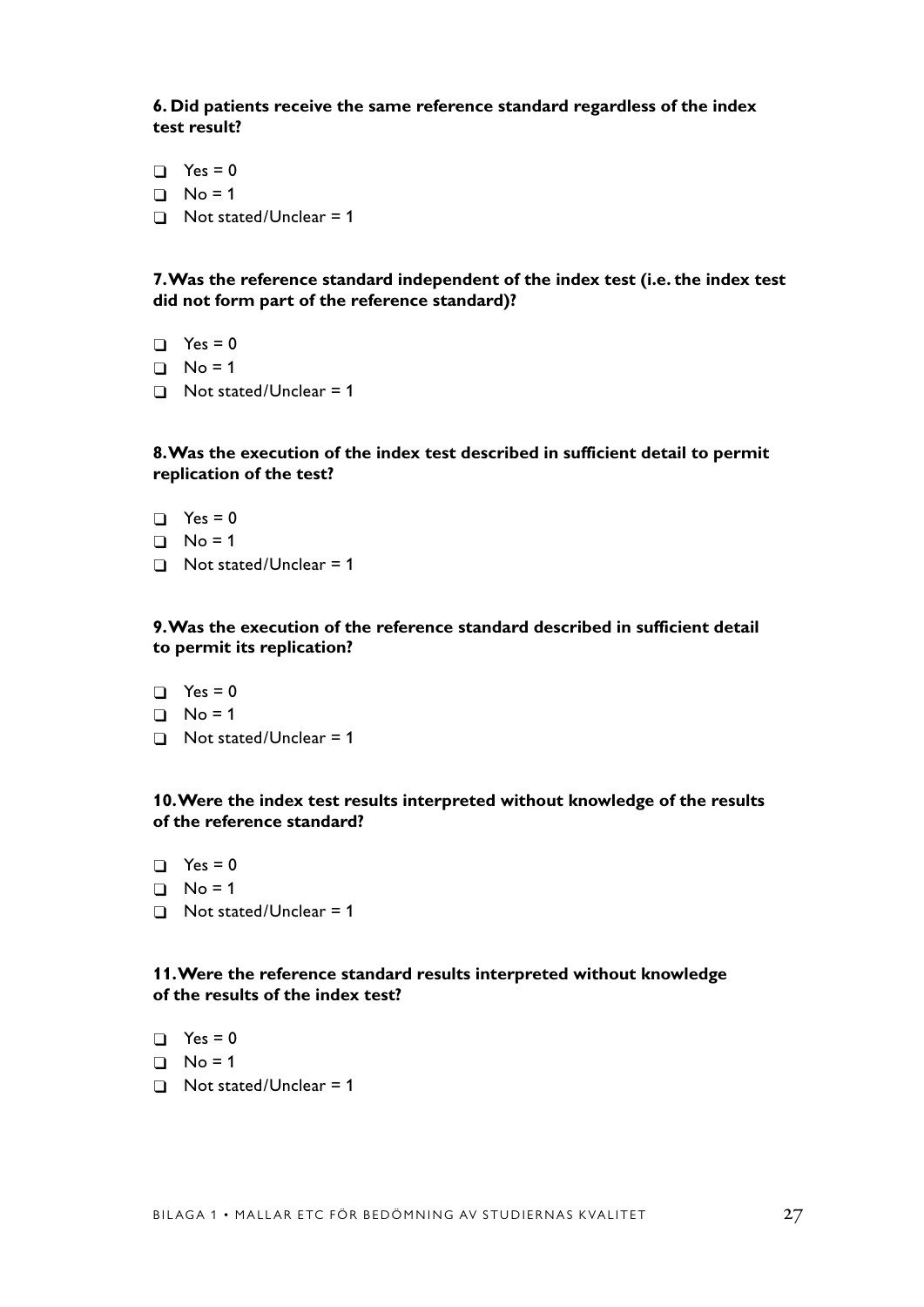**12. Were the same clinical data available when test results were interpreted as would be available when the test is used in practice?**

 $\Box$  Yes = 0  $\Box$  No = 1  $\Box$  Not stated/Unclear = 1

## **13. Were uninterpretable/intermediate test results reported?**

 $\Box$  Yes = 0  $\Box$  No = 1  $\Box$  Not stated/Unclear = 1

## **14. Were withdrawals from the study explained?**

```
\Box Yes = 0
\Box No = 1
\Box Not stated/Unclear = 1
```
# **C. Precision**

## **15. Were the deliberations behind the sample size decision clearly described?**

 $\Box$  Yes = 0  $\Box$  No = 1  $\Box$  Not stated/Unclear = 1

## **16. Was some measure of the variability given (e.g. 95% confidence intervals)?**

 $\Box$  Yes = 0  $\Box$  No = 1  $\Box$  Not stated/Unclear = 1

### **17. Were the estimates reasonably precise?**

```
\Box Yes = 0
```
- $\Box$  No = 1
- $\Box$  Not stated/Unclear = 1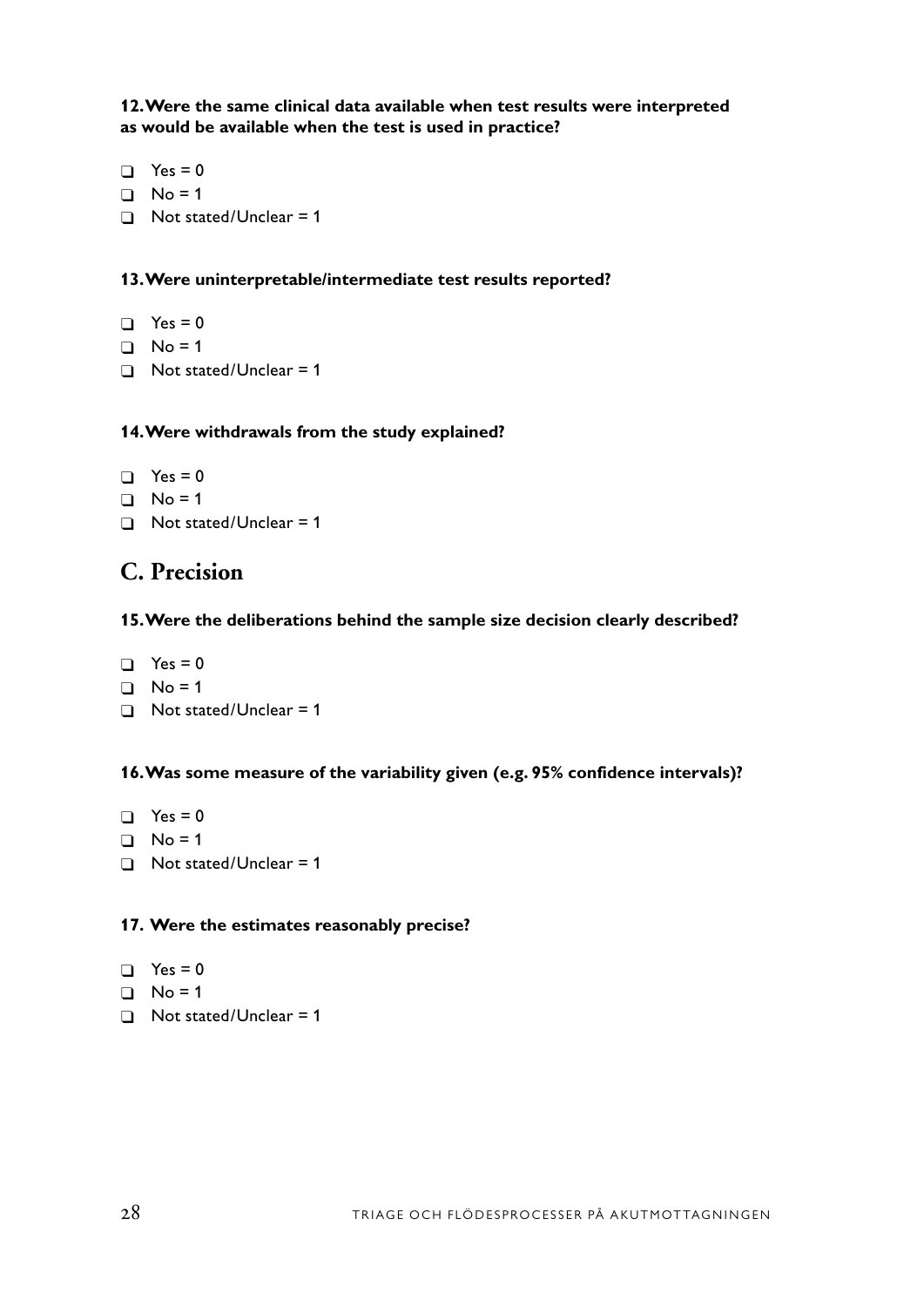# **SJEKKLISTE FOR Å VURDERE KVALITATIV FORSKNING**

# FØLGENDE FORHOLD MÅ VURDERES:

*Kan vi stole på resultatene? Hva forteller resultatene? Kan resultatene være til hjelp i min praksis?*

Under de fleste spørsmålene finner du tips som kan være til hjelp når du skal svare på de ulike punktene.

## Referanser:

- 1. Critical Appraisal Skills Programme. www.phru.org.uk/~casp
- 2. Greenhalgh T, Taylor R. Papers that go beyond numbers. BMJ 1997; 7110 (315)
- 3. Seers K. Qualitative research. In Evidence- Based Practice. A Primer for Health Care Professionals. Churchill Livingstone, Edinburgh 1999
- 4. Malterud K. The art and science of clinical knowledge: evidence beyond measures and numbers. Lancet 2001;358:397-400.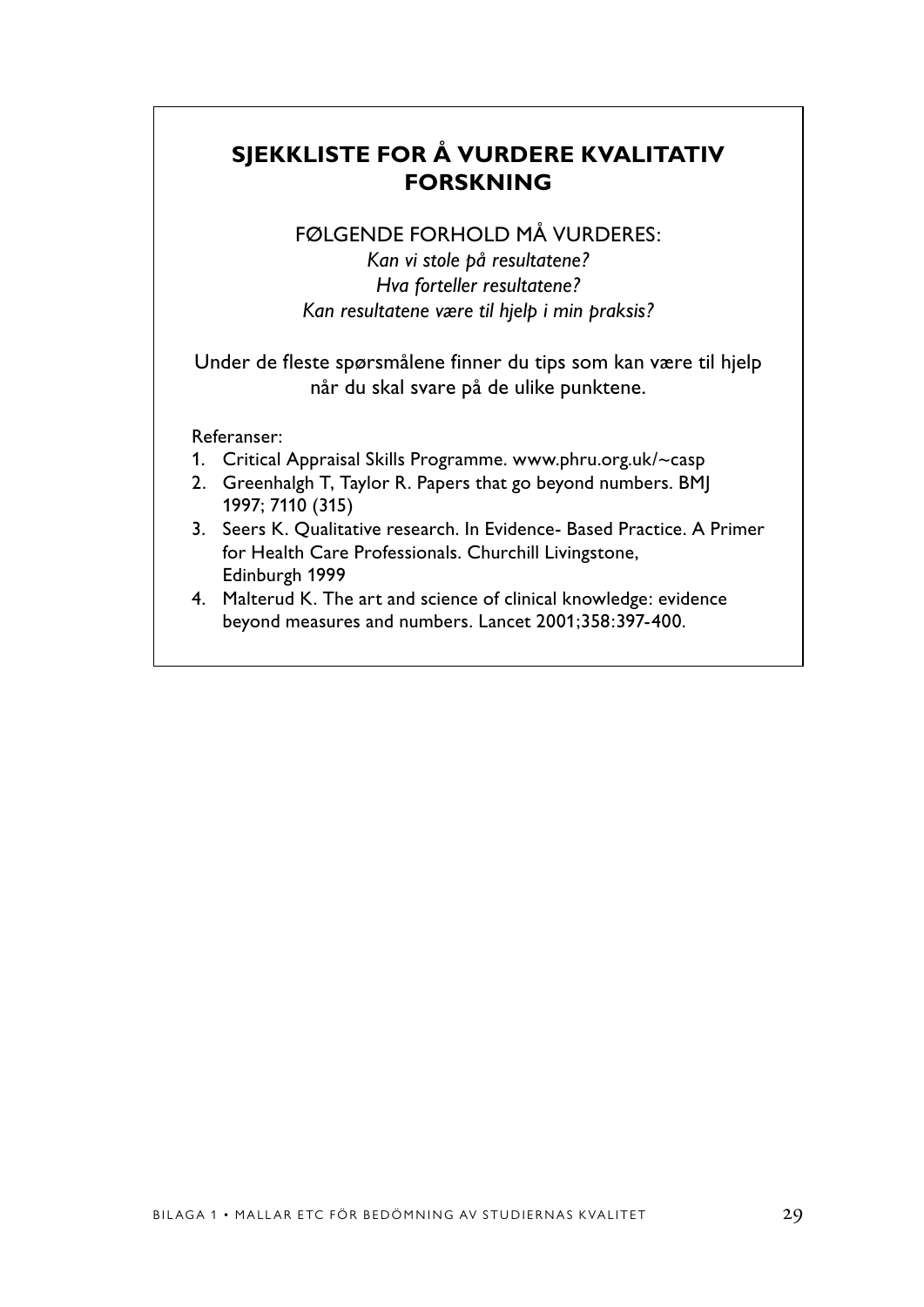| 1. Er formålet med studien tydelig?<br>TIPS:<br>• Går det klart fram hva som blir studert?<br>• Er dette en interessant eller relevant problemstilling?                                      | Ja | Uklart | Nei |
|----------------------------------------------------------------------------------------------------------------------------------------------------------------------------------------------|----|--------|-----|
| 2. Er en kvalitativ tilnærming hensiktsmessig?<br>TIPS:<br>• Har problemstillingen som mål å forstå og fortolke,<br>eller beskrive fenomen eller subjektive erfaringer<br>eller synspunkter? | a  | Uklart | Nei |
|                                                                                                                                                                                              |    |        |     |

# KAN DU STOLE PÅ RESULTATENE?

| 3. Er det tilfredsstillende beskrevet hvordan<br>og hvorfor utvalget ble valgt?                                                                                                                                                                                                                                                                                                                                                                                                                                                                                                                                              | Kommentar: |
|------------------------------------------------------------------------------------------------------------------------------------------------------------------------------------------------------------------------------------------------------------------------------------------------------------------------------------------------------------------------------------------------------------------------------------------------------------------------------------------------------------------------------------------------------------------------------------------------------------------------------|------------|
| TIPS:<br>I strategiske utvalg er målet å dekke antatt relevante<br>sosiale roller og perspektiver. De enhetene som<br>skal kaste lys over disse perspektivene er vanligvis<br>mennesker, men kan også være begivenheter, sosiale<br>situasjoner eller dokumenter.<br>Enhetene kan bli valgt fordi de er typiske eller atypiske,<br>fordi de har bestemte forbindelser med hverandre, eller<br>i noen tilfeller rett og slett fordi de er tilgjengelige.<br>• Finnes det en beskrivelse og en overbevisende<br>• legitimering av utvalget som blir gjort?<br>• Er det gjort rede for hvem/hva som ble valgt ut<br>og hvorfor? |            |
| • Er det gjort rede for hvor mange som ble valgt<br>og hvorfor?<br>• Er det gjort rede for hvorfor noen valgte ikke<br>å delta?                                                                                                                                                                                                                                                                                                                                                                                                                                                                                              |            |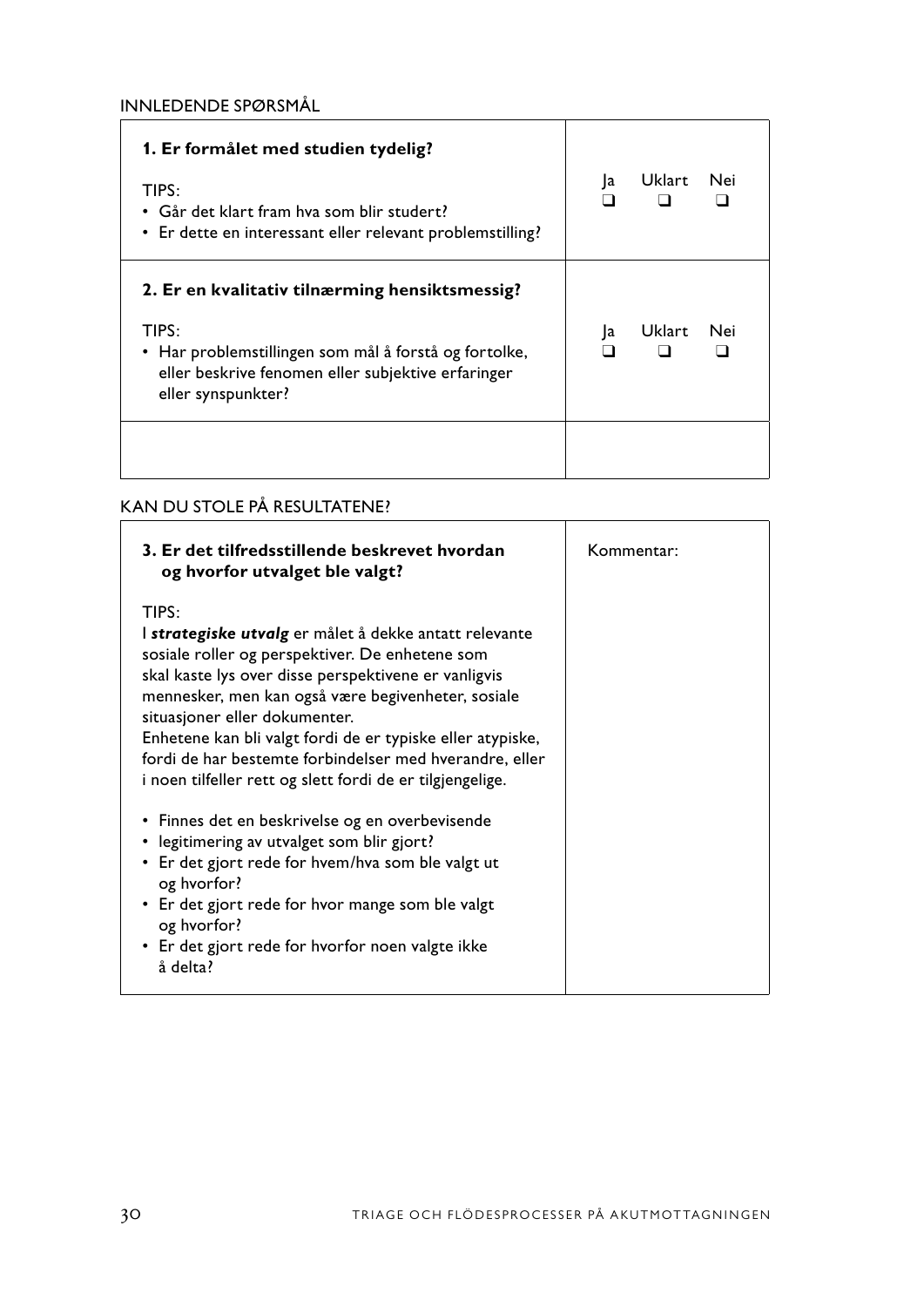| 4. Var datainnsamlingen tilstrekkelig for<br>å gi et helhetlig bilde av fenomenet?                                                                                                                                                                                                                                | Kommentar: |
|-------------------------------------------------------------------------------------------------------------------------------------------------------------------------------------------------------------------------------------------------------------------------------------------------------------------|------------|
| TIPS:<br>Datainnsamlingen må være omfattende nok både<br>i bredden (typen observasjoner) og i dybden<br>(graden av observasjoner) om den skal kunne<br>støtte og generere fortolkninger.                                                                                                                          |            |
| • Går det klart fram hvilke metoder som ble valgt for<br>å samle data? For eksempel feltstudier (deltagende<br>eller ikke-deltagende observasjon), intervjuer<br>(semistrukturerte dybdeintervjuer, fokusgrupper),<br>dokumentanalyse.<br>• Er metoden som ble valgt den beste for å belyse<br>problemstillingen? |            |
| 5. Ble det redegjort for bakgrunnsforhold<br>som kan ha påvirket fortolkningen av data?                                                                                                                                                                                                                           | Kommentar: |
| TIPS:<br>Forskningsresultatene blir nødvendigvis påvirket av<br>perspektivet til forskeren. I tillegg vil konteksten som<br>datainnsamlingen foregår innenfor påvirke resultatene.                                                                                                                                |            |
| • Har forskeren gjort rede for konteksten som data-<br>innsamlingen foregikk innenfor?<br>• Har forskeren gjort rede for sitt teoretiske ståsted<br>og sin faglige bakgrunn?                                                                                                                                      |            |
| 6. Går det klart fram hvordan analysen<br>ble gjennomført? Er fortolkningen av data<br>forståelig, tydelig og rimelig?                                                                                                                                                                                            | Kommentar: |
| TIPS:<br>En vanlig tilnærmingsmåte ved analyse av kvalitative<br>data er såkalt innholdsanalyse, hvor mønstre i data<br>blir identifisert og kategorisert.                                                                                                                                                        |            |
| • Ser du en klar sammenheng mellom innsamlede data<br>og kategoriene som forskeren har kommet fram til?                                                                                                                                                                                                           |            |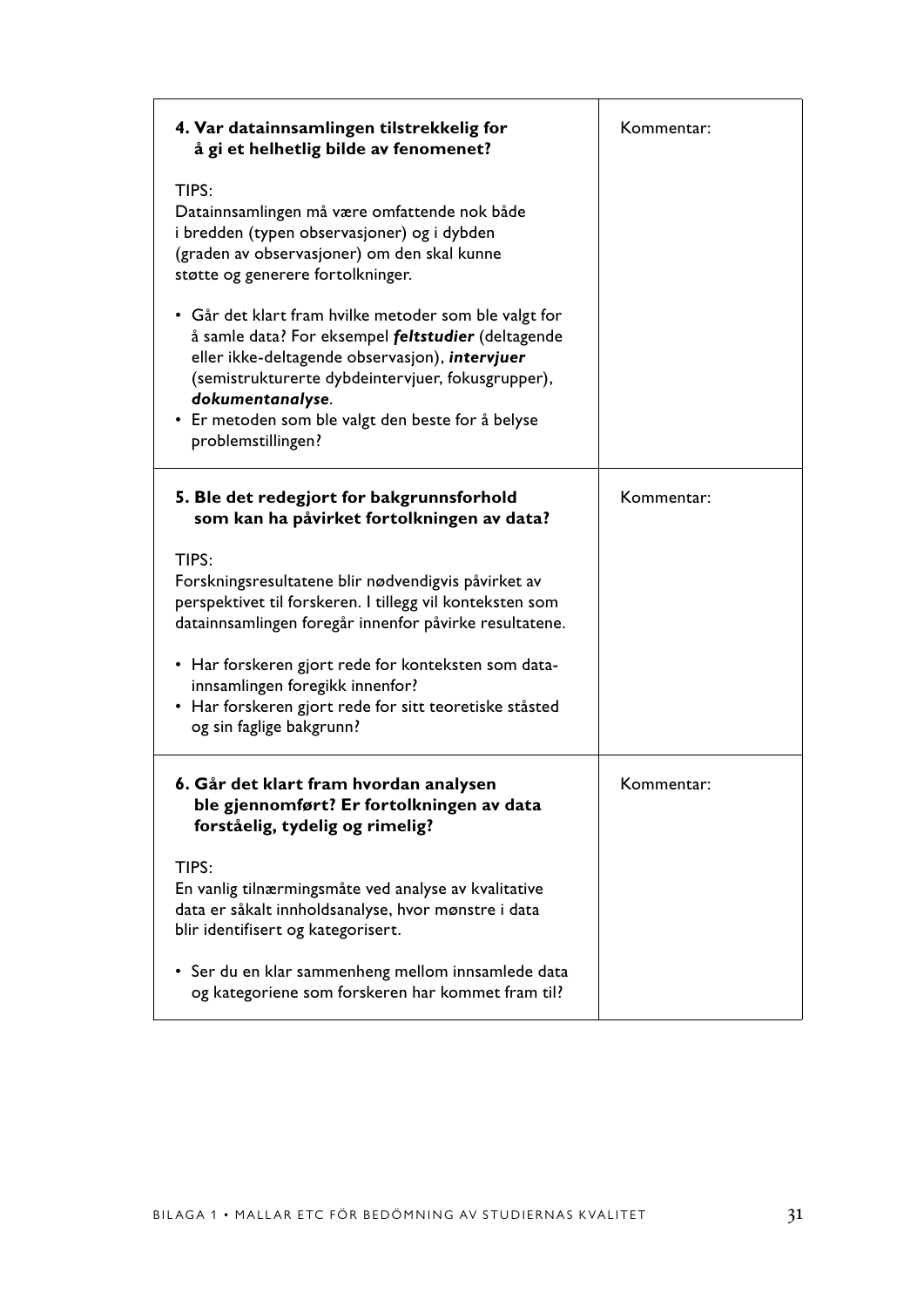| 7. Er det blitt gjort forsøk på å underbygge<br>data (funnene)?                                                                                                                                                                                                                                                                                                                                                                                                                                                                                                               | Kommentar: |
|-------------------------------------------------------------------------------------------------------------------------------------------------------------------------------------------------------------------------------------------------------------------------------------------------------------------------------------------------------------------------------------------------------------------------------------------------------------------------------------------------------------------------------------------------------------------------------|------------|
| TIPS:<br>Kategoriene eller mønstrene som ble identifisert i<br>løpet av analysen kan styrkes ved å se om lignende<br>mønstre blir identifisert gjennom andre kilder. For<br>eksempel ved å diskutere foreløpige slutninger med<br>studieobjektene, be en annen forsker gjennomgå<br>materialet, eller å få lignende inntrykk fra andre kilder.<br>Det er sjeldent at forskjellige kilde gir helt likt uttrykk.<br>Imidlertid bør slike forskjeller forklares tilfredsstillende.<br>• Er det gjort forsøk på å trekke inn andre kilder for å<br>vurdere eller underbygge data? |            |
| 8. Er etiske forhold vurdert?<br>TIPS:<br>• Ble studien forklart for deltagerne?<br>Ble studien forelagt Etisk komite?                                                                                                                                                                                                                                                                                                                                                                                                                                                        | Kommentar: |

### HVA ER RESULTATENE?

| 8. Kommer det klart fram hva som er<br>hovedfunnene i undersøkelsen?<br>• Kan du oppsummere hovedfunnene?<br>• Ble funnene diskutert i lys av det opprinnelige<br>formålet med studien? | Kommentar: |
|-----------------------------------------------------------------------------------------------------------------------------------------------------------------------------------------|------------|
|                                                                                                                                                                                         |            |

# KAN RESULTATENE BRUKES I MIN PRAKSIS?

| 9. Hvor nyttige er funnene fra denne studien?                                                                                                                                                                                                                    | Kommentar: |
|------------------------------------------------------------------------------------------------------------------------------------------------------------------------------------------------------------------------------------------------------------------|------------|
| TIPS:<br>Målet med kvalitativ forskning er ikke å sannsynlig-<br>gjøre at resultatene kan generaliseres til en bredere<br>befolkning. Isteden kan resultatene gi grunnlag for<br>modeller som kan brukes til å prøve å forstå lignende<br>grupper eller fenomen. |            |
| • Kan resultatene hjelpe meg til bedre å forstå<br>sammenhengen jeg arbeider i?<br>• Drøft hvordan funnene kan utvide eksisterende<br>kunnskap og forståelse?                                                                                                    |            |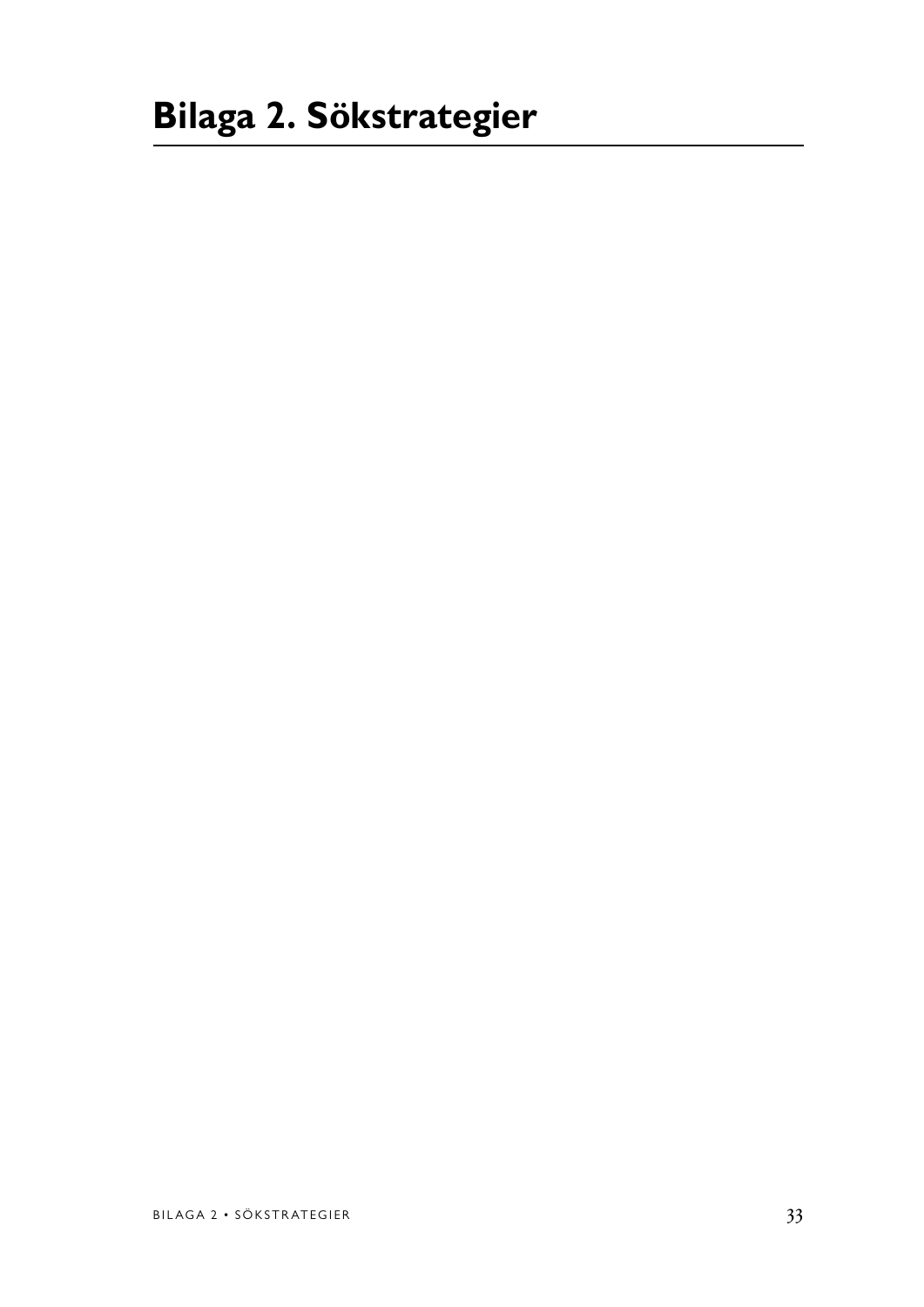#### **PubMed April 2009**

Emergency medical services (Me) Emergency care (TiAb) Emergency department (TiAb) and ATS (TiAb) ATS (TiAb) Accident and emergency (TiAb) MTS (TiAb)  $Tramma center* (TiAb)$  ESI (TiAb)

Triage (MeTiAb) Emergency service, hospital (Me) Emergency nursing (MeTiAb) Emergency room (TiAb) AND CTAS (TiAb) AND Random (Ti) NOT Disaster (Ti) CTS (TiAb) METTS (TiAb)

((("emergency service, hospital"[MeSH Terms] OR "emergency medical services"[MeSH Terms] OR "emergency department"[Title/Abstract] OR "emergency room"[Title/ Abstract] OR "accident and emergency"[Title/Abstract] OR trauma center\*[Title/Abstract]) AND ("triage"[MeSH Terms] OR "emergency nursing"[MeSH Terms] OR "emergency care"[Title/Abstract] OR "triage"[Title/Abstract] OR "emergency nursing"[Title/ Abstract] OR "ats"[Title/Abstract] OR "ctas"[Title/Abstract] OR "mts"[Title/Abstract] OR "esi"[Title/Abstract] OR "cts"[Title/Abstract] OR "metts"[Title/Abstract])) NOT ("military"[Title] OR "disaster"[Title] OR "disasters"[Title])) AND ("cohort studies"[MeSH Terms] OR "evaluation studies"[Publication Type] OR "validation studies"[Publication type] OR "comparative study"[Publication Type] OR "controlled clinical trial"[Publication Type] OR "randomized controlled trial"[Publication Type] OR "controlled"[Title] OR "random"[Title] OR "randomly"[Title] OR "randomized"[Title] OR "observational"[Title] OR "longitudinal"[Title] OR "prospective"[Title] OR systematic[sb] OR "patient satisfaction"[MeSH Terms] OR "patient satisfaction"[title/ abstract] OR "agreement"[title/abstract])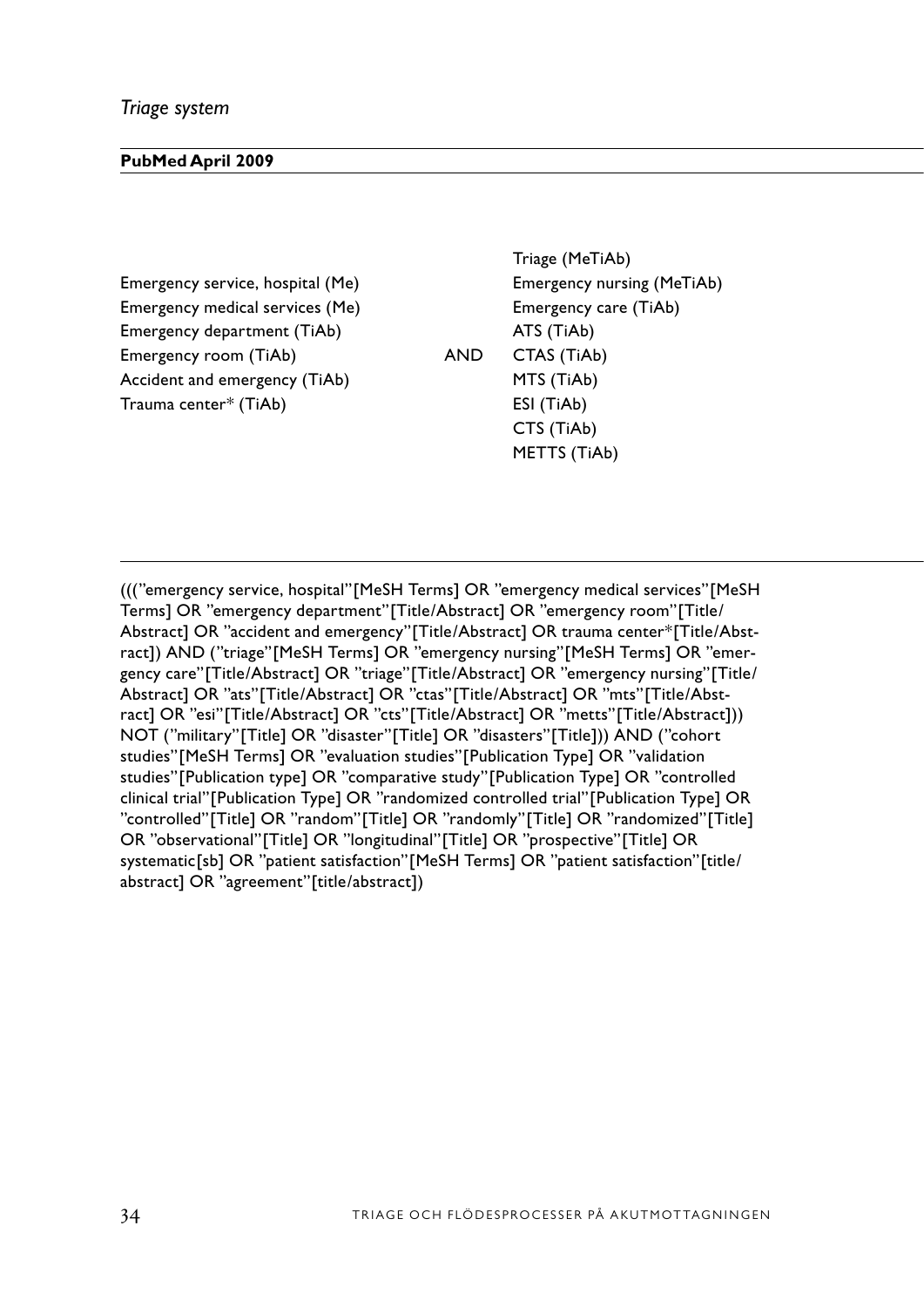| Cohort studies (Me)              |                |
|----------------------------------|----------------|
| Evaluation studies (PT)          |                |
| Validation studies (PT)          |                |
| Comparative study (PT)           |                |
| Controlled clinical trial (PT)   |                |
| Randomized controlled trial (PT) |                |
| Controlled (Ti)                  | Military (Ti)  |
| <b>NOT</b><br>Random (Ti)        | Disaster (Ti)  |
| Randomly (Ti)                    | Disasters (Ti) |
| Randomized (Ti)                  |                |
| Observational (Ti)               |                |
| Longitudinal (Ti)                |                |
| Prospective (Ti)                 |                |
| Systematic (SB)                  |                |
| Patient satisfaction (MeTiAb)    |                |
| Agreement (TiAb)                 |                |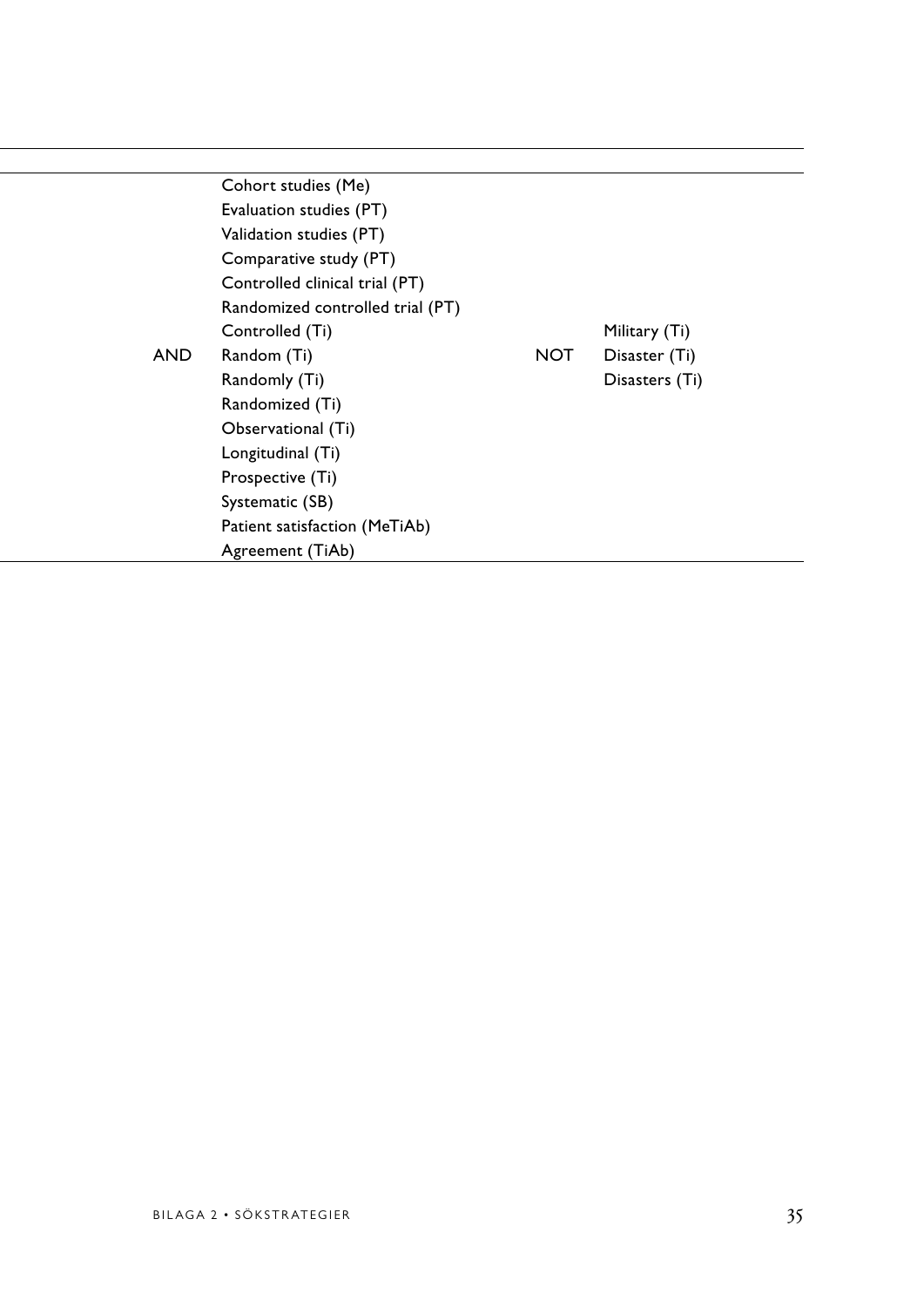Emergency service (MH+) Triage (MHTiAb) Emergency department (TiAb) Triaging (TiAb) Emergency departments (TiAb) Emergency care (TiAb) Emergency room (TiAb) AND ATS (TiAb) Accident and emergency (TiAb) CTAS (TiAb) Trauma center (TiAb) Systematic (TiAb) MTS (TiAb) Trauma centers (TiAb) ESI (TiAb)

Emergency nursing (MH+TiAb) CTS (TiAb) Longitudinal (Tiable 1995) and the contract of the contract of the contract of the contract of the contract of the contract of the contract of the contract of the contract of the contract of the contract of the METTS (TiAb)

((MH "Emergency Service+") OR (TI "Emergency department") OR (TI "Emergency departments") OR (TI "emergency room") OR (TI "accident and emergency") OR (TI "trauma center") OR (TI "trauma centers") OR (AB "Emergency department") OR (AB "Emergency departments") OR (AB "emergency room") OR (AB "accident and emergency") OR (AB "trauma center") OR (AB "trauma centers")) AND ((MH "Emergency Nursing+") OR (MH "triage") OR (TI "triage") OR (TI "triaging") OR (TI "emergency nursing") OR (TI "emergency care") OR (TI "ats") OR (TI "ctas") OR (TI "mts") OR (TI "esi") OR (TI "cts") OR (TI "metts") OR (AB "triage") OR (AB "triaging") OR (AB "emergency nursing") OR (AB "emergency care") OR (AB "ats") OR (AB "ctas") OR (AB "mts") OR (AB "esi") OR (AB "cts") OR (AB "metts")) NOT ((TI "military") OR (TI "disaster") OR (TI "disasters")) AND ((MH "Prospective Studies+") OR (MH "Clinical Trials+") OR (MH "Systematic Review") OR (AB "random") OR (AB "randomly") OR (TI "randomized") OR (TI "observational") OR (TI "prospective") OR (TI "cohort") OR (TI "systematic") OR (AB "systematic review") OR (AB "databases") OR (TI "longitudinal") OR (MH "Patient Satisfaction") OR (TX "patient satisfaction") OR (TX "agreement") OR (MH "Interrater Reliability"))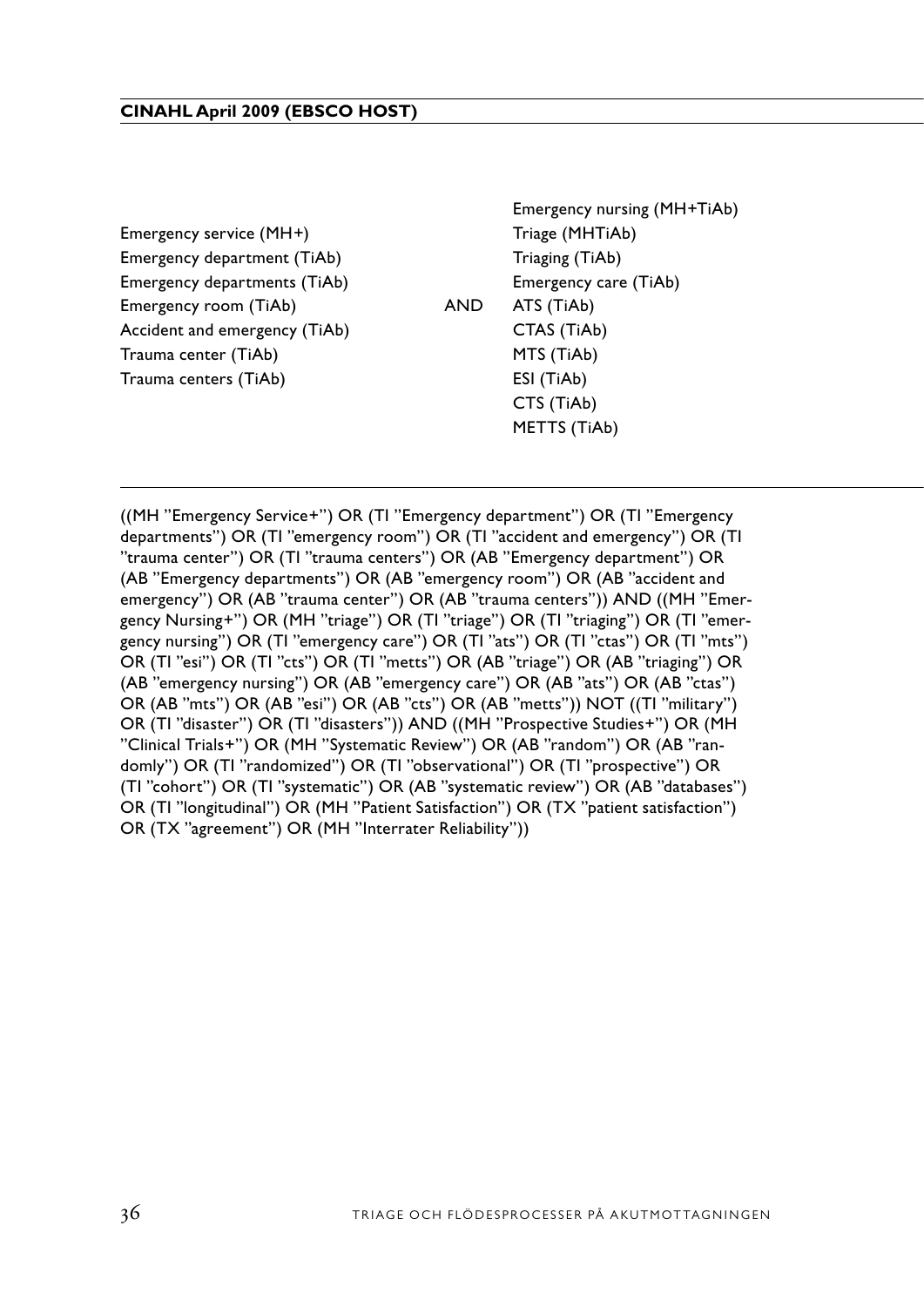|     | Prospective studies (MH+)   |            |                |  |
|-----|-----------------------------|------------|----------------|--|
|     | Clinical trials (MH+)       |            |                |  |
|     | Systematic review (MHAb)    |            |                |  |
|     | Random (Ab)                 |            |                |  |
|     | Randomly (Ab)               |            |                |  |
|     | Randomized (Ti)             |            |                |  |
|     | Observational (Ti)          |            | Military (Ti)  |  |
| AND | Prospective (Ti)            | <b>NOT</b> | Disaster (Ti)  |  |
|     | Cohort (Ti)                 |            | Disasters (Ti) |  |
|     | Systematic (Ti)             |            |                |  |
|     | Databases (Ab)              |            |                |  |
|     | Longitudinal (Ti)           |            |                |  |
|     | Patient satisfaction (MHTX) |            |                |  |
|     | Agreement (TX)              |            |                |  |
|     | Interrater reliability (MH) |            |                |  |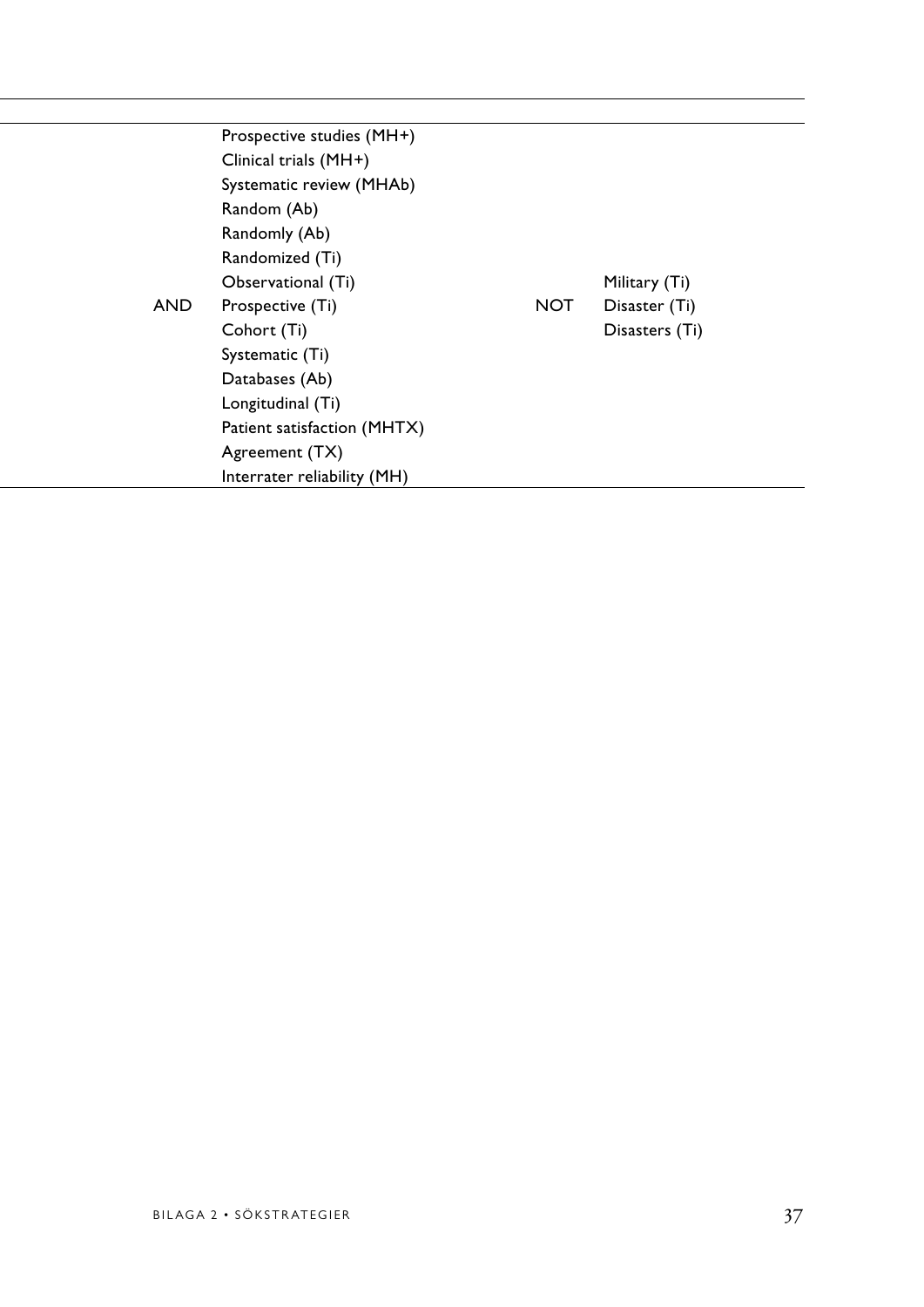Emergency department (TiAb) Triage (TiAb) Emergency room (TiAb) Systematic review of the Emergency care (TiAb) Systematic review (TiAb) Emergency ward (TiAbDe) and  $(ThA)$  Patient satisfaction (TiAb) emails (TiAb) Accident and emergency (TiAb) AND CTAS (TiAb) Trauma center (TiAb) Gold analysis Muslim MTS (TiAb) Cohort analysis (De) Disasters (De) Disasters (De) Disast Trauma centra (TiAb) estimational study (De) ESI (TiAb) Trauma centers (TiAb) Evaluation CTS (TiAb)

Emergency health service (TiAbDe) Emergency nursing (TiAbDe) METTS (TiAb)

('emergency health service':ti,ab,de OR 'emergency department':ti,ab OR 'emergency room':ti,ab OR 'emergency ward':ti,ab,de OR 'accident and emergency':ti,ab OR 'trauma center':ti,ab OR 'trauma centra':ti,ab OR 'trauma centers':ti,ab) AND ('emergency nursing':ti,ab,de OR 'triage':ti,ab OR 'emergency care':ti,ab OR ats:ti,ab OR ctas:ti,ab OR mts:ti,ab OR esi:ti,ab OR cts:ti,ab OR metts:ti,ab) AND ('randomized controlled trial':de OR 'controlled clinical trial':de OR 'controlled':ti OR 'random':ti OR 'randomly' :ti OR 'randomized':ti OR 'systematic review':ti,de OR 'patient satisfaction':ti,ab,de OR 'agreement':ti,ab OR 'cohort analysis':de OR 'observational study':de OR 'evaluation': ti,de OR 'comparative study':de OR 'intermethod comparison':de OR comparative:ti OR observational:ti OR longitudinal:ti OR prospective:ti) NOT (military:ti OR disaster: ti OR disasters:ti)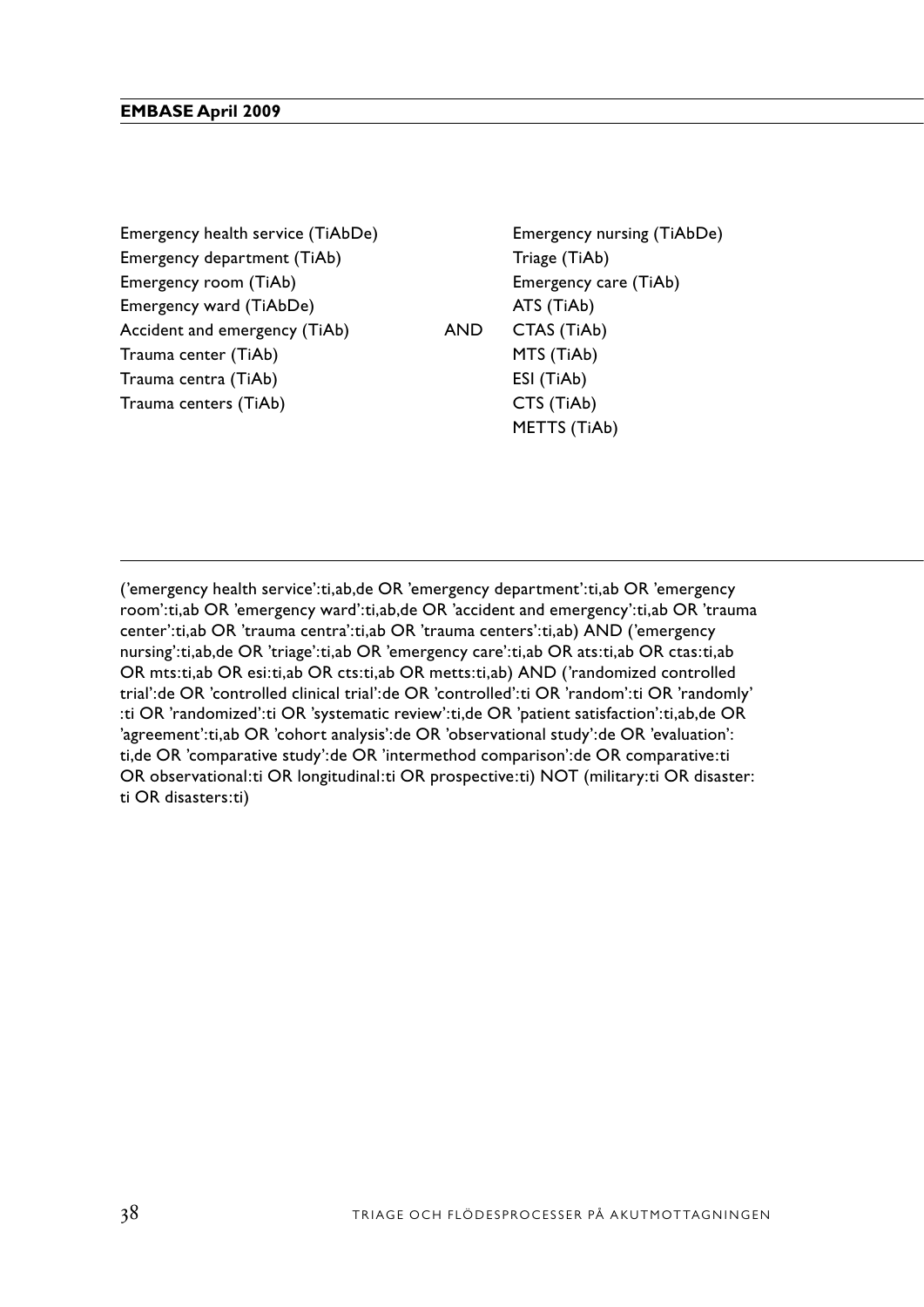|            | Randomized controlled trial (De) |                |
|------------|----------------------------------|----------------|
|            | Controlled clinical trial (De)   |                |
|            | Controlled (Ti)                  |                |
|            | Random (Ti)                      |                |
|            | Randomly (Ti)                    |                |
|            | Randomized (Ti)                  |                |
|            | Systematic review (TiDe)         |                |
|            | Patient satisfaction (TiAbDe)    | Military (Ti)  |
| <b>AND</b> | <b>NOT</b><br>Agreement (TiAb)   | Disaster (Ti)  |
|            | Cohort analysis (De)             | Disasters (Ti) |
|            | Observational study (De)         |                |
|            | Evaluation (TiDe)                |                |
|            | Comparative study (De)           |                |
|            | Intermethod comparison (De)      |                |
|            | Comparative (Ti)                 |                |
|            | Observational (Ti)               |                |
|            | Longitudinal (Ti)                |                |
|            | Prospective (Ti)                 |                |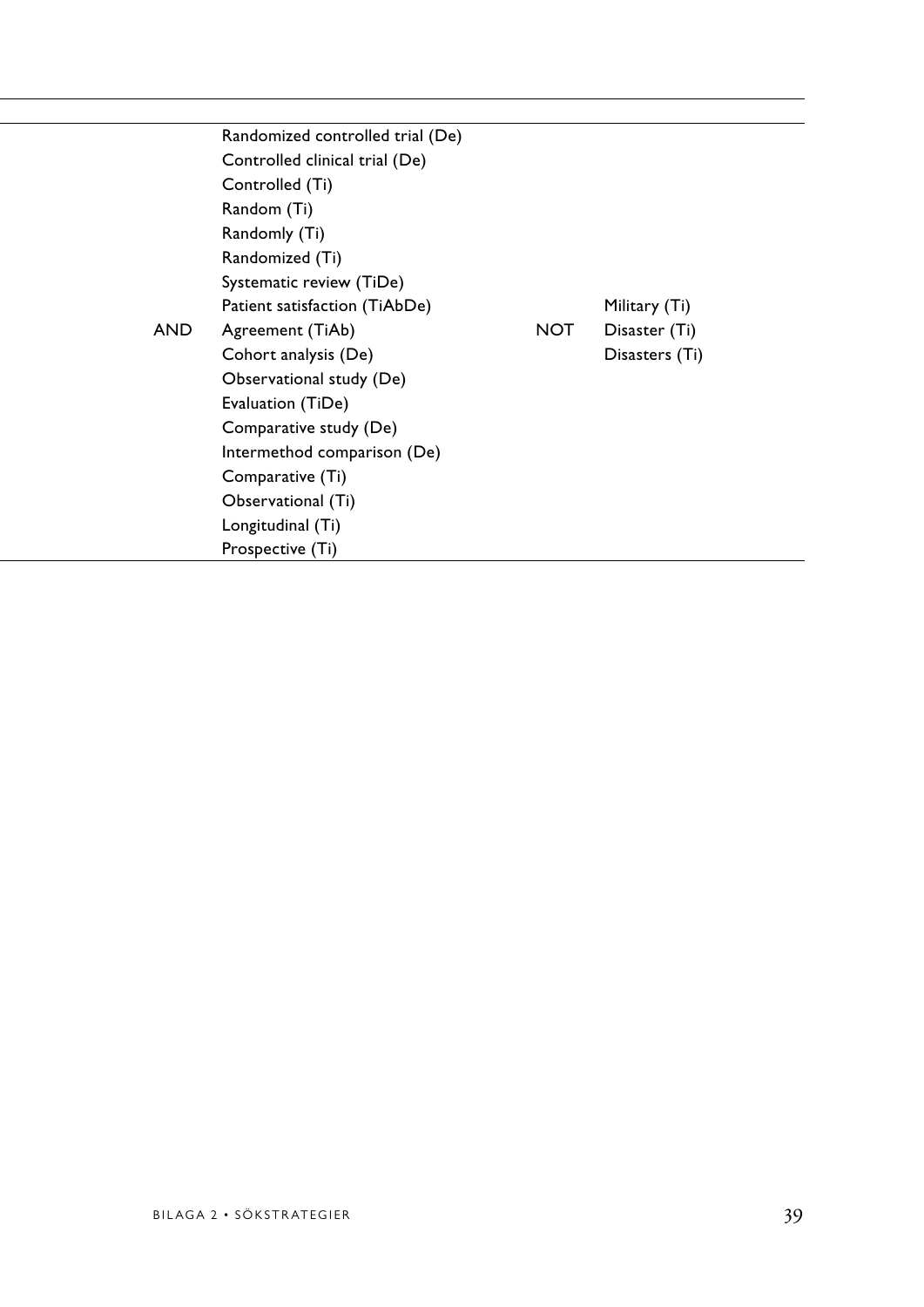| <b>BNI September 2008 (OVID HOST)</b> |     |                  |  |
|---------------------------------------|-----|------------------|--|
| Triage (TiAbDeHW)                     |     |                  |  |
| Emergency nursing (TiAb)              |     |                  |  |
| Emergency care (TiAb)                 |     | Emergency (TiAb) |  |
| ATS (TiAb)                            | AND | Accident (TiAb)  |  |
| MTS (TiAb)                            |     | Trauma (TiAb)    |  |
| CTAS (TiAb)                           |     |                  |  |
| ESI (TiAb)                            |     |                  |  |
| METTS (TiAb)                          |     |                  |  |
|                                       |     |                  |  |

('triage'.ti,ab,de,hw OR 'emergency nursing'.ti,ab OR 'emergency care'.ti,ab OR 'ats'.ti,ab OR 'mts'.ti,ab OR 'ctas'.ti,ab OR 'esi'.ti,ab OR 'metts'.ti,ab) AND (('emergency'.ti,ab OR 'accident'.ti,ab OR 'trauma'.ti,ab) AND ('service'.ti,ab OR 'departiment'.ti,ab OR 'room'. ti,ab OR 'center'.ti,ab OR 'centers'.ti,ab OR 'services'.ti,ab))

| <b>Cochrane Library April 2009</b> |     |                            |  |
|------------------------------------|-----|----------------------------|--|
| Emergency service, hospital (KW)   |     | Triage (KWTi)              |  |
| Emergency medical services (KW)    |     | Emergency nursing (KWTiAb) |  |
| Emergency department (TiAb)        |     | Emergency care (TiAb)      |  |
| Emergency departments (TiAb)       |     | ATS (Ti)                   |  |
| Emergency ward (TiAb)              | AND | CTAS (Ti)                  |  |
| Emergency wards (TiAb)             |     | MTS (Ti)                   |  |
| Emergency room (TiAb)              |     | ESI (Ti)                   |  |
| Emergency rooms (TiAb)             |     | CTS(Ti)                    |  |
| Trauma center* (TiAb)              |     | METTS (Ti)                 |  |

((emergency service, hospital):kw OR (emergency medical services):kw OR (emergency department):ti,ab OR (emergency departments):ti,ab OR (emergency ward):ti,ab OR (emergency wards):ti,ab OR (emergency room):ti,ab OR (emergency rooms):ti,ab OR (trauma center\*):ti,ab) AND ((triage):kw,ti OR (emergency nursing):kw,ti,ab OR (emergency care):ti,ab OR (ats):ti OR (ctas):ti OR (mts):ti OR (esi):ti OR (cts):ti OR (metts):ti) NOT ((military):ti OR (disaster):ti OR (disasters):ti)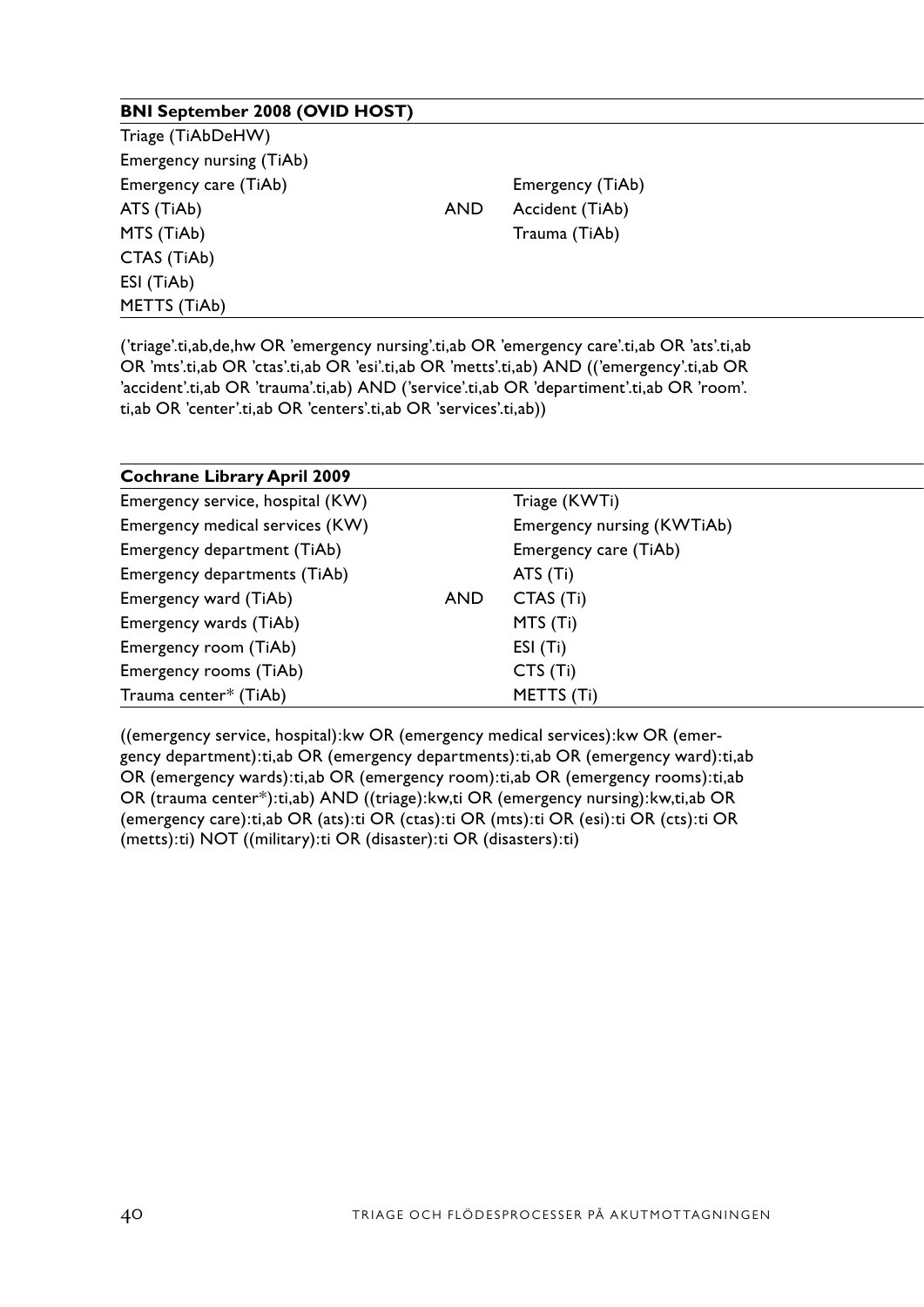Emergency nursing (TiAb) Service (TiAb) Department (TiAb) AND Room (TiAb) MTS (TiAb) Trauma (TiAb)  $\sim$ **Centers (TiAb)** Centers (TiAb) Services (TiAb)

Emergency departments (Ti)  $M$ ilitary (Ti) Emergency MOT Disaster (Ti) Emergency was Disasters (Ti)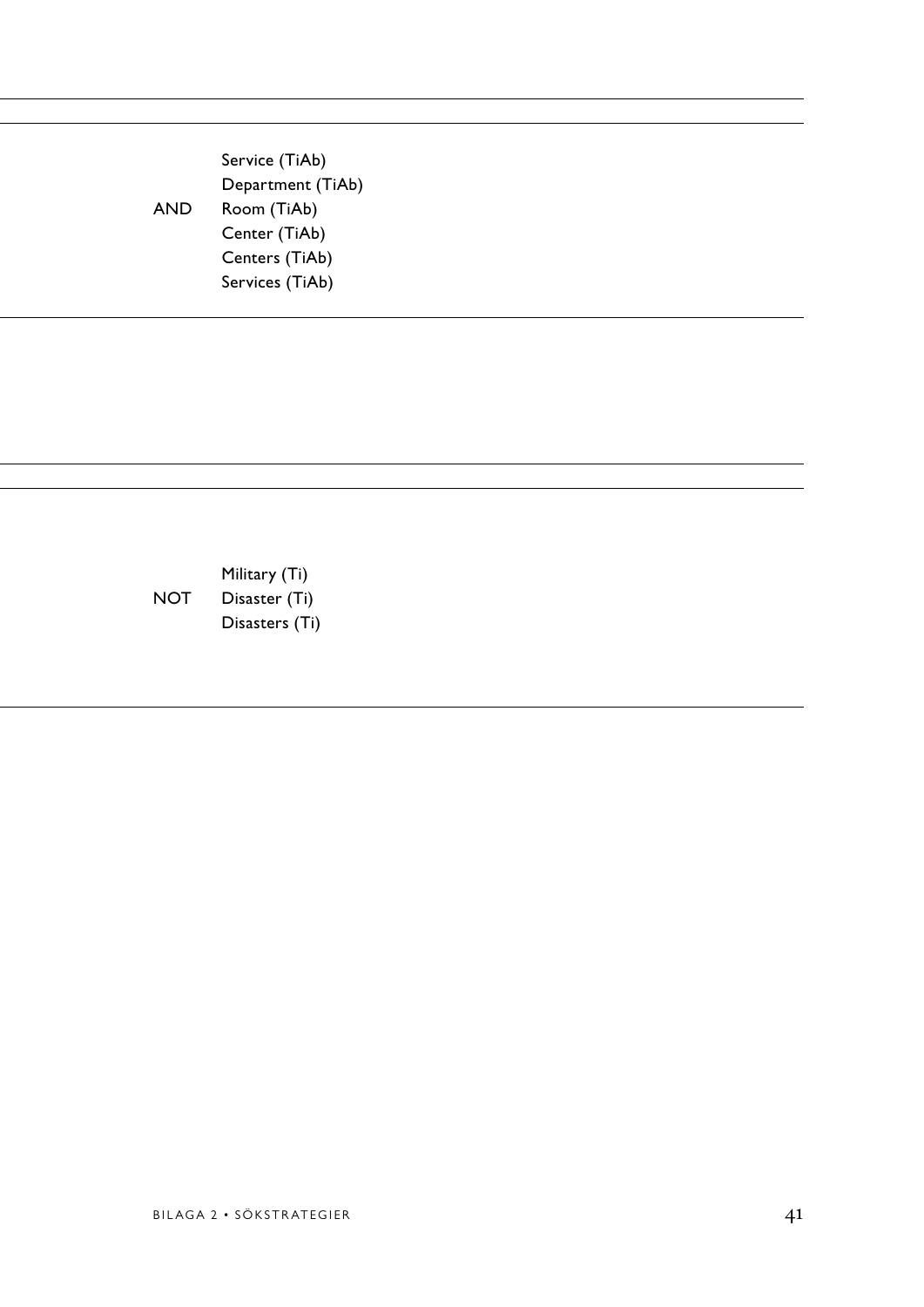# *Triage patientflöden*

| PubMed April 2009         |            |                                  |  |
|---------------------------|------------|----------------------------------|--|
| Patient flow (TiAb)       |            |                                  |  |
| Patient turnover (TiAb)   |            |                                  |  |
| Caseload (TiAb)           |            |                                  |  |
| Case Load (TiAb)          |            |                                  |  |
| Case loads (TiAb)         |            |                                  |  |
| Caseloads (TiAb)          |            |                                  |  |
| Workload (MeTiAb)         |            |                                  |  |
| Work load (TiAb)          |            |                                  |  |
| Workloads (TiAb)          |            | Emergency service, hospital (Me) |  |
| Work loads (TiAb)         |            | Emergency nursing (Me)           |  |
| Department volume (TiAb)  | <b>AND</b> | Emergency departiment (TiAb)     |  |
| Department volumes (TiAb) |            | Emergency departments (TiAb)     |  |
| Efficiency (Ti)           |            |                                  |  |
| Effectiveness (Ti)        |            |                                  |  |
| Waiting times (TiAb)      |            |                                  |  |
| Length of stay (Me)       |            |                                  |  |
| OR Crowding (Me)          |            |                                  |  |
| AND Emergency (TiAb)      |            |                                  |  |
|                           |            |                                  |  |

("patient flow"[title/abstract] OR "patient turnover"[Title/Abstract] OR "workload"[MeSH Terms] OR "workload"[Title/Abstract] OR "caseload"[Title/ Abstract] OR "work load"[Title/Abstract] OR "work loads"[Title/Abstract] OR "case load"[Title/Abstract] OR "case loads"[Title/Abstract] OR "workloads"[Title/Abstract] OR "caseloads"[Title/Abstract] OR "department volume"[Title/Abstract] OR "department volumes"[Title/Abstract] OR "clinic volume"[Title/Abstract] OR "efficiency"[Title] OR "effectiveness"[Title] OR (("length of stay"[MeSH Terms] OR "crowding"[MeSH Terms]) AND "emergency"[Title/Abstract]) OR "waiting times"[Title/Abstract]) AND ("emergency service, hospital"[MeSH Terms] OR "emergency nursing"[MeSH Terms] OR "emergency department"[Title/Abstract] OR "emergency departments"[Title/Abstract]) AND ("organization and administration"[MeSH Terms] OR "triage"[MeSH Terms] OR "triage"[Title/Abstract])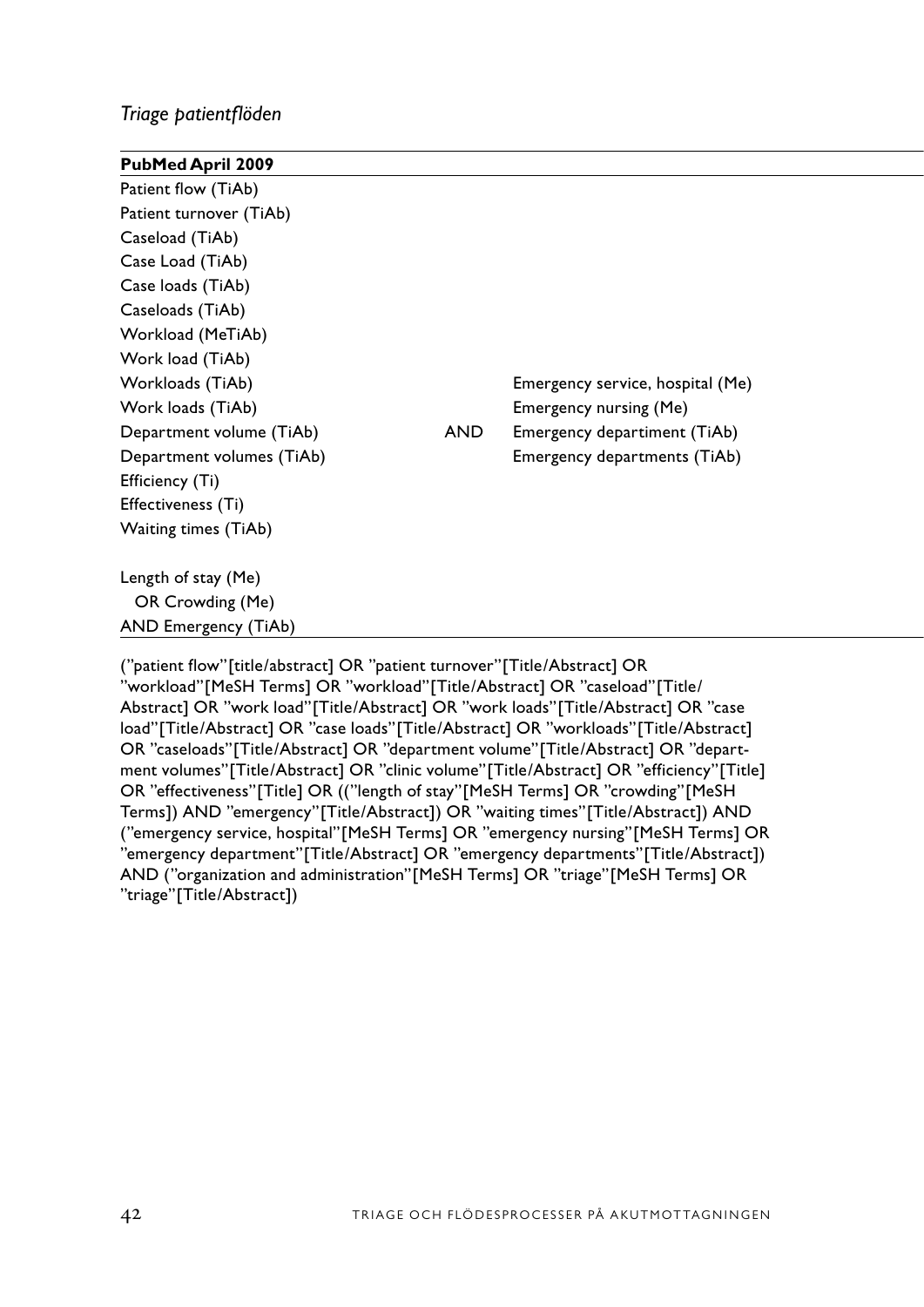Organization and administration (Me) AND Triage (MeTiAb)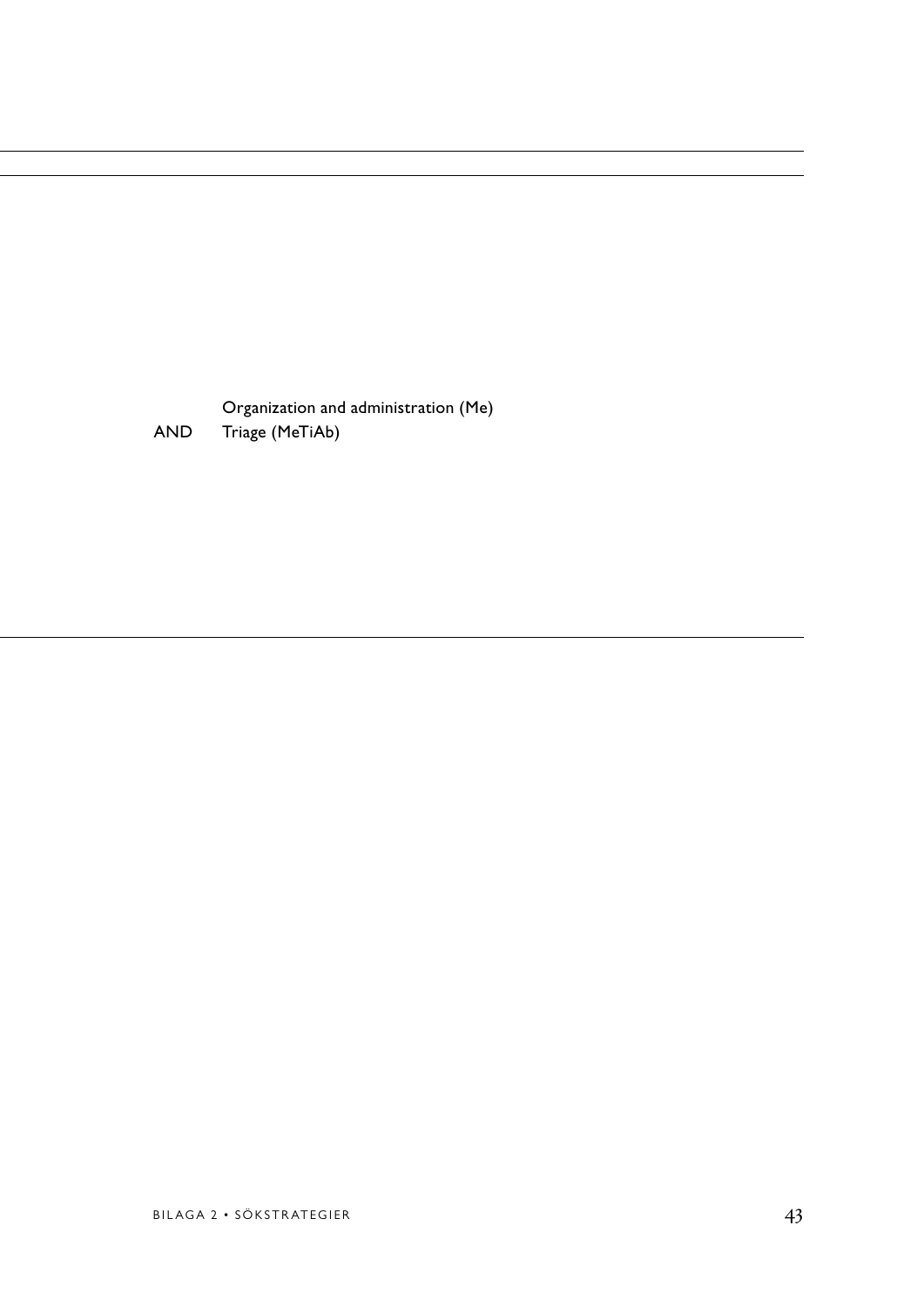| <b>PubMed April 2009</b> |            |                                  |
|--------------------------|------------|----------------------------------|
| Patient flow (TiAb)      |            |                                  |
| Patient turnover (TiAb)  |            |                                  |
| Waiting times (TiAb)     |            | Emergency service, hospital (Me) |
|                          | <b>AND</b> | Emergency nursing (Me)           |
| Length of stay (Me)      |            | Emergency department (TiAb)      |
| OR Crowding (Me)         |            | Emergency departments (TiAb)     |
| AND Emergency (TiAb)     |            |                                  |

("patient flow"[title/abstract] OR "patient turnover"[Title/Abstract] OR (("length of stay"[MeSH Terms] OR "crowding"[MeSH Terms]) AND "emergency"[Title/Abstract]) OR "waiting times"[Title/Abstract]) AND ("emergency service, hospital"[MeSH Terms] OR "emergency nursing"[MeSH Terms] OR "emergency department"[Title/ Abstract] OR "emergency departments"[Title/Abstract]) AND ("organization and administration"[MeSH Terms] OR "efficiency"[Title] OR "effectiveness"[Title] OR "triage"[MeSH Terms] OR "triage"[Title/Abstract])

| <b>British Nursing Index (OVID HOST) September 2008</b> |     |                   |
|---------------------------------------------------------|-----|-------------------|
| Patient flow (TiAb)                                     |     |                   |
| Patient turnover (TiAb)                                 |     |                   |
| Workload (TiAb)                                         |     |                   |
| Caseload (TiAb)                                         | AND | Triage (TiAbDeHw) |
| Department volume (TiAb)                                |     |                   |
| Clinic volume (TiAb)                                    |     |                   |
| Efficiency (Ti)                                         |     |                   |
| Effectiveness (Ti)                                      |     |                   |

((patient flow or patient turnover or workload or caseload or department volume or clinic volume).ti,ab. or efficiency.ti. or effectiveness.ti) AND (triage.ti,ab,de,hw)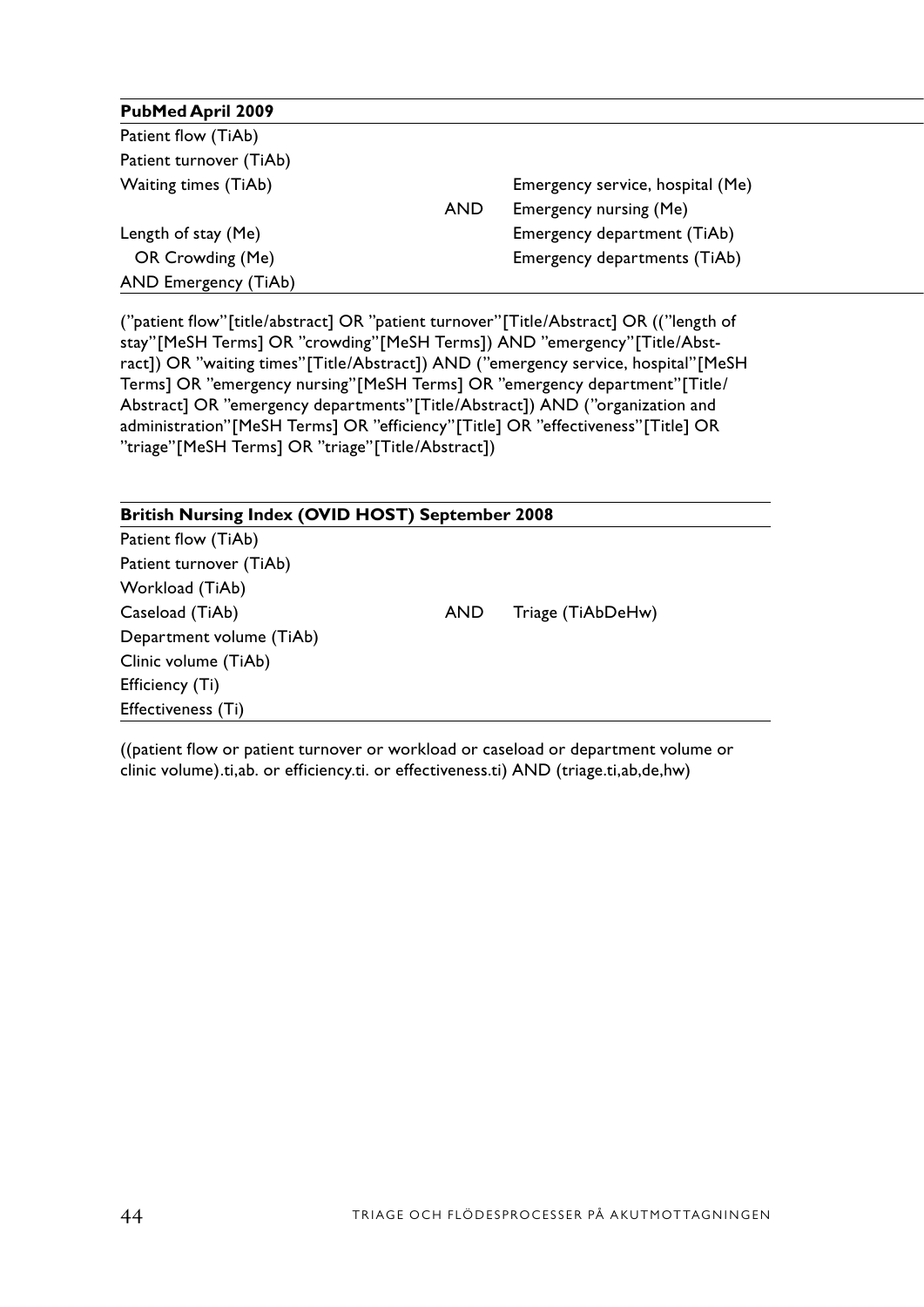Organization and administration (Me) AND Efficiency (Ti) Length of Septembergency (Ti) Effectiveness (Ti)  $\Gamma$ Triage (Me $\Gamma$ iAb)  $\Gamma$ 

### **CINAHL (EBSCO HOST) April 2009**

Workload (MH) Organizational efficiency (MH+) Patient flow\* (TiAb) Workload\* (TiAb) Caseload\* (TiAb) AND Triage (SHMHTiAb) Department volume\* (TiAb) Clinic volume\* (TiAb) Efficiency (Ti) Effectiveness (Ti)

(MH workload OR MH organizational efficiency+ OR TI patient flow\* OR AB patient flow\* OR TI workload\* OR AB workload\* OR TI caseload\* OR AB caseload\* OR TI department volume\* OR AB department volume\* OR TI clinic volume\* OR AB clinic volume\* OR TI efficiency OR TI effectiveness) AND (SH triage OR TI triage OR AB triage OR MH triage)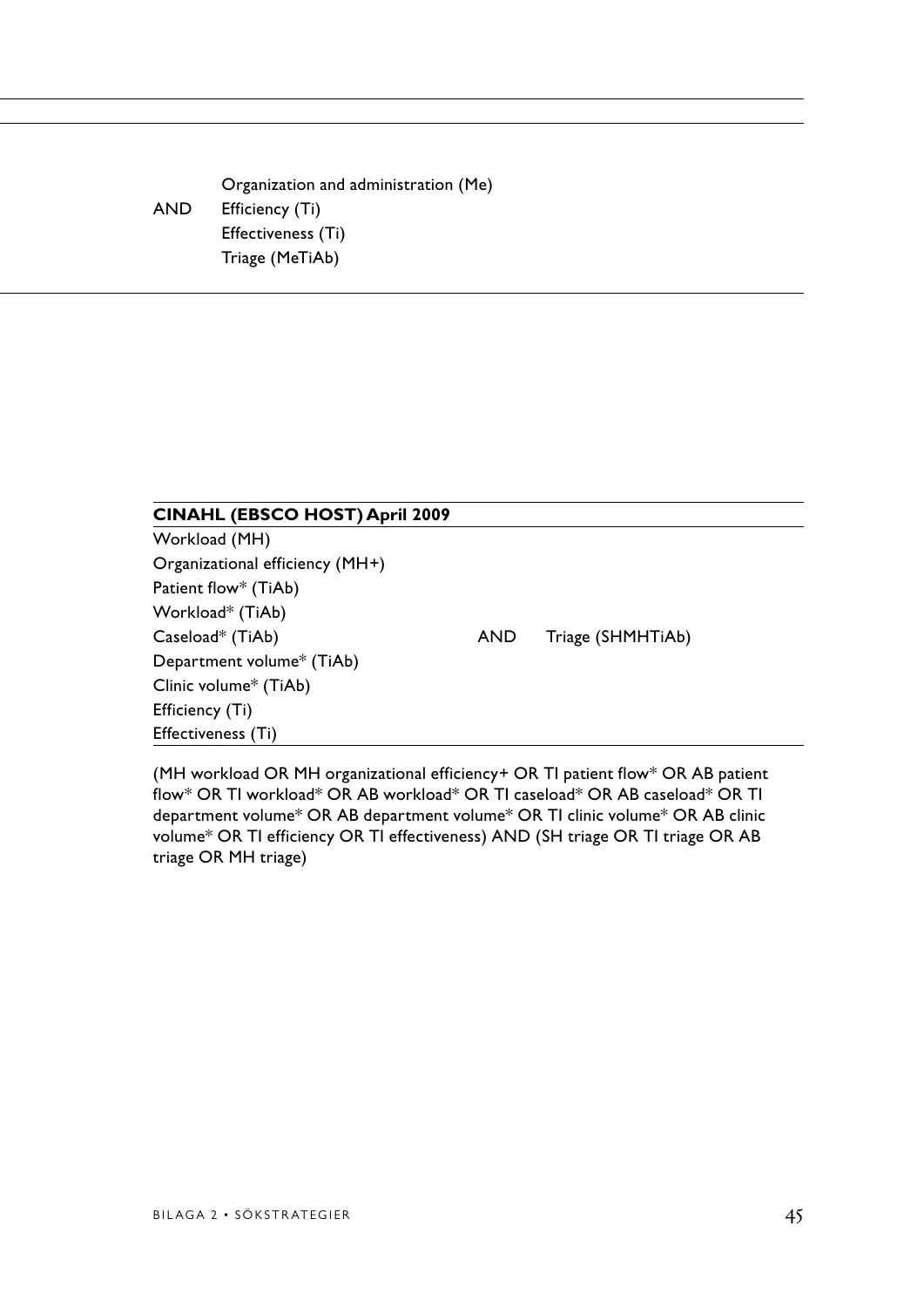# **EMBASE April 2009**

| Workload (ExpTiAb)        |            | Emergency health services (TiDe) |  |
|---------------------------|------------|----------------------------------|--|
| Patient flow (TiAb)       | <b>AND</b> | Emergency nursing (TiDe)         |  |
| Patient turnover (TiAb)   |            | Emergency department (TiAb)      |  |
| Workloads (TiAb)          |            | Emergency departments (TiAb)     |  |
| Work load (TiAb)          |            | Emergency room (TiAb)            |  |
| Work loads (TiAb)         |            | Emergency ward (TiAbDe)          |  |
| Caseload (TiAb)           |            |                                  |  |
| Case load (TiAb)          |            |                                  |  |
| Caseloads (TiAb)          |            |                                  |  |
| Case loads (TiAb)         |            |                                  |  |
| Department volume (TiAb)  |            |                                  |  |
| Department volumes (TiAb) |            |                                  |  |
| Clinic volume (TiAb)      |            |                                  |  |
| Clinic volumes (TiAb)     |            |                                  |  |
| Efficiency (Ti)           |            |                                  |  |
| Effectiveness (TiAb)      |            |                                  |  |
| Waiting times (TiAb)      |            |                                  |  |
| Length of stay (TiAbDe)   |            |                                  |  |
| AND Crowding (TiAbDe)     |            |                                  |  |
| AND Emergency (TiAb)      |            |                                  |  |

('workload'/exp OR 'patient flow':ti,ab OR 'patient turnover':ti,ab OR 'workload':ti,ab OR 'work load':ti,ab OR 'workloads':ti,ab OR 'case load':ti,ab OR 'caseload':ti,ab OR 'caseloads':ti,ab OR 'department volume':ti,ab OR 'department volumes':ti,ab OR 'clinic volume':ti,ab OR 'clinic volumes':ti,ab OR 'efficiency':ti OR 'effectiveness':ti OR 'waiting times':ti,ab OR (('length of stay':ti,ab,de AND 'crowding':ti,ab,de) AND 'emergency':ti,ab)) AND ('emergency health service':ti,de OR 'emergency nursing':ti,de OR 'emergency department':ti,ab OR 'emergency departments':ti,ab OR 'emergency room':ti,ab OR 'emergency ward':ti,ab,de) AND ('organization and management'/exp OR 'triage':ti,ab)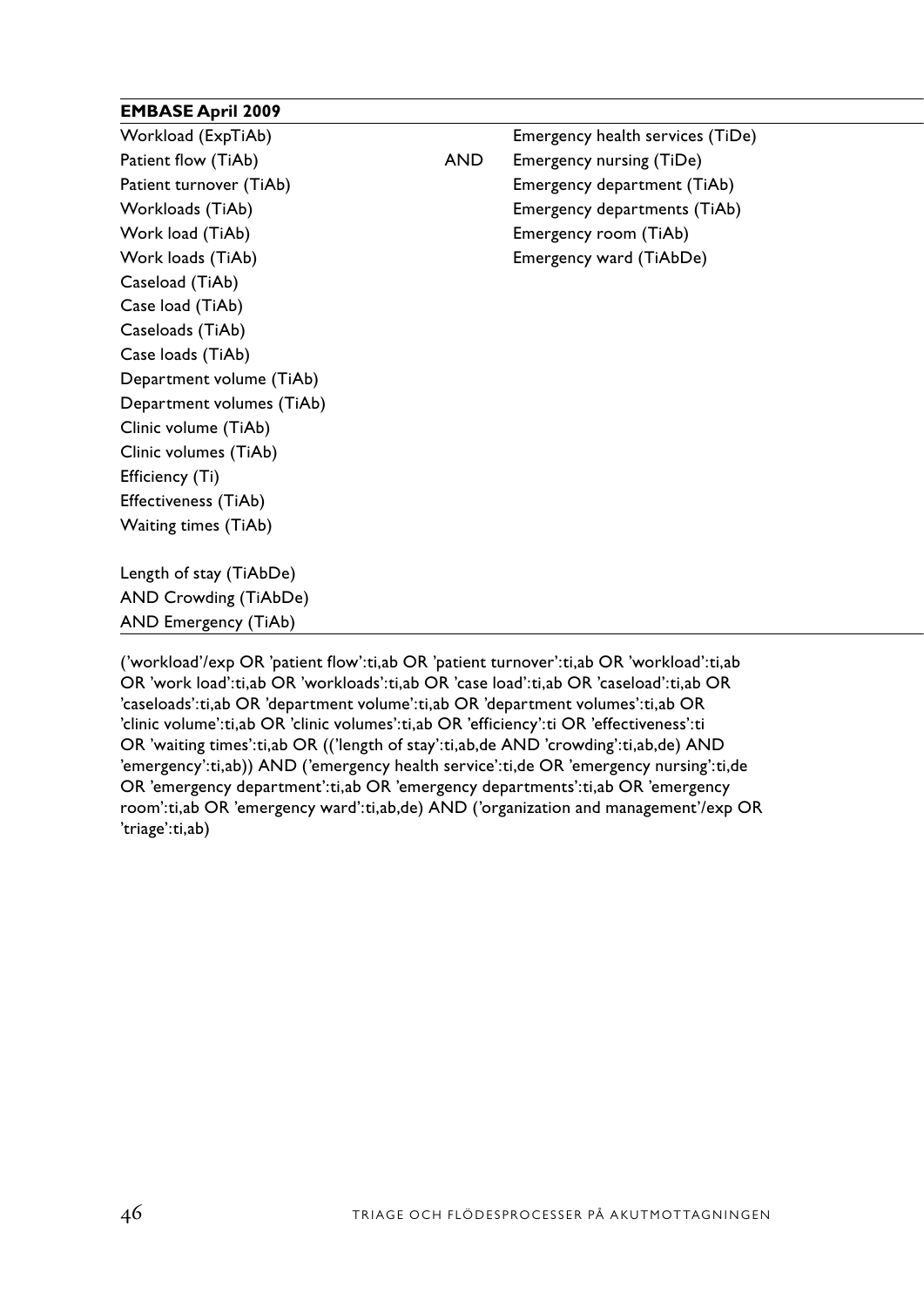Organization and management (Exp)<br>Triage (TiAb) Patient flow flow flow that find the Triage (TiAb) and Triage (TiAb)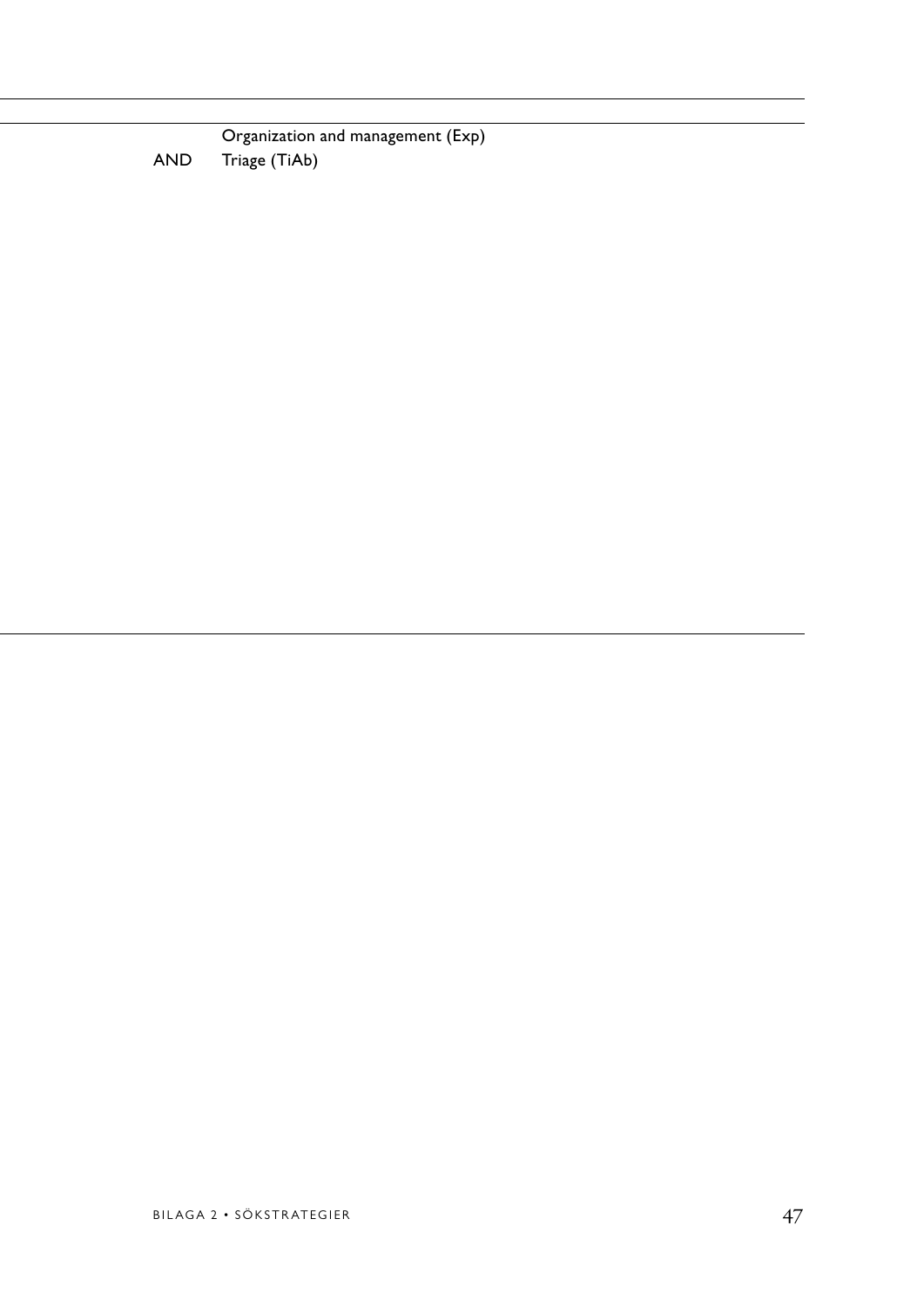| <b>Cochrane Library April 2009</b> |            |                                  |  |
|------------------------------------|------------|----------------------------------|--|
| Patient flow (TiAb)                |            | Emergency service, hospital (KW) |  |
| Patient turnover (TiAb)            | <b>AND</b> | Emergency nursing (KW)           |  |
| Waiting times (TiAb)               |            | Emergency department (TiAb)      |  |
| Workload (KWTiAb)                  |            | Emergency departmetns (TiAb)     |  |
| Work load (TiAb)                   |            | Emergency ward (TiAb)            |  |
| Caseload (TiAb)                    |            | Emergency wards (TiAb)           |  |
| Caseloads (TiAb)                   |            |                                  |  |
| Case load (TiAb)                   |            |                                  |  |
| Department volume (TiAb)           |            |                                  |  |
| Department volumes (TiAb)          |            |                                  |  |
| Clinic volume (TiAb)               |            |                                  |  |
| Efficiency (Ti)                    |            |                                  |  |
| Effectiveness (Ti)                 |            |                                  |  |
| Length of stay (KWTiAb)            |            |                                  |  |
| OR Crowding (TiAb)                 |            |                                  |  |
| AND Emergency (TiAb)               |            |                                  |  |
|                                    |            |                                  |  |

((patient flow):ti,ab OR (patient turnover):ti,ab OR (waiting times):ti,ab OR (workload): kw,ti,ab OR (work load):ti,ab OR (caseload):ti,ab OR (caseloads):ti,ab OR (case load): ti,ab OR (department volume):ti,ab OR (department volumes):ti,ab OR (clinic volume): ti,ab OR (efficiency):ti OR (effectiveness):ti OR (((length of stay):kw,ti,ab OR (crowding): ti,ab) AND (emergency):ti,ab)) AND ((emergency service, hospital):kw OR (emergency nursing):kw OR (emergency department):ti,ab OR (emergency departments):ti,ab OR (emergency ward):ti,ab OR (emergency wards):ti,ab) AND ((organization and administration):kw OR (triage):kw,ti,ab)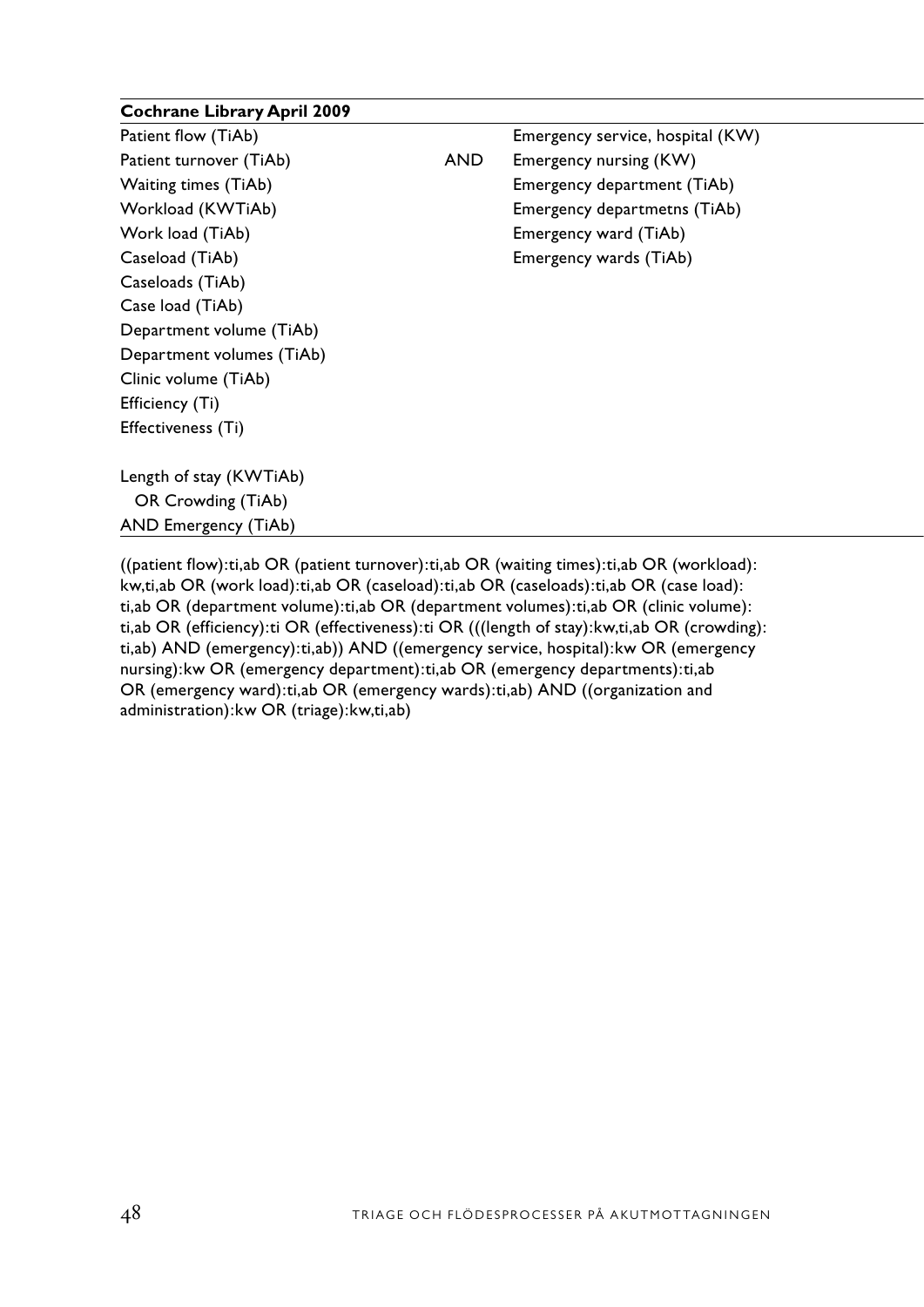**Organization and administration (KW)** AND Triage (KWTiAb)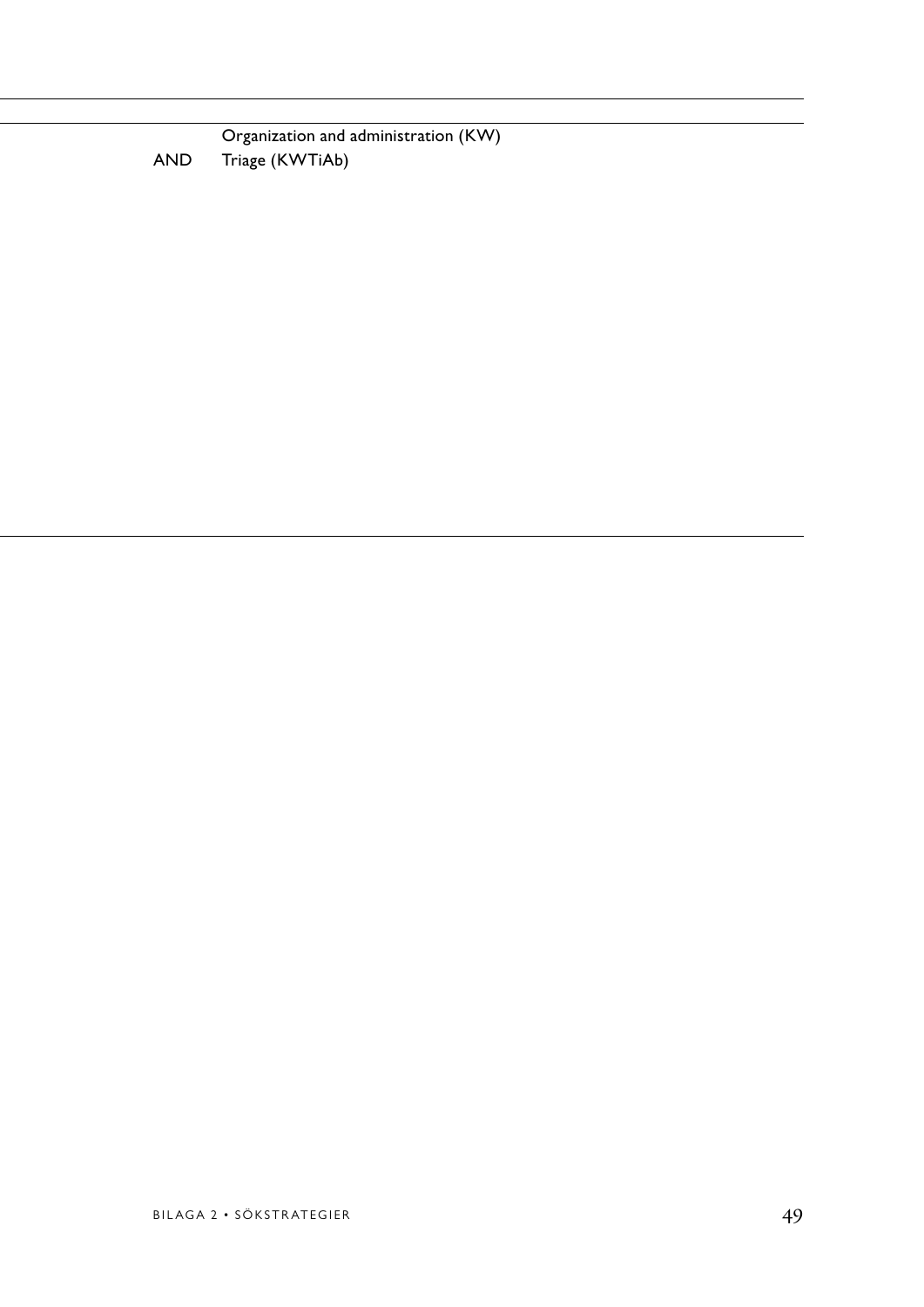*Triage prognos vital signs*

| <b>PubMed Mars 2009</b>     |            |                                |
|-----------------------------|------------|--------------------------------|
| Blood pressure (Me)         |            | Predictive value of tests (Me) |
| Respiratory rate (TiAb)     | <b>AND</b> | Prediction (Ti)                |
| Heart rate (Me)             |            | Prognosis (Ti)                 |
| Consciousness (MeTi)        |            | Prognostic (Ti)                |
| Glasgow coma scale (MeTi)   |            | Predictive (Ti)                |
| Body temperature (Me)       |            | Accuracy (TiAb)                |
| Oximetry (MeTi)             |            | Validation (TiAb)              |
| Capnography (MeTi)          |            | Validity (TiAb)                |
| Systolic (Ti)               |            |                                |
| Diastolic (Ti)              |            |                                |
| Breath rate (Ti)            |            |                                |
| Saturation (Ti)             |            |                                |
| Pulse (Ti)                  |            |                                |
| Exhaled carbon dioxide (Ti) |            |                                |

("blood pressure"[MeSH Terms] OR "respiratory rate"[Title/Abstract] OR "heart rate"[MeSH Terms] OR "consciousness"[MeSH Terms] OR "glasgow coma scale"[MeSH Terms] OR "body temperature"[MeSH Terms] OR "oximetry"[MeSH Terms] OR "capnography"[MeSH Terms] OR "systolic"[Title] OR "diastolic"[Title] OR "breath rate"[Title] OR "saturation"[Title] OR "pulse"[Title] OR "consciousness"[Title] OR "glasgow coma scale"[Title] OR "oximetry"[Title] OR "capnography"[Title] OR "exhaled carbon dioxide"[Title]) AND ("predictive value of tests"[MeSH Terms] OR "prediction"[Title] OR "prognosis"[Title] OR "prognostic"[Title] OR "predictive"[Title] OR "accuracy"[Title/Abstract] OR "validation"[Title/Abstract] OR "validity"[Title/ Abstract]) AND ("mortality"[MeSH Terms] OR "morbidity"[MeSH Terms] OR "mortality"[Title/Abstract] OR "morbidity"[Title/Abstract] OR "death"[Title/Abstract] OR "deaths"[Title/Abstract] OR "survival"[Title/Abstract])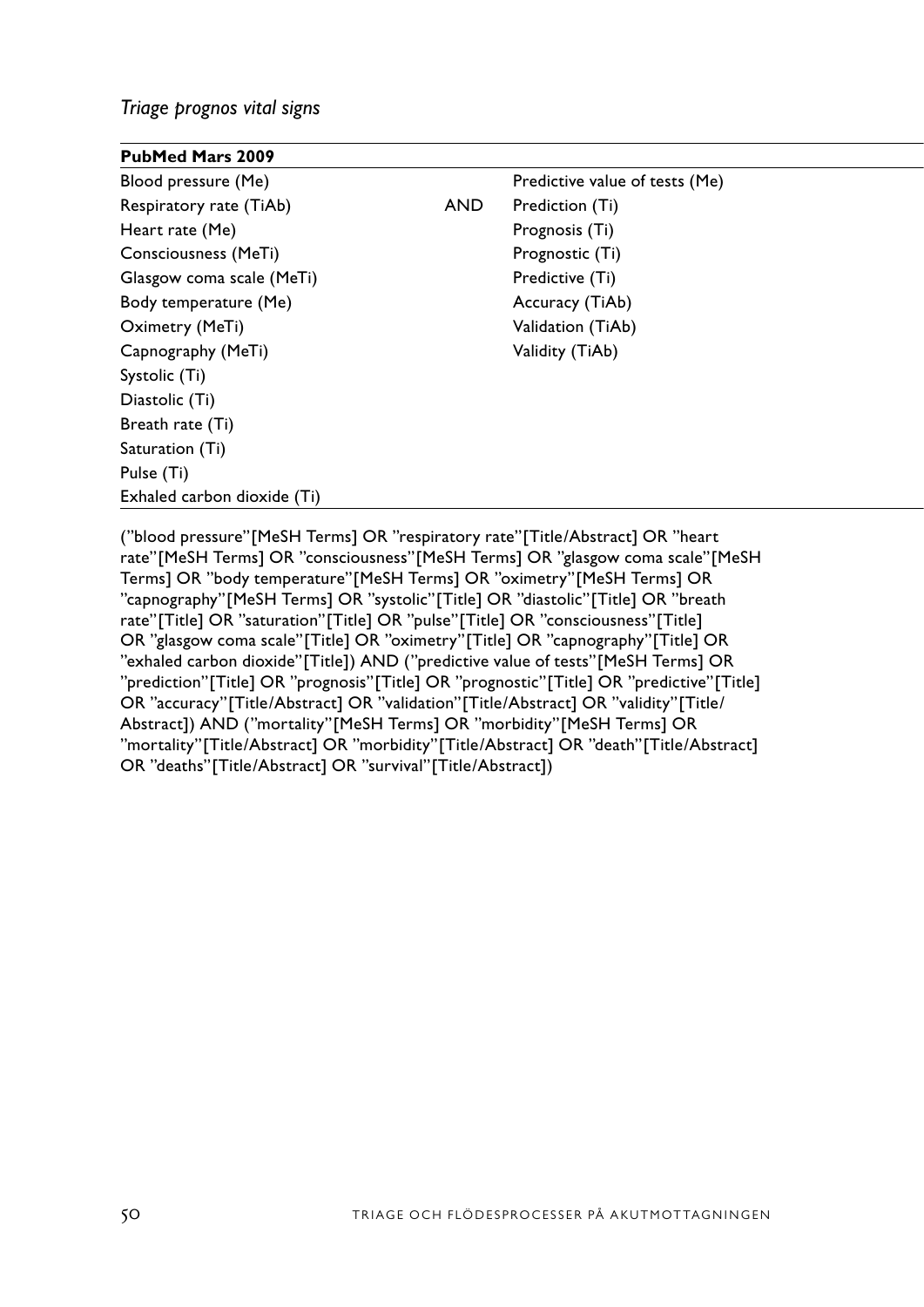Mortality (MeTiAb) AND Morbidity (MeTiAb) Hearth (TiAb) Program (TiAb)  $\overline{\text{Deaths (TiAb)}}$ Glasgow coma scale (MeTiAb) Predictive (TiAb)  $\rho$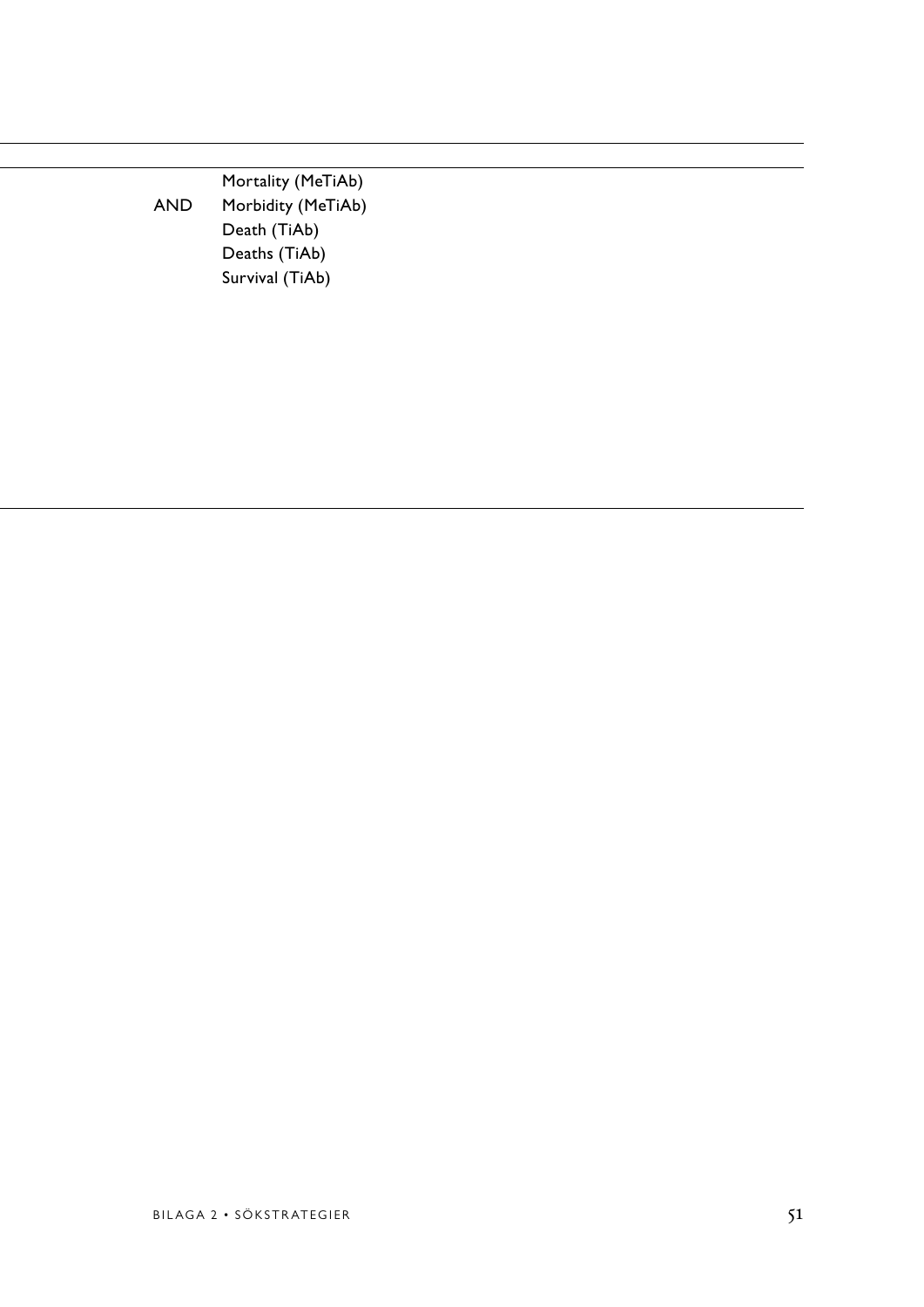# **CINAHL (EBSCO HOST) Mars 2009**

| Blood pressure (MH+)           |            | Predictive value of tests (MH)   |  |
|--------------------------------|------------|----------------------------------|--|
| Heart rate (MH)                | <b>AND</b> | Risk assessment (MH)             |  |
| Consciousness (MHTi)           |            | Sensitivity and specificity (MH) |  |
| Glasgow coma scale (MHTi)      |            | Prediction (Ti)                  |  |
| Body temperature (MH)          |            | Prognosis (Ti)                   |  |
| Oral body temperature (MH)     |            | Prognostic (Ti)                  |  |
| Rectal body temperature (MH)   |            | Predictive (Ti)                  |  |
| Skin temperature (MH)          |            | Accuracy (TX)                    |  |
| Tympanic body temperature (MH) |            | Validation (TX)                  |  |
| Oximetry (MH+Ti)               |            | Validity (TX)                    |  |
| Capnography (MHTi)             |            | Prognosis (MH+)                  |  |
| Systolic (Ti)                  |            |                                  |  |
| Respiratory rate (TX)          |            |                                  |  |
| Diastolic (Ti)                 |            |                                  |  |
| Breath rate (Ti)               |            |                                  |  |
| Saturation (Ti)                |            |                                  |  |
| Pulse (Ti)                     |            |                                  |  |
| Exhaled carbon dioxide (Ti)    |            |                                  |  |
| Vital signs (MH+)              |            |                                  |  |

#### Limit: Journal articles

(MH "Blood Pressure+" OR MH "Heart Rate" OR MH "consciousness" OR MH "Glasgow Coma Scale" OR MH "body temperature" OR MH "oral body temperature" OR MH "rectal body temperature" OR MH "skin temperature" OR MH "tympanic body temperature" OR MH "oximetry+" OR MH "capnography" OR TI "systolic" OR TX "respiratory rate" OR TI "diastolic" OR TI "breath rate" OR TI "saturation" OR TI "pulse" OR TI "consciousness" OR TI "glasgow coma scale" OR TI "oximetry" OR TI "capnography" OR TI "exhaled carbon dioxide" OR MH "vital signs+") AND (MH "predictive value of tests" OR MH "risk assessment" OR MH "sensitivity and specificity" OR TI "prediction" OR TI "prognosis" OR TI "prognostic" OR TI "predictive" OR TX "accuracy" OR TX "validation" OR TX "validity" OR MH "prognosis+") AND (MH "mortality+" OR MH "morbidity+" OR MH "survival" OR TX "mortality" OR TX "morbidity" OR TX "death" OR TX "deaths" OR TX "survival")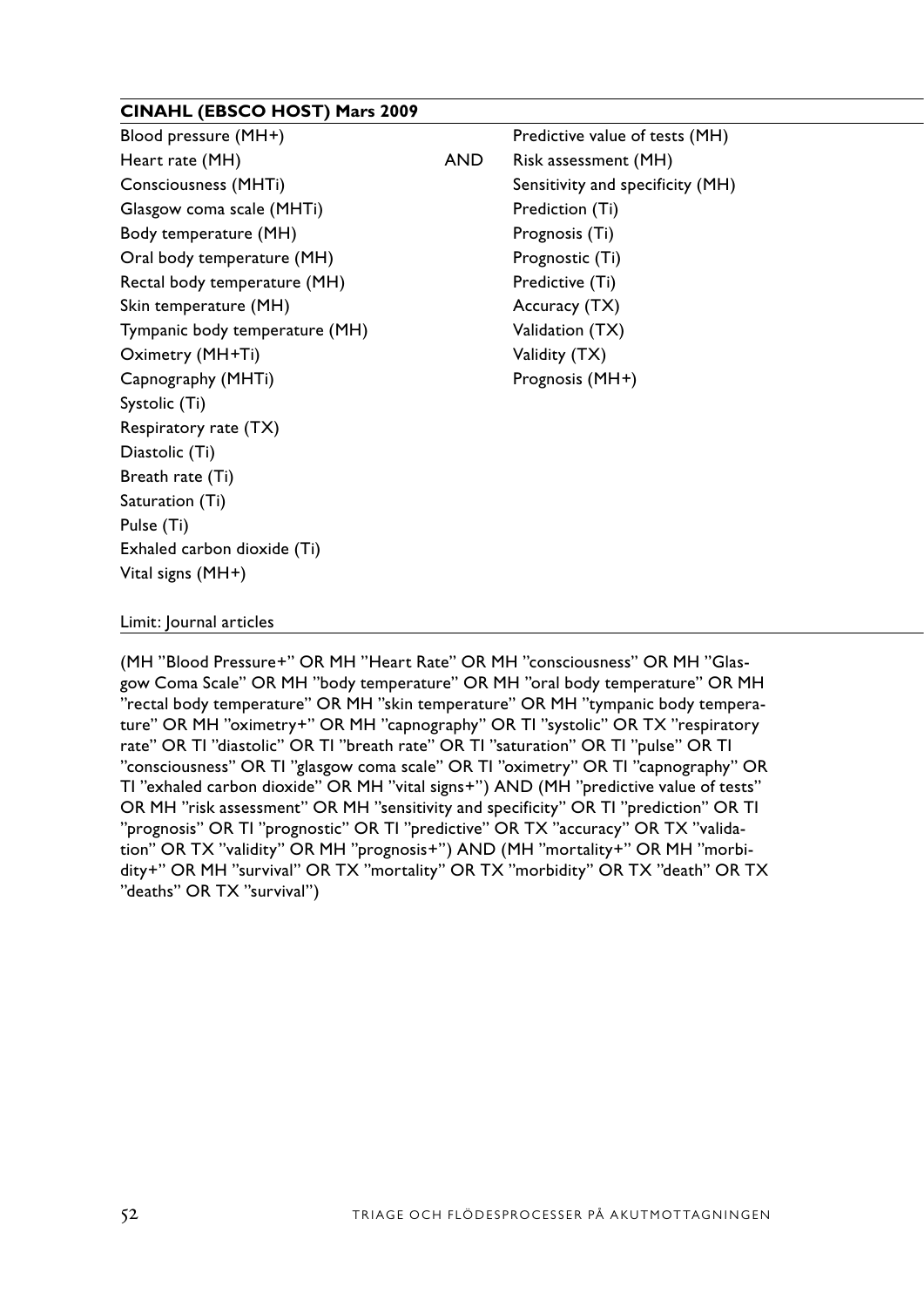**Mortality (MH+TX)** AND Morbidity (MH+TX) Survival (MHTX)  $\mathsf{Death}\ (\mathsf{T} \mathsf{X})$  $\mathsf{Deaths}\ (\mathsf{T} \mathsf{X})$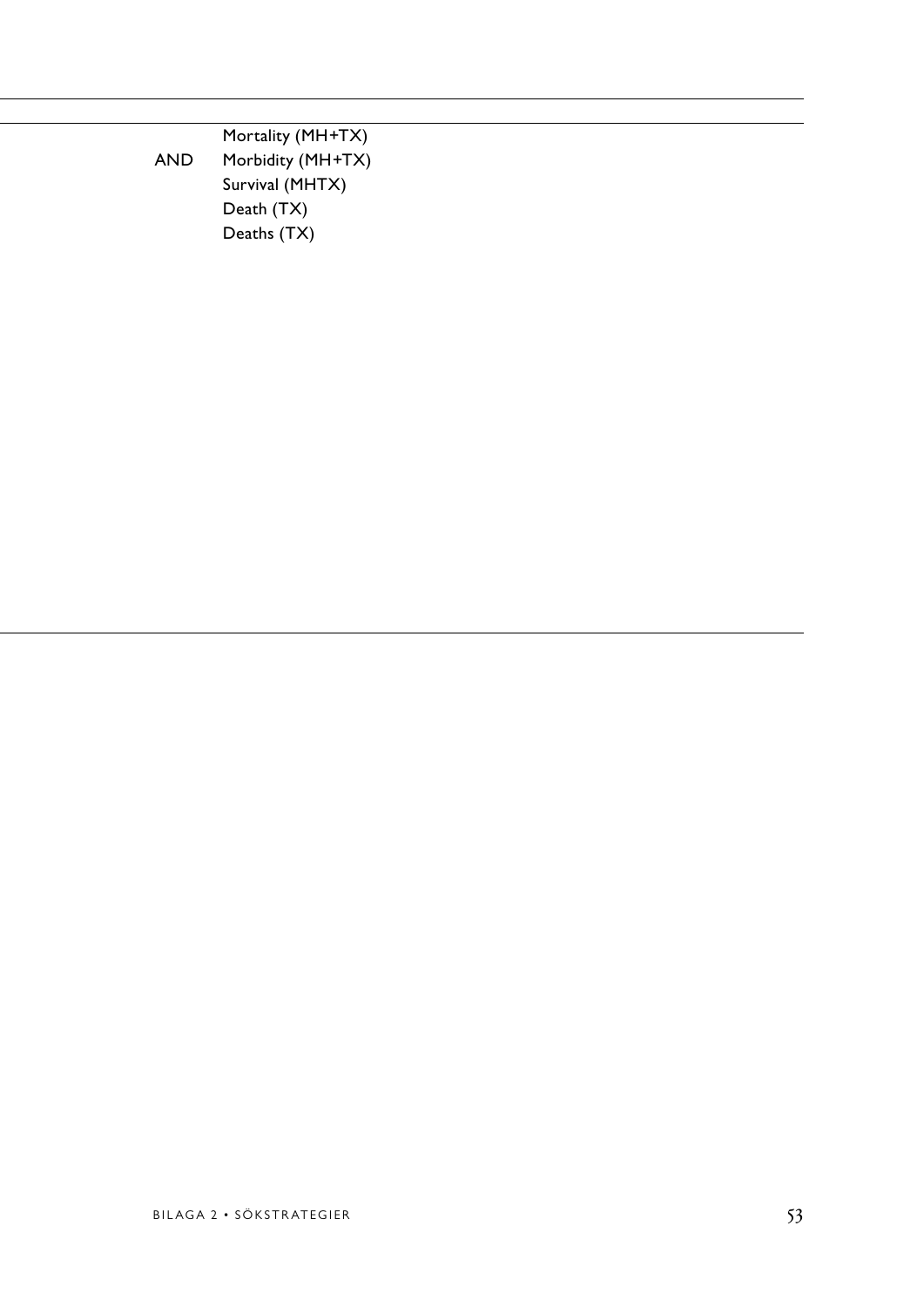# **EMBASE Mars 2009**

| Blood pressure (TiDe)       |            | Predictive validity (De) |
|-----------------------------|------------|--------------------------|
| Breath rate (Ti)            | <b>AND</b> | Prediction (Ti)          |
| Breathing rate (TiDe)       |            | Predictive (Ti)          |
| Heart rate (TiDe)           |            | Accuracy (Ti)            |
| Pulse (Ti)                  |            | Validation (Ti)          |
| Consciousness (TiDe)        |            | Validity (Ti)            |
| Glasgow coma scale (TiDe)   |            |                          |
| Body temperature (TiDe)     |            |                          |
| Oximetry (TiDe)             |            |                          |
| Capnography (TiDe)          |            |                          |
| Exhaled carbon dioxide (Ti) |            |                          |

('blood pressure':ti,de OR 'breath rate':ti OR 'breathing rate':ti,de OR 'heart rate':ti,de OR 'pulse':ti OR 'consciousness':ti,de OR 'consciousness level':ti,de OR 'Glasgow coma scale':ti,de OR 'body temperature':ti,de OR 'oximetry':ti,de OR 'capnography':ti,de OR 'exhaled carbon dioxide':ti) AND ('predictive validity':de OR 'prediction':ti OR 'predictive':ti OR 'accuracy':ti OR 'validation':ti OR 'validity':ti) AND ('mortality'/exp OR 'mortality':ti OR 'death':ti OR 'deaths':ti OR 'survival':ti) NOT ((treatment:ti OR therapy:ti) NOT ('prediction':ti OR 'predictive':ti OR 'accuracy':ti OR 'validation':ti OR 'validity':ti))

| <b>Cochrane Library Mars 2009</b> |     |                                |
|-----------------------------------|-----|--------------------------------|
| Blood pressure (KWTiAb)           |     | Predictive value of tests (KW) |
| Respiratory rate (TiAb)           | AND | Prediction (Ti)                |
| Heart rate (KWTiAb)               |     | Predictive (Ti)                |
| Consciousness (KWTiAb)            |     | Prognosis (Ti)                 |
| Glasgow coma scale (KWTiAb)       |     | Prognostic (Ti)                |
| Body temperature (KWTiAb)         |     | Accuracy (TiAb)                |
| Oximetry (KWTiAb)                 |     | Validation (TiAb)              |
| Capnography (KWTiAb)              |     | Validity (TiAb)                |
| Systolic (Ti)                     |     |                                |
| Diastolic (Ti)                    |     |                                |
| Breath rate (Ti)                  |     |                                |
| Saturation (Ti)                   |     |                                |
| Pulse (Ti)                        |     |                                |
| Exhaled carbon dioxide (Ti)       |     |                                |

((blood pressure):kw,ti,ab OR (respiratory rate):ti,ab OR (heart rate):kw,ti,ab OR (consciousness):kw,ti,ab OR (glasgow coma scale):kw,ti,ab OR (body temperature):kw,ti,ab OR (oximetry):kw,ti,ab OR (capnography):kw,ti,ab OR (systolic):ti OR (diastolic):ti OR (breath rate):ti OR (saturation):ti OR (pulse):ti OR (exhaled carbon dioxide):ti) AND ((predictive value of tests):kw OR (prediction):ti OR (predictive):ti OR (prognosis):ti OR (prognostic):ti OR (accuracy):ti,ab OR (validation):ti,ab OR (validity):ti,ab) AND ((mortality):kw,ti,ab OR (morbidity):ti,ab,kw OR (death):ti,ab OR (deaths):ti,ab OR (survival):ti,ab)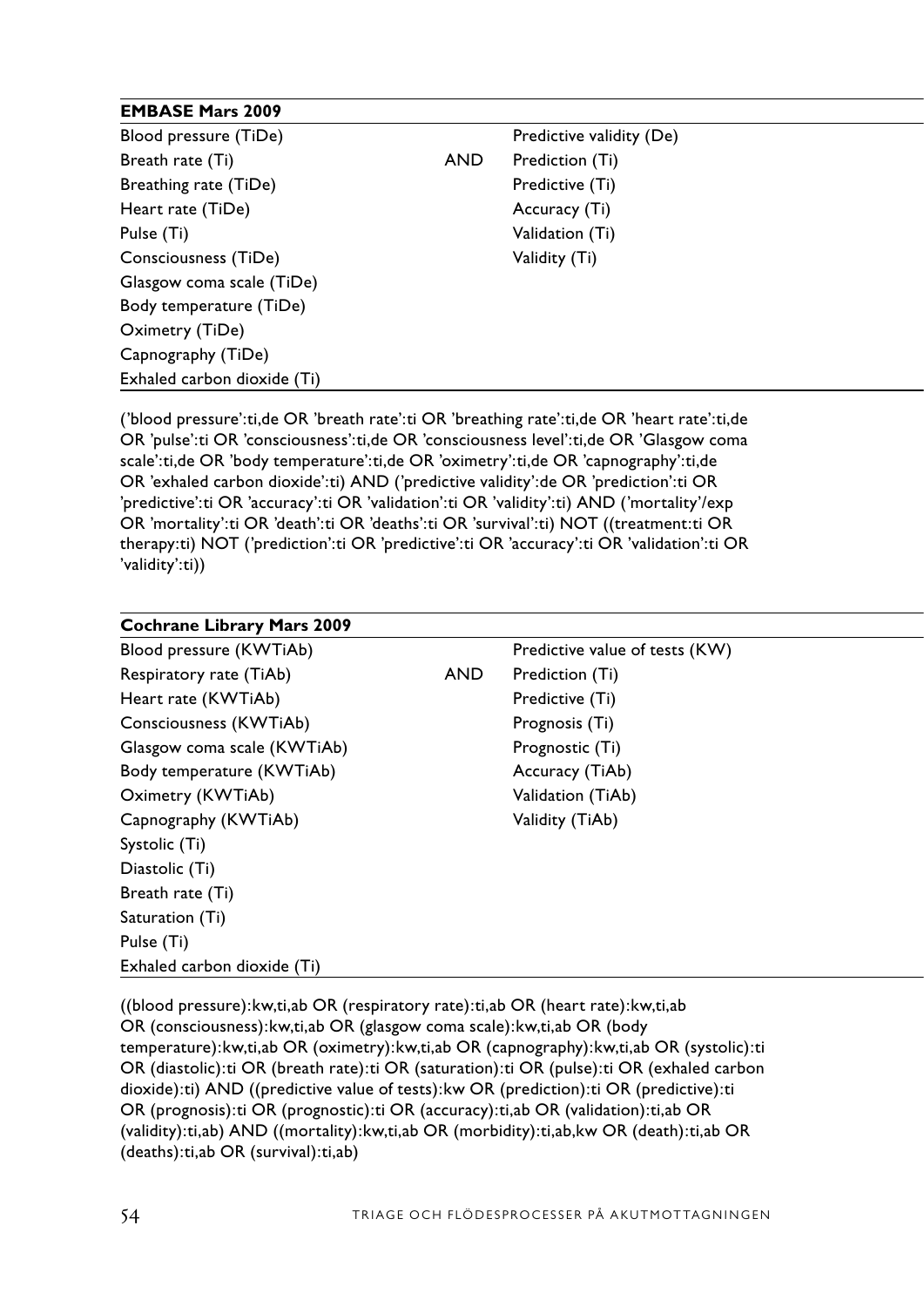|     | Mortality (ExpTi)        | Treatment (Ti)      |
|-----|--------------------------|---------------------|
|     | <b>NOT</b><br>Death (Ti) | OR Therapy (Ti)     |
| AND | Deaths (Ti)              | NOT Prediction (Ti) |
|     | Survival (Ti)            | OR Predictive (Ti)  |
|     |                          | OR Accuracy (Ti)    |
|     |                          | OR Validation (Ti)  |
|     |                          | OR Validity (Ti)    |
|     |                          |                     |
|     |                          |                     |

Mortality (KWTiAb) AND Morbidity (KWTiAb)<br>Death (TiAb) Hearth (TiAb) Predictive Cheath (TiAb) Constitution of the Deaths (TiAb) Program of the Deaths (TiAb) Glasgow coma scale (TiAb) Program scale (TiAb)  $\rho$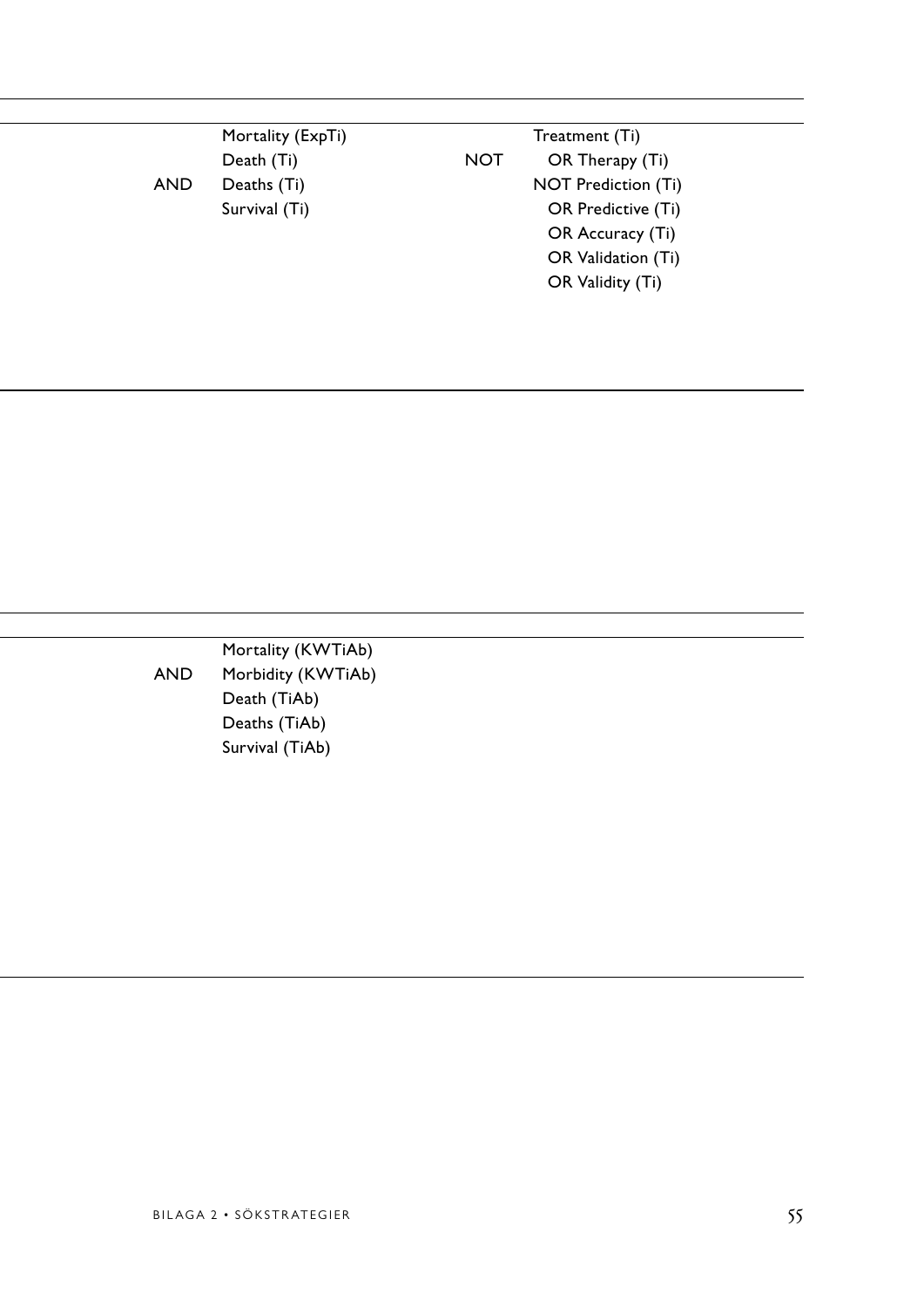| <b>PubMed MARS 2009</b>    |     |                                   |
|----------------------------|-----|-----------------------------------|
| Presenting symptom (TiAb)  | AND | Emergency service, hospital (Me)  |
| Presenting symptoms (TiAb) |     | Emergency medicine (Me)           |
| Chief complaints (TiAb)    |     | <b>Emergency nursing (MeTiAb)</b> |
| Chief complaint (TiAb)     |     | Emergency department (TiAb)       |
| Signs and symptoms (MJR)   |     | Emergency medicine (TiAb)         |
|                            |     |                                   |

("presenting symptom"[Title/Abstract] OR "chief complaints"[Title/Abstract] OR "chief complaint"[Title/Abstract] OR "presenting symptoms"[Title/Abstract] OR "Signs and Symptoms"[Majr]) AND ("emergency service, hospital"[MeSH Terms] OR "emergency medicine"[MeSH Terms] OR "emergency nursing"[MeSH Terms] OR "emergency department"[Title/Abstract] OR "emergency medicine"[Title/Abstract] OR "emergency nursing"[Title/Abstract]) AND ("predictive value of tests"[MeSH Terms] OR "prediction"[Title] OR "prognosis"[Title] OR "prognostic"[Title] OR "predictive"[Title] OR "accuracy"[Title/Abstract] OR "validation"[Title/Abstract] OR "validity"[Title/ Abstract]) AND ("mortality"[MeSH Terms] OR "morbidity"[MeSH Terms] OR "mortality"[Title/Abstract] OR "morbidity"[Title/Abstract] OR "death"[Title/Abstract] OR "deaths"[Title/Abstract] OR "survival"[Title/Abstract])

| <b>AND</b> | Predictive value of tests (MH)   |
|------------|----------------------------------|
|            | Risk assessment (MH)             |
|            | Sensitivity and specificity (MH) |
|            | Prediction (Ti)                  |
|            | Prognosis (Ti)                   |
|            | Prognostic (Ti)                  |
|            | Predictive (Ti)                  |
|            | Accuracy (TW)                    |
|            | Validation (TW)                  |
|            | Validity (TW)                    |
|            | Prognosis (MH+)                  |
|            |                                  |

(TX "presenting symptom" OR TX "presenting symptoms" OR TX "chief complaints" OR TX "chief complaint") AND (MH "predictive value of tests" OR MH "risk assessment" OR MH "sensitivity and specificity" OR TI "prediction" OR TI "prognosis" OR TI "prognostic" OR TI "predictive" OR TX "accuracy" OR TX "validation" OR TX "validity" OR MH "prognosis+") AND (MM "mortality+" OR MM "morbidity+" OR MM "survival" OR TX "mortality" OR TI "morbidity" OR TI "death" OR TI "deaths" OR TX "survival") NOT (PT "commentary")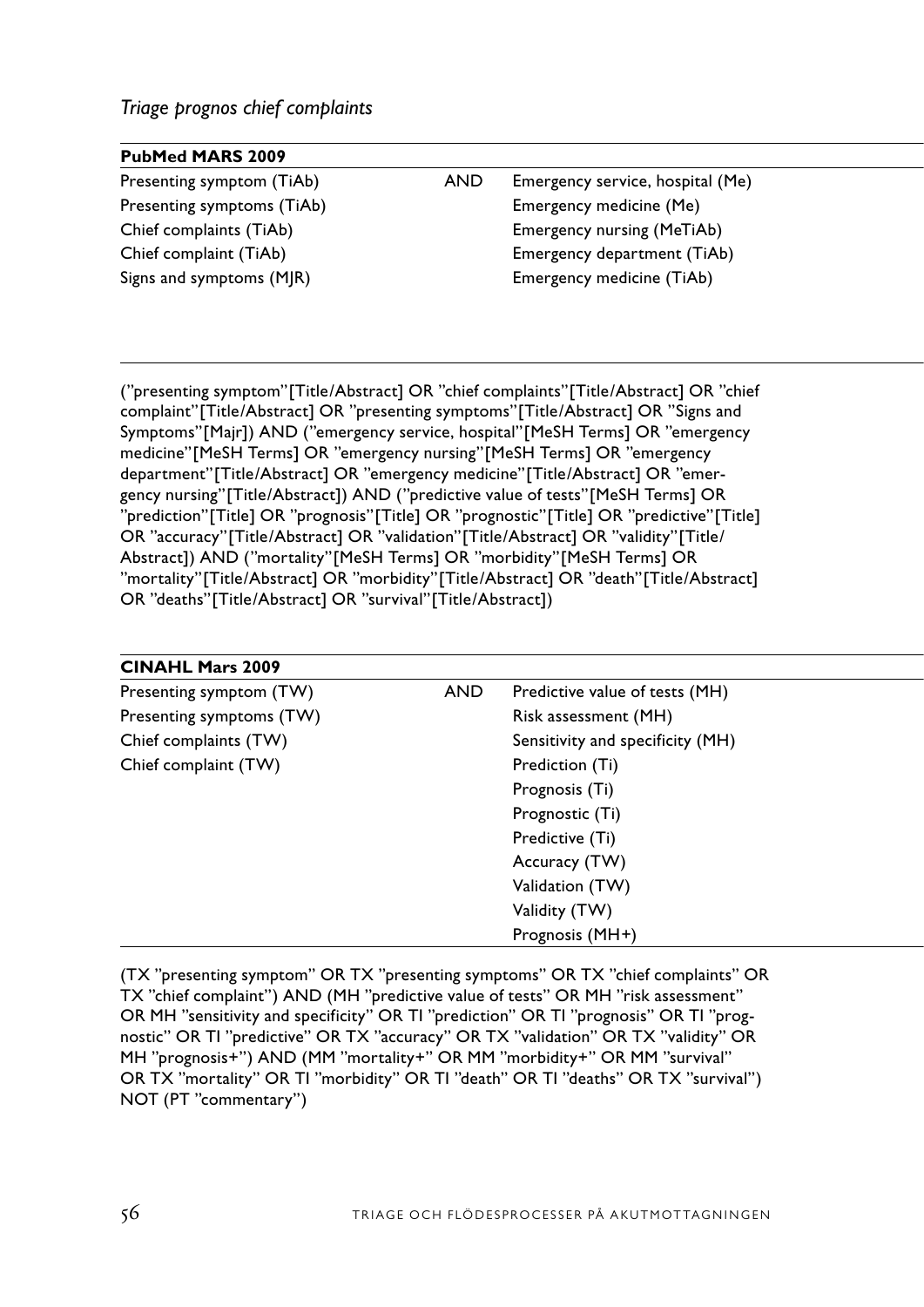| <b>AND</b> | Predictive value of tests (Me) | Mortality (MeTiAb) |
|------------|--------------------------------|--------------------|
|            | Prediction (Ti)                | Morbidity (MeTiAb) |
|            | Prognosis (Ti)                 | Death (TiAb)       |
|            | Prognostic (Ti)                | Deaths (TiAb)      |
|            | Predictive (Ti)                | Survival (TiAb)    |
|            | Accuracy (TiAb)                |                    |
|            | Validation (TiAb)              |                    |
|            | Validity (TiAb)                |                    |

| AND | Mortality (MM+TW) | <b>NOT</b> | Commentary |
|-----|-------------------|------------|------------|
|     | Morbidity (MM+TW) |            |            |
|     | Death (Ti)        |            |            |
|     | Deaths (Ti)       |            |            |
|     | Survival (TW)     |            |            |
|     |                   |            |            |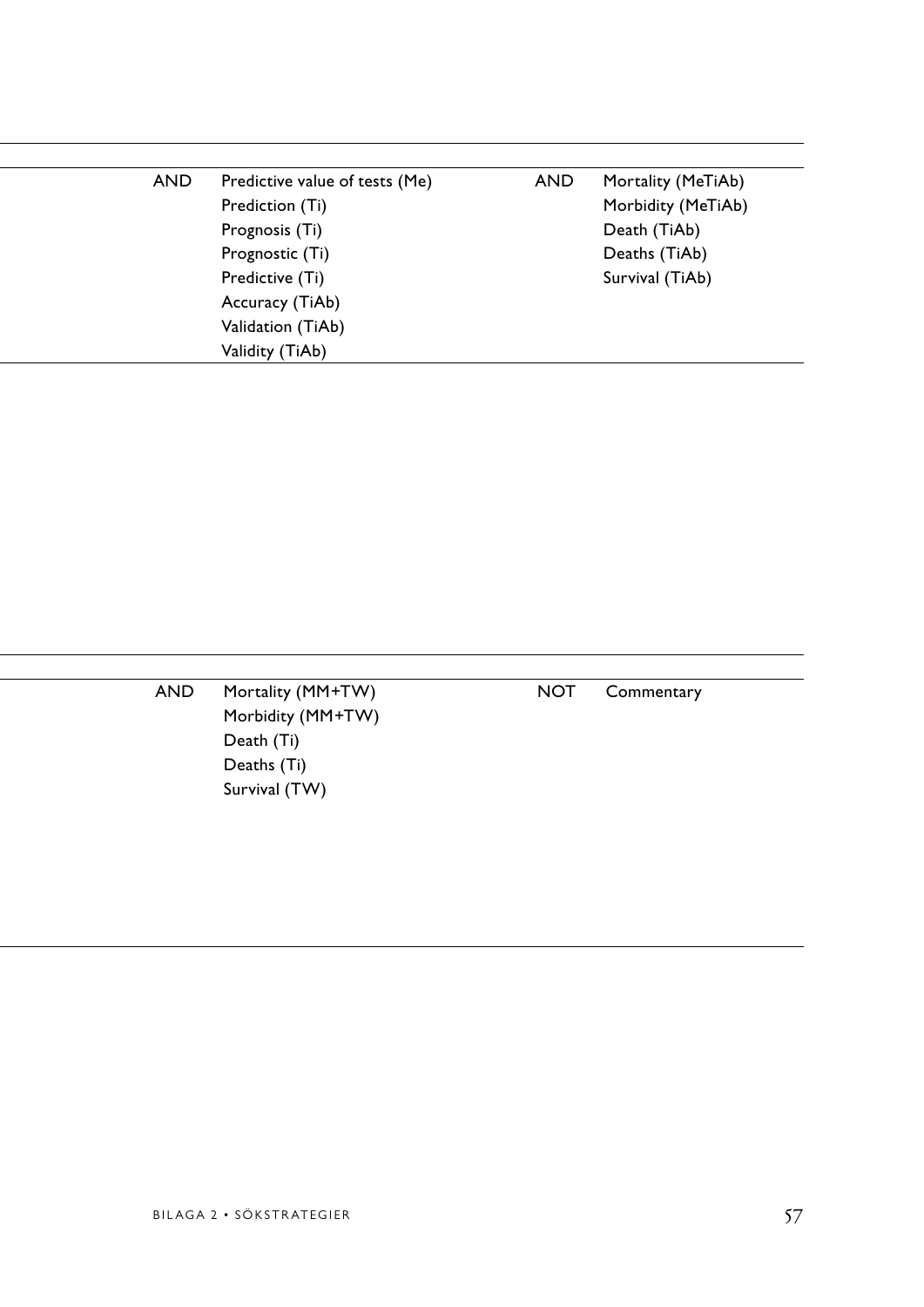| <b>EMBASE Mars 2009</b>    |            |                                  |
|----------------------------|------------|----------------------------------|
| Presenting symptom (TiAb)  | <b>AND</b> | Prediction and forecasting (Exp) |
| Presenting symptoms (TiAb) |            | Diagnostic accuracy (De)         |
| Chief complaint (TiAb)     |            | Predictive validity (De)         |
| Chief complaints (TiAb)    |            | Prediction (Ti)                  |
|                            |            | Predictive (Ti)                  |
|                            |            | Prognosis (Ti)                   |
|                            |            | Prognostic (Ti)                  |
|                            |            | Accuracy (Ti)                    |
|                            |            | Validation (Ti)                  |
|                            |            | Validity (Ti)                    |

('presenting symptom':ti,ab OR 'presenting symptoms':ti,ab OR 'chief complaint':ti,ab OR 'chief complaints':ti,ab) AND ('prediction and forecasting'/exp OR 'diagnostic accuracy':de OR 'predictive validity':de OR 'prediction':ti OR 'predictive':ti OR 'prognosis':ti OR 'prognostic':ti OR 'accuracy':ti OR 'validation':ti OR 'validity':ti) AND ('mortality'/exp OR 'mortality':ti OR 'death':ti OR 'deaths':ti OR 'morbidity':ti,de OR 'survival'/exp OR 'survival':ti)

| <b>Cochrane Library Mars 2009</b> |            |                                |
|-----------------------------------|------------|--------------------------------|
| Presenting symptom (TiAb)         | <b>AND</b> | Predictive value of tests (KW) |
| Presenting symptoms (TiAb)        |            | Prediction (Ti)                |
| Chief complaint (TiAb)            |            | Predictive (Ti)                |
| Chief complaints (TiAb)           |            | Prognosis (Ti)                 |
| Signs and symptoms (KW)           |            | Prognostic (Ti)                |
|                                   |            | Accuracy (TiAb)                |
|                                   |            | Validatio (TiAb)               |
|                                   |            | Validity (TiAb)                |
|                                   |            |                                |

((presenting symptom):ti,ab OR (chief complaints):ti,ab OR (chief complaint):ti,ab OR (presenting symptoms):ti,ab OR (signs and symptoms):kw) AND ((predictive value of tests):kw OR (prediction):ti OR (predictive):ti OR (prognosis):ti OR (prognostic):ti OR (accuracy):ti,ab OR (validation):ti,ab OR (validity):ti,ab) AND ((mortality):kw,ti,ab OR (morbidity):ti,ab,kw OR (death):ti,ab OR (deaths):ti,ab OR (survival):ti,ab)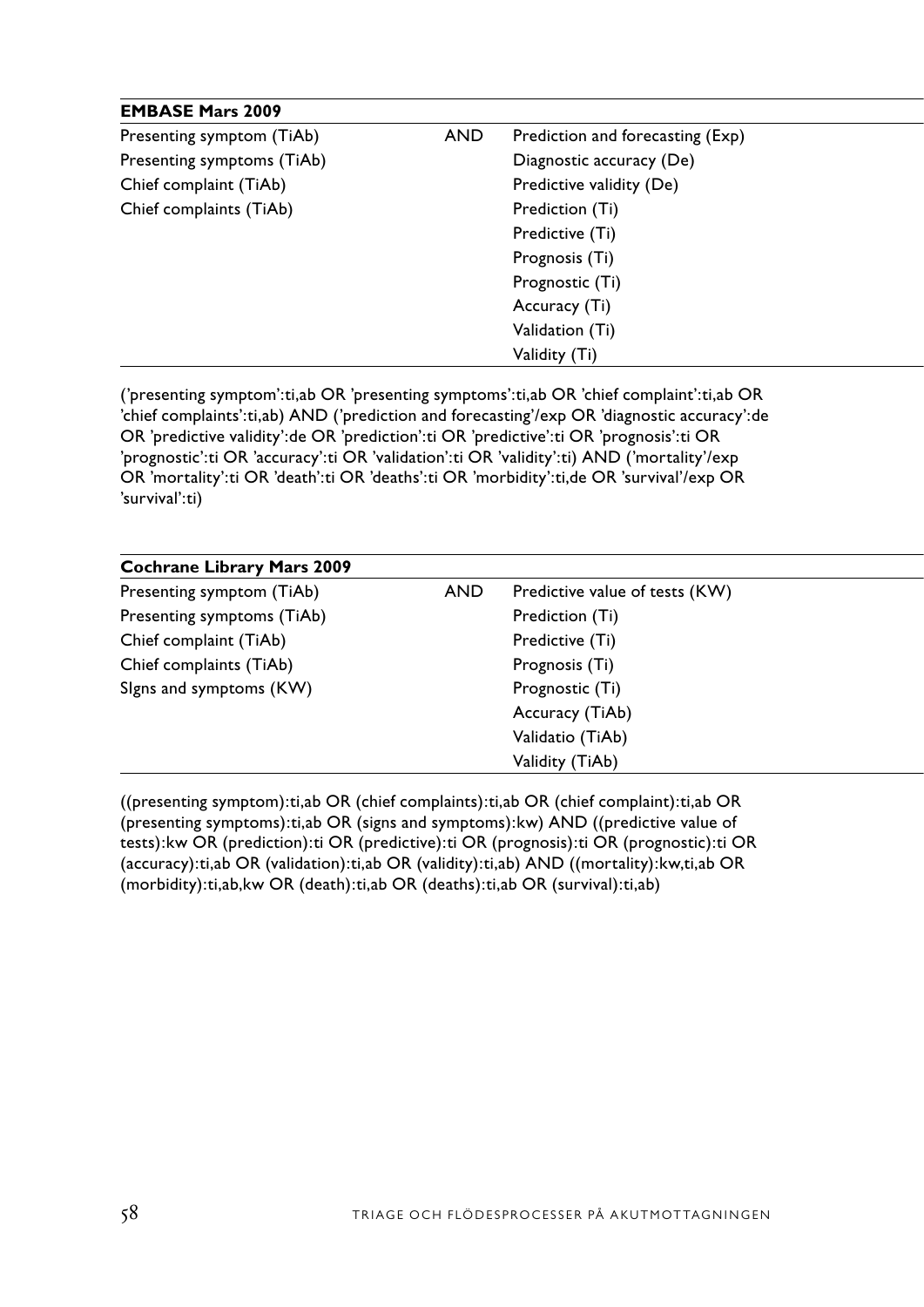AND Mortality (ExpTi) Morbidity (TiDe)  $\mathsf{Death} \mathsf{(Ti)}$  $\mathsf{Deaths}\ (\mathsf{Ti})$ Survival (ExpTi)

AND Mortality (KWTiAb) Morbidity (KWTiAb) Chief complete (TiAb) Preath (TiAb) Chief complete complete complete complete  $D$  eaths (TiAb) Survival (TiAb) جو Survival (TiAb)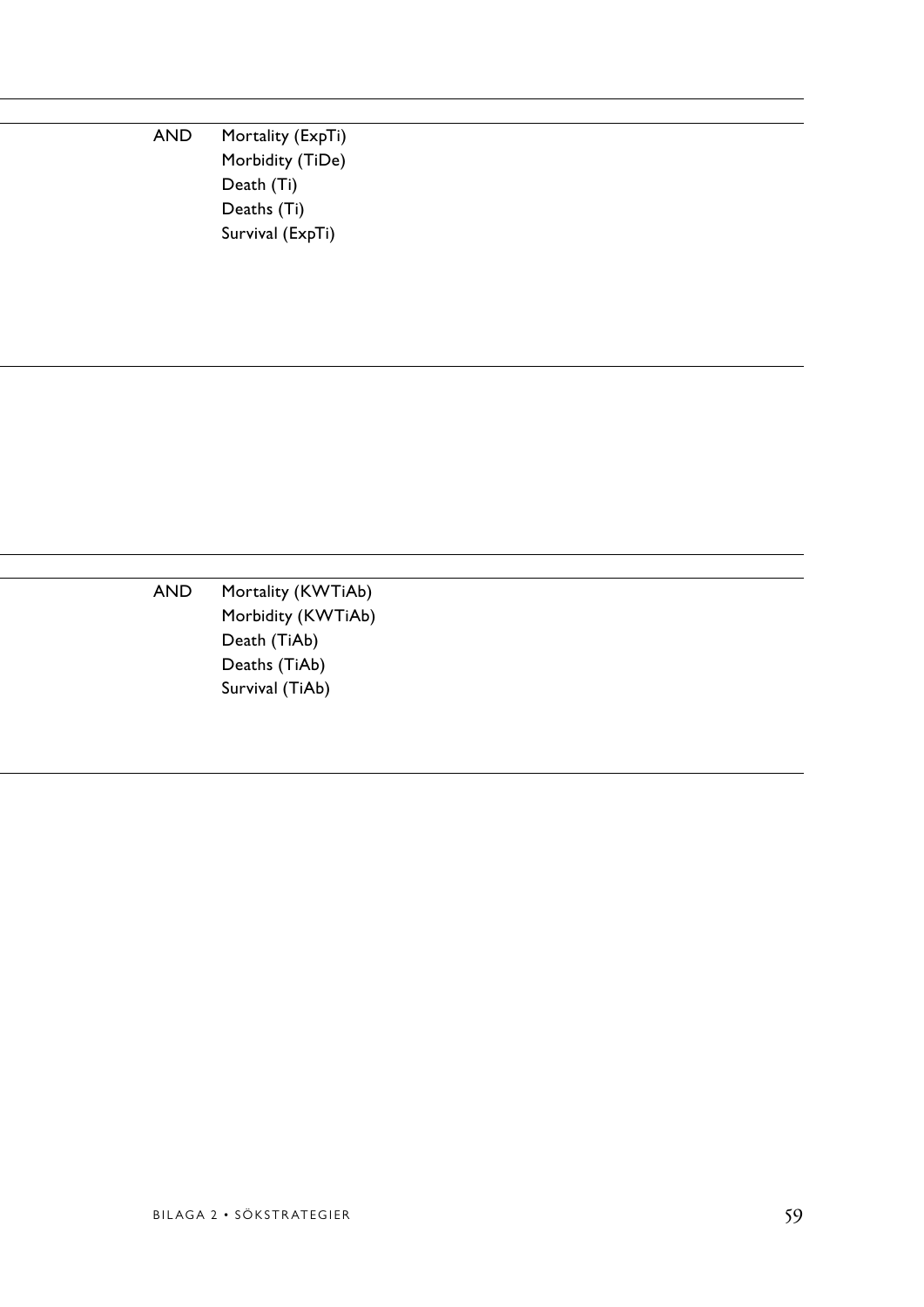*Triage hälsoekonomi patientflöden*

| <b>PubMed Mars 2009</b>   |     |                                  |
|---------------------------|-----|----------------------------------|
| Patient flow (TiAb)       | AND | Emergency service, hospital (Me) |
| Patient turnover (TiAb)   |     | Emergency nursing (Me)           |
| Workload (MeTiAb)         |     | Emergency department (TiAb)      |
| Caseload (TiAb)           |     | Emergency departments (TiAb)     |
| Case load (TiAb)          |     |                                  |
| Caseloads (TiAb)          |     |                                  |
| Case loads (TiAb)         |     |                                  |
| Work load (TiAb)          |     |                                  |
| Workloads (TIAb)          |     |                                  |
| Work loads (TiAb)         |     |                                  |
| Department volume (TiAb)  |     |                                  |
| Department volumes (TiAb) |     |                                  |
| Clinic volume (TiAb)      |     |                                  |
| Efficiency (Ti)           |     |                                  |
| Effectiveness (Ti)        |     |                                  |
| Waiting times (TiAb)      |     |                                  |
|                           |     |                                  |
| Length of stay (Me)       |     |                                  |
| OR Crowding (Me)          |     |                                  |
| AND Emergency (TiAb)      |     |                                  |

("patient flow"[title/abstract] OR "patient turnover"[Title/Abstract] OR "workload"[MeSH Terms] OR "workload"[Title/Abstract] OR "caseload"[Title/ Abstract] OR "work load"[Title/Abstract] OR "work loads"[Title/Abstract] OR "case load"[Title/Abstract] OR "case loads"[Title/Abstract] OR "workloads"[Title/Abstract] OR "caseloads"[Title/Abstract] OR "department volume"[Title/Abstract] OR "department volumes"[Title/Abstract] OR "clinic volume"[Title/Abstract] OR "efficiency"[Title] OR "effectiveness"[Title] OR (("length of stay"[MeSH Terms] OR "crowding"[MeSH Terms]) AND "emergency"[Title/Abstract]) OR "waiting times"[Title/Abstract]) AND ("emergency service, hospital"[MeSH Terms] OR "emergency nursing"[MeSH Terms] OR "emergency department"[Title/Abstract] OR "emergency departments"[Title/Abstract]) AND ("organization and administration"[MeSH Terms] OR "triage"[MeSH Terms] OR "triage"[Title/Abstract]) AND "costs and cost analysis"[MeSH Terms]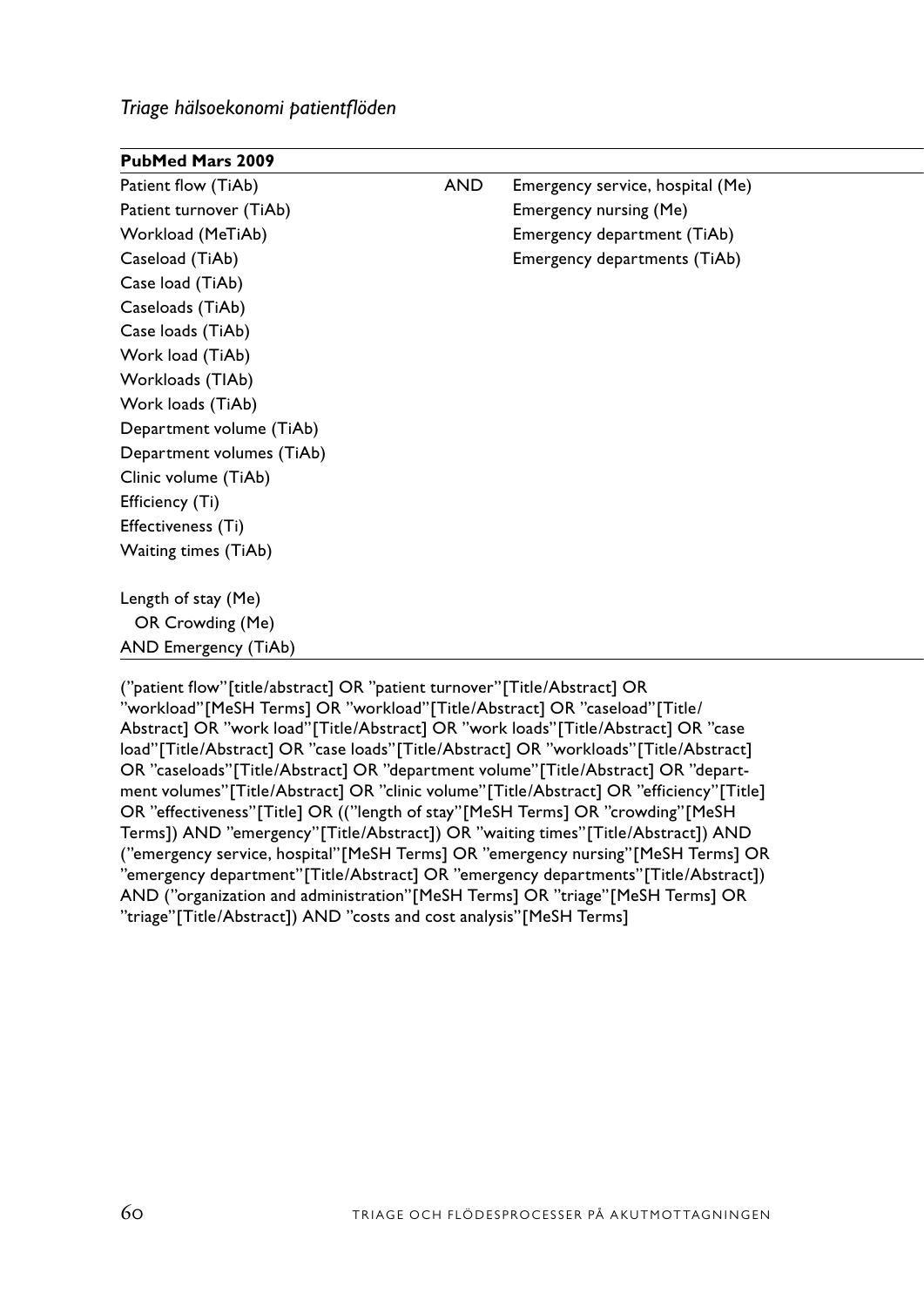AND Organization and administration (Me) AND Costs and cost analysis (Me) Triage (MeTiAb)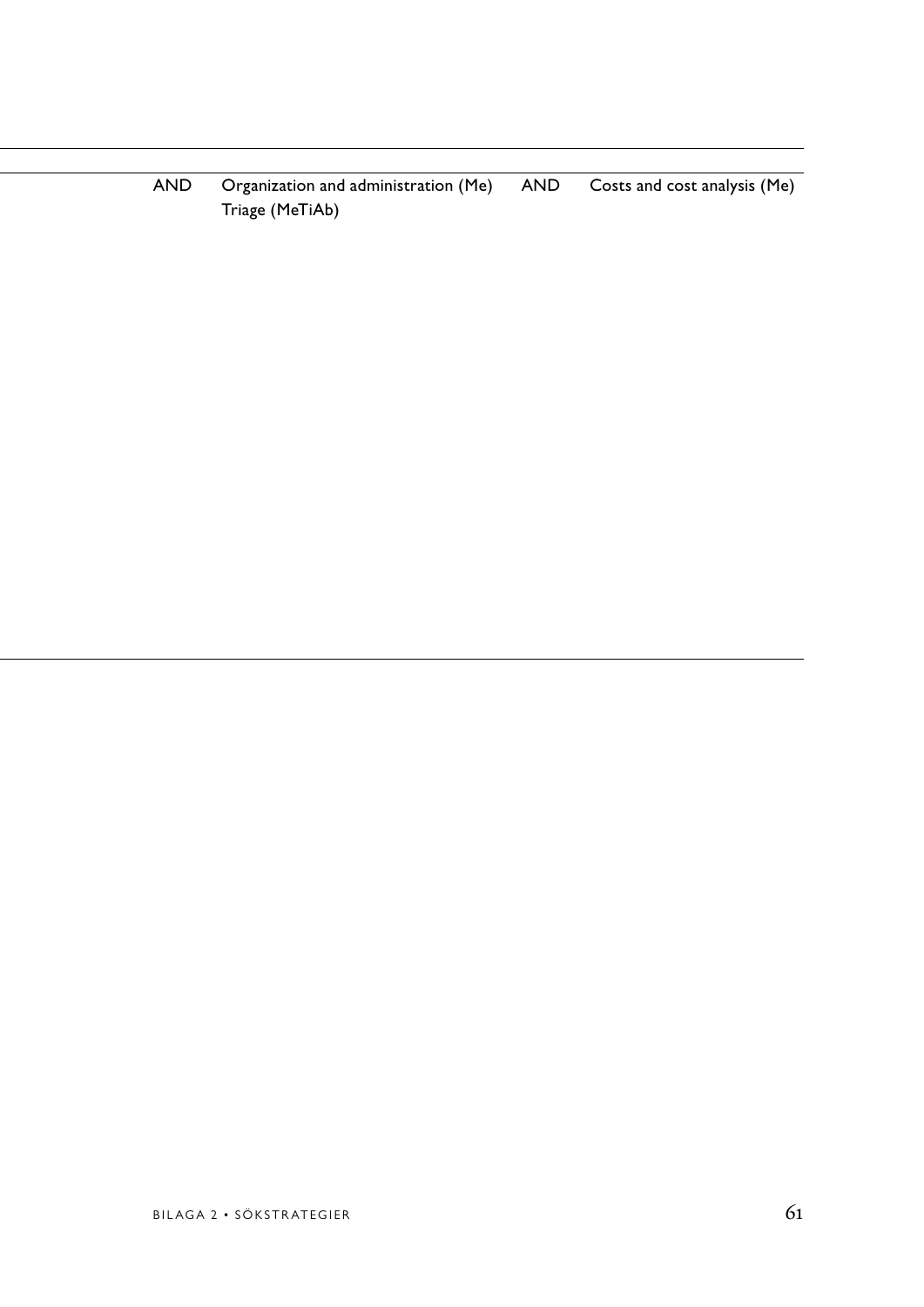*Triage hälsoekonomi vital signs*

| PubMed Mars 2009            |     |                                |
|-----------------------------|-----|--------------------------------|
| Blood pressure (Me)         |     | Predictive value of tests (Me) |
| Respiratory rate (TiAb)     | AND | Prediction (Ti)                |
| Heart rate (Me)             |     | Prognosis (Ti)                 |
| Consciousness (MeTi)        |     | Prognostic (Ti)                |
| Glasgow coma scale (MeTi)   |     | Predictive (Ti)                |
| Body temperature (Me)       |     | Accuracy (TiAb)                |
| Oximetry (MeTi)             |     | Validation (TiAb)              |
| Capnography (MeTi)          |     | Validity (TiAb)                |
| Systolic (Ti)               |     |                                |
| Diastolic (Ti)              |     |                                |
| Breath rate (Ti)            |     |                                |
| Saturation (Ti)             |     |                                |
| Pulse (Ti)                  |     |                                |
| Exhaled carbon dioxide (Ti) |     |                                |

("blood pressure"[MeSH Terms] OR "respiratory rate"[Title/Abstract] OR "heart rate"[MeSH Terms] OR "consciousness"[MeSH Terms] OR "glasgow coma scale"[MeSH Terms] OR "body temperature"[MeSH Terms] OR "oximetry"[MeSH Terms] OR "capnography"[MeSH Terms] OR "systolic"[Title] OR "diastolic"[Title] OR "breath rate"[Title] OR "saturation"[Title] OR "pulse"[Title] OR "consciousness"[Title] OR "glasgow coma scale"[Title] OR "oximetry"[Title] OR "capnography"[Title] OR "exhaled carbon dioxide"[Title]) AND ("predictive value of tests"[MeSH Terms] OR "prediction"[Title] OR "prognosis"[Title] OR "prognostic"[Title] OR "predictive"[Title] OR "accuracy"[Title/Abstract] OR "validation"[Title/Abstract] OR "validity"[Title/ Abstract]) AND ("mortality"[MeSH Terms] OR "morbidity"[MeSH Terms] OR "mortality"[Title/Abstract] OR "morbidity"[Title/Abstract] OR "death"[Title/Abstract] OR "deaths"[Title/Abstract] OR "survival"[Title/Abstract]) AND "costs and cost analysis"[MeSH Terms]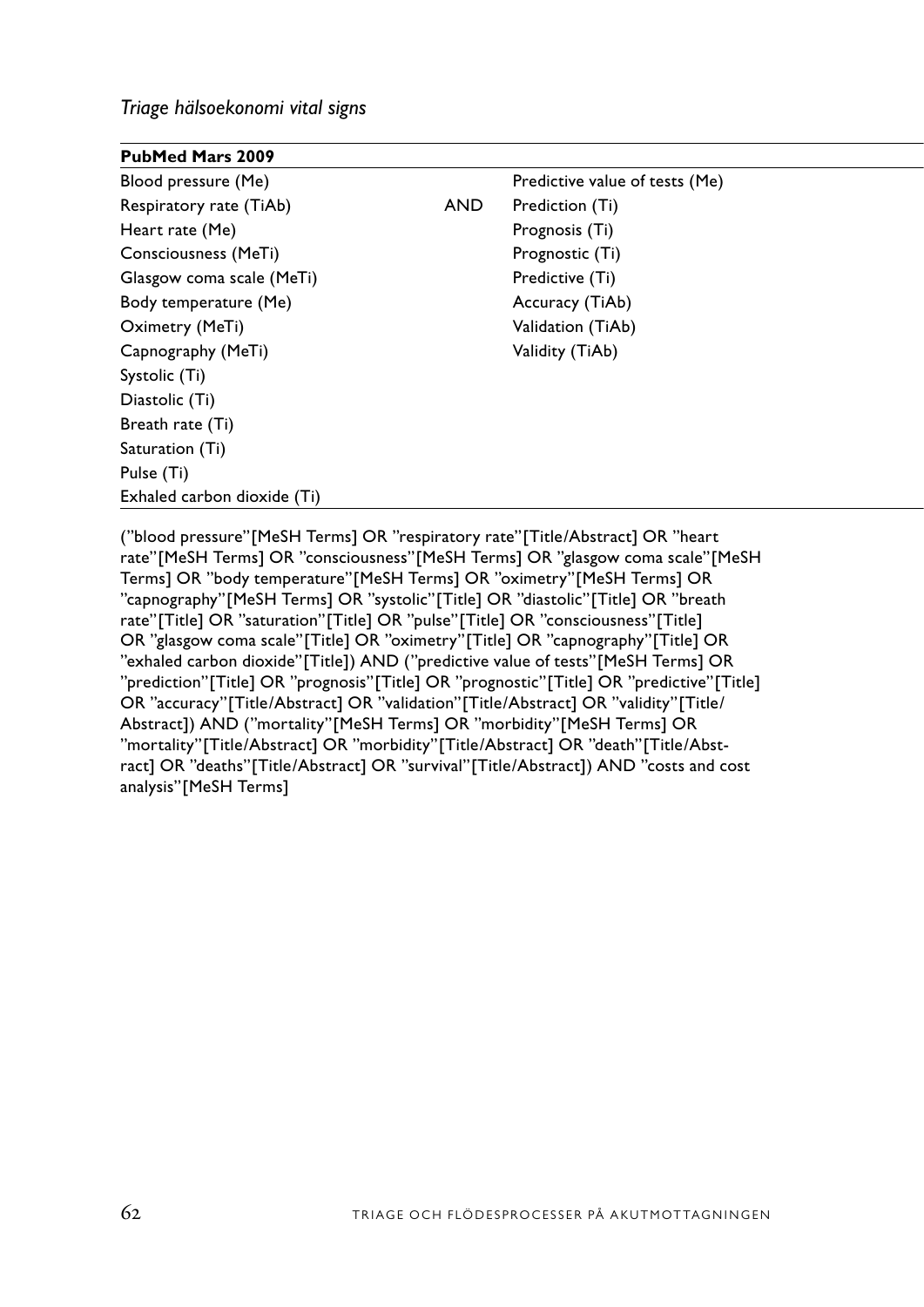| <b>AND</b> | Mortality (MeTiAb)<br>Morbidity (MeTiAb)<br>Death (TiAb) | <b>AND</b> | Costs and cost analysis (Me) |
|------------|----------------------------------------------------------|------------|------------------------------|
|            | Deaths (TiAb)                                            |            |                              |
|            | Survival (TiAb)                                          |            |                              |
|            |                                                          |            |                              |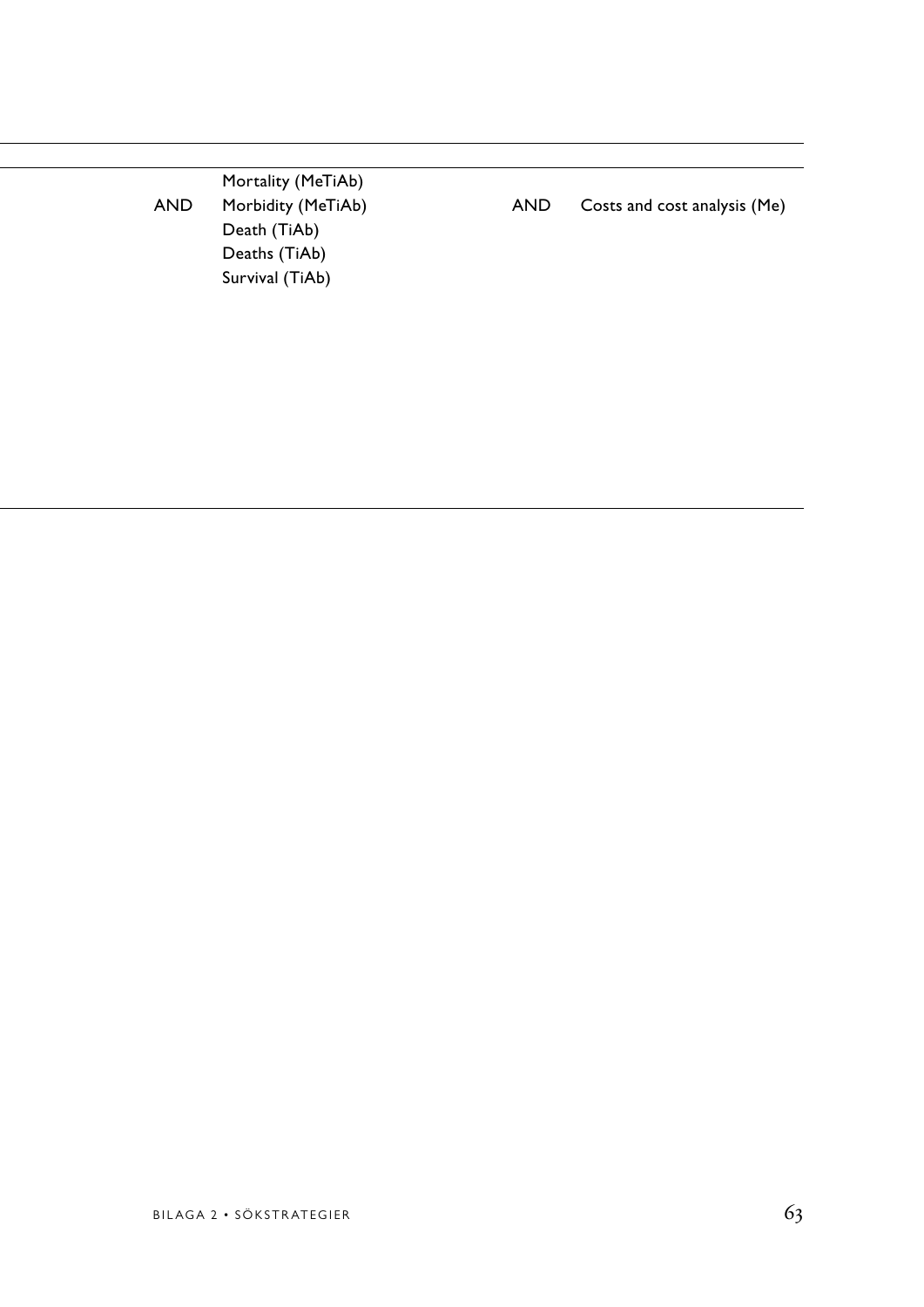| <b>PubMed Mars 2009</b>    |     |                                  |     |
|----------------------------|-----|----------------------------------|-----|
| Presenting symptom (TiAb)  | AND | Emergency service, hospital (Me) | AND |
| Presenting symptoms (TiAb) |     | Emergency medicine (Me)          |     |
| Chief complaints (TiAb)    |     | Emergency nursing (MeTiAb)       |     |
| Chief complaint (TiAb)     |     | Emergency department (TiAb)      |     |
| Signs and symptoms (MJR)   |     | Emergency medicine (TiAb)        |     |
|                            |     |                                  |     |

("presenting symptom"[Title/Abstract] OR "chief complaints"[Title/Abstract] OR "chief complaint"[Title/Abstract] OR "presenting symptoms"[Title/Abstract] OR "Signs and Symptoms"[Majr]) AND ("emergency service, hospital"[MeSH Terms] OR "emergency medicine"[MeSH Terms] OR "emergency nursing"[MeSH Terms] OR "emergency department"[Title/Abstract] OR "emergency medicine"[Title/Abstract] OR "emergency nursing"[Title/Abstract]) AND ("predictive value of tests"[MeSH Terms] OR "prediction"[Title] OR "prognosis"[Title] OR "prognostic"[Title] OR "predictive"[Title] OR "accuracy"[Title/Abstract] OR "validation"[Title/Abstract] OR "validity"[Title/ Abstract]) AND ("mortality"[MeSH Terms] OR "morbidity"[MeSH Terms] OR "mortality"[Title/Abstract] OR "morbidity"[Title/Abstract] OR "death"[Title/Abstract] OR "deaths"[Title/Abstract] OR "survival"[Title/Abstract]) AND "costs and cost analysis"[MeSH Terms]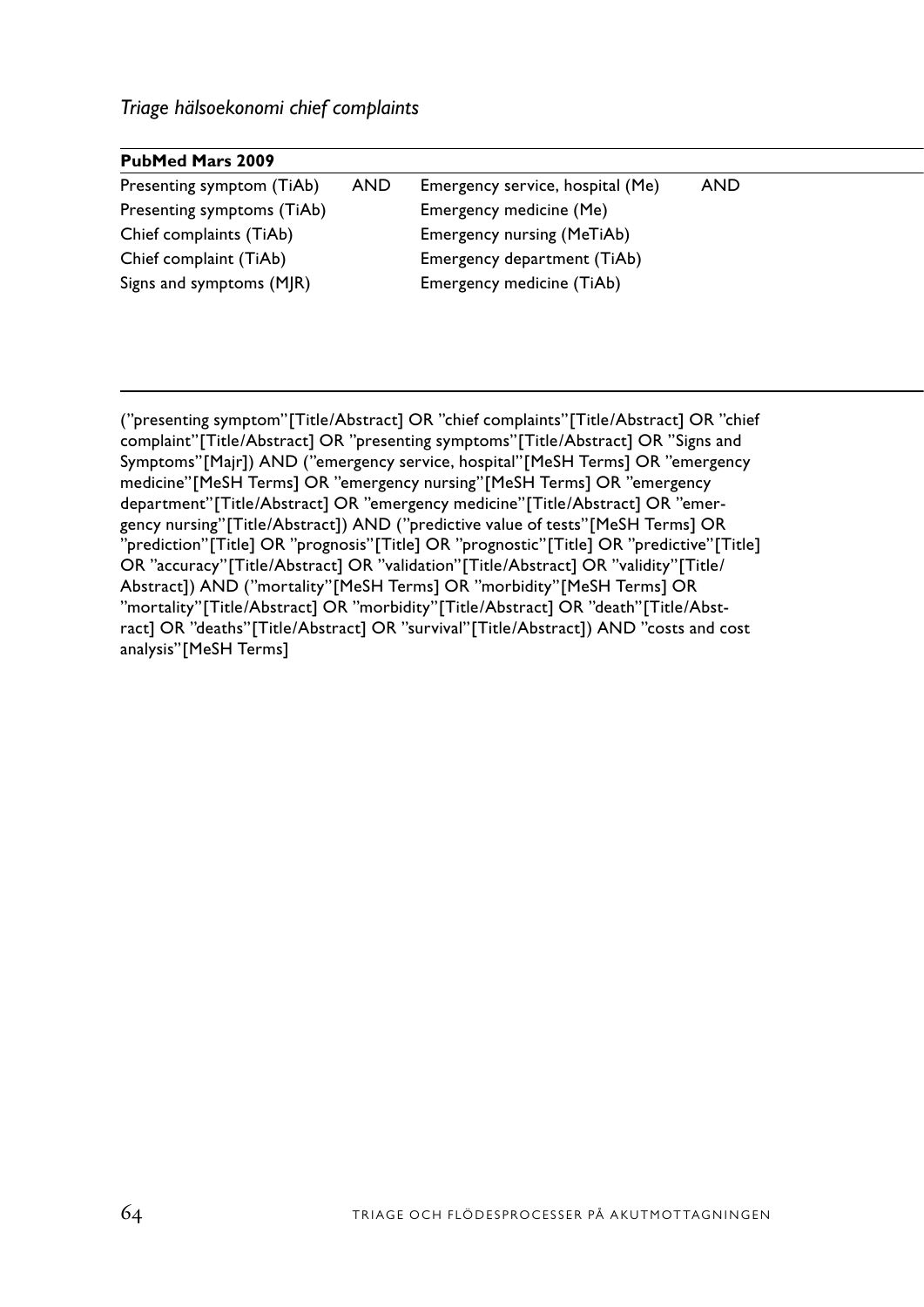| Predictive value of tests (Me) | AND | Mortality (MeTiAb) | <b>AND</b> | Costs and cost |
|--------------------------------|-----|--------------------|------------|----------------|
| Prediction (Ti)                |     | Morbidity (MeTiAb) |            | analysis (Me)  |
| Prognosis (Ti)                 |     | Death (TiAb)       |            |                |
| Prognostic (Ti)                |     | Deaths (TiAb)      |            |                |
| Predictive (Ti)                |     | Survival (TiAb)    |            |                |
| Accuracy (TiAb)                |     |                    |            |                |
| Validation (TiAb)              |     |                    |            |                |
| Validity (TiAb)                |     |                    |            |                |
|                                |     |                    |            |                |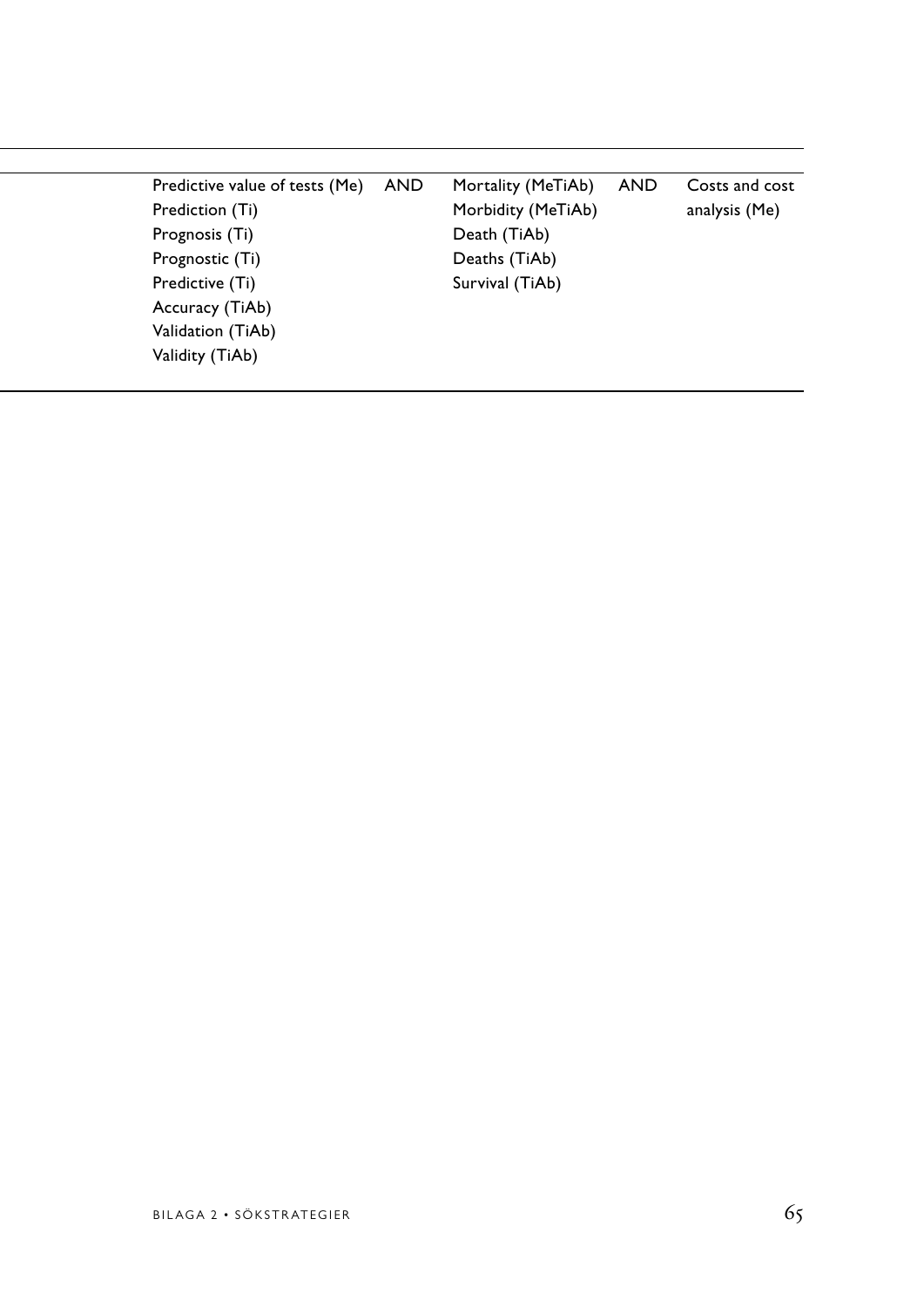# *Triage hälsoekonomi system*

| <b>PubMed Mars 2009</b>          |            |                            |
|----------------------------------|------------|----------------------------|
| Emergency service, hospital (Me) |            | Triage (MeTiAb)            |
| Emergency medical services (Me)  |            | Emergency nursing (MeTiAb) |
| Emergency department (TiAb)      | <b>AND</b> | Emergency care (TiAb)      |
| Emergency room (TiAb)            |            | ATS (TiAb)                 |
| Accident and emergency (TiAb)    |            | CTAS (TiAb)                |
| Trauma center* (TiAb)            |            | MTS (TiAb)                 |
|                                  |            | ESI (TiAb)                 |
|                                  |            | CTS (TiAb)                 |
|                                  |            | METTS (TiAb)               |

((("emergency service, hospital"[MeSH Terms] OR "emergency medical services"[MeSH Terms] OR "emergency department"[Title/Abstract] OR "emergency room"[Title/Abstract] OR "accident and emergency"[Title/Abstract] OR trauma center\*[Title/Abstract]) AND ("triage"[MeSH Terms] OR "emergency nursing"[MeSH Terms] OR "emergency care"[Title/Abstract] OR "triage"[Title/Abstract] OR "emergency nursing"[Title/Abstract] OR "ats"[Title/Abstract] OR "ctas"[Title/Abstract] OR "mts"[Title/Abstract] OR "esi"[Title/Abstract] OR "cts"[Title/Abstract] OR "metts"[Title/Abstract])) NOT ("military"[Title] OR "disaster"[Title] OR "disasters"[Title])) AND "costs and cost analysis"[MeSH Terms]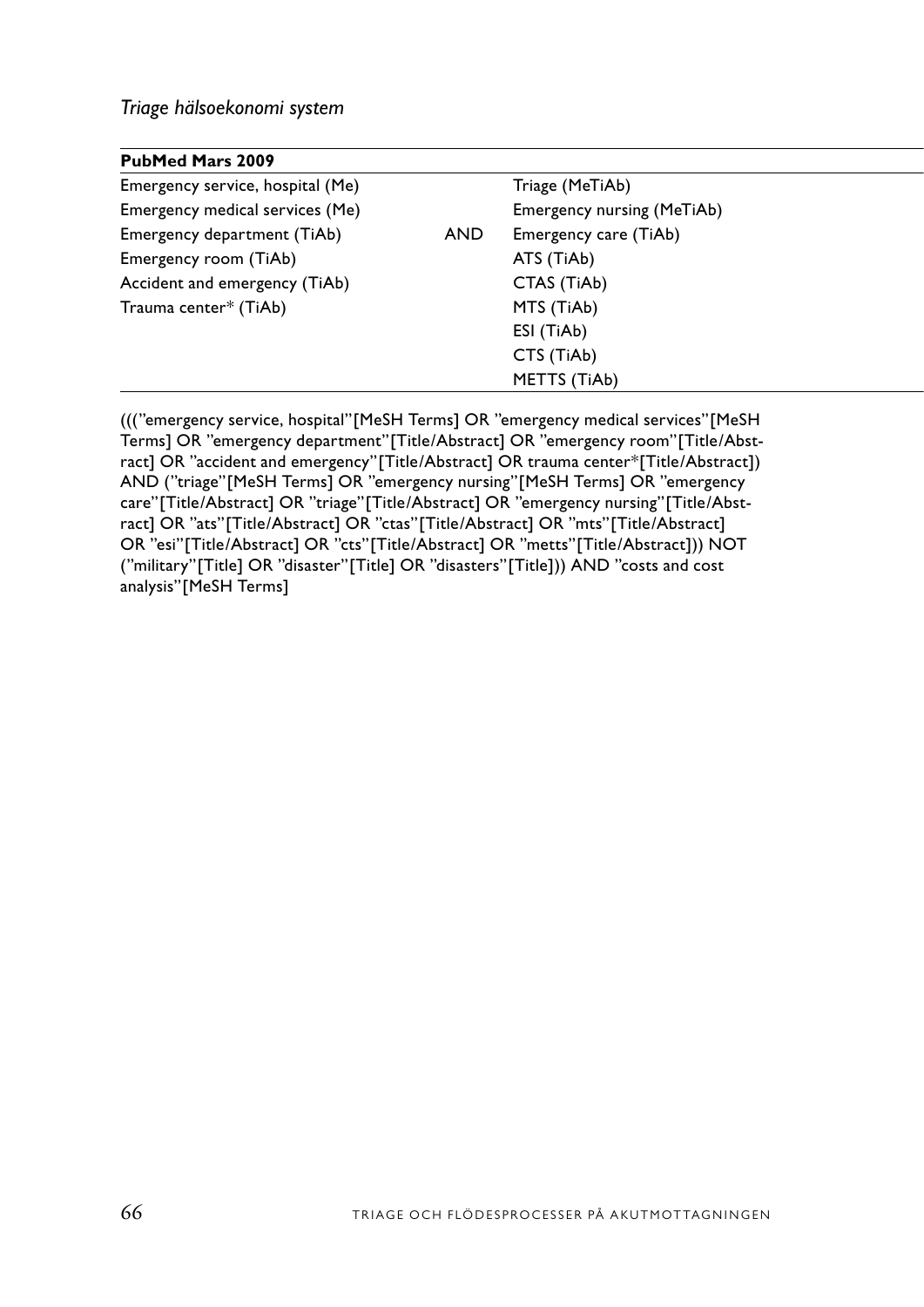Emergency medical services (Me) Emergency nursing (MeTiAb) Military (Ti) Emergency room (Ti) Disasters (Ti)

NOT Disaster (Ti) AND Costs and cost analysis (Me)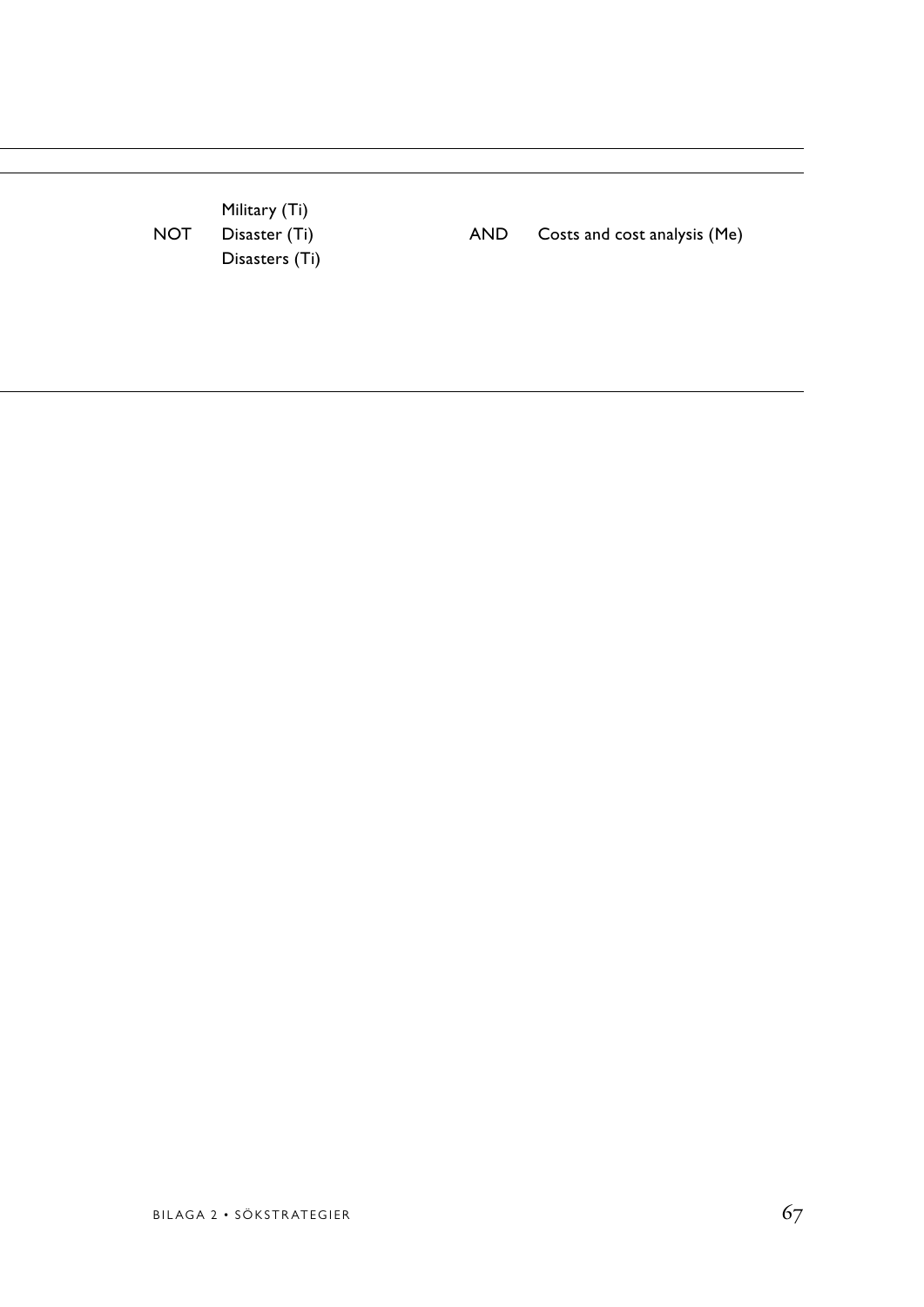# *Organisations- och managementforskning*

Sökning (2008-08-19) i ProQuset ABI, Business Source Premiere, Science Direct

#### **Science direct**

(Business and economic journals only) 61 documents found TITLE-ABSTR-KEY(triage) OR TITLE-ABSTR-KEY(emergency hospital ) OR TITLE-ABSTR-KEY(patient flow) OR TITLE-ABSTR-KEY(emergency nursing) OR TITLE-ABSTR-KEY(emergency waiting time) OR TITLE-ABSTR-KEY(patient turnover)

#### **ProQuest ABI**

262 documents found for: (patient flow) OR (patient turnover) OR (emergency hospital) OR (triage) OR (emergency nursing) OR (emergency waiting time) Criteria : scolarly journals

#### **Business source premier**

217 articles found for (patient flow) OR (patient turnover) OR (emergency hospital) OR (triage) OR (emergency nursing) OR (emergency waiting time) Criteria : peer reviewed articles

Kompletteringssökning (2009-04-30)

Science direct, 5 additional ABI, 26 additional BSP, 9 additional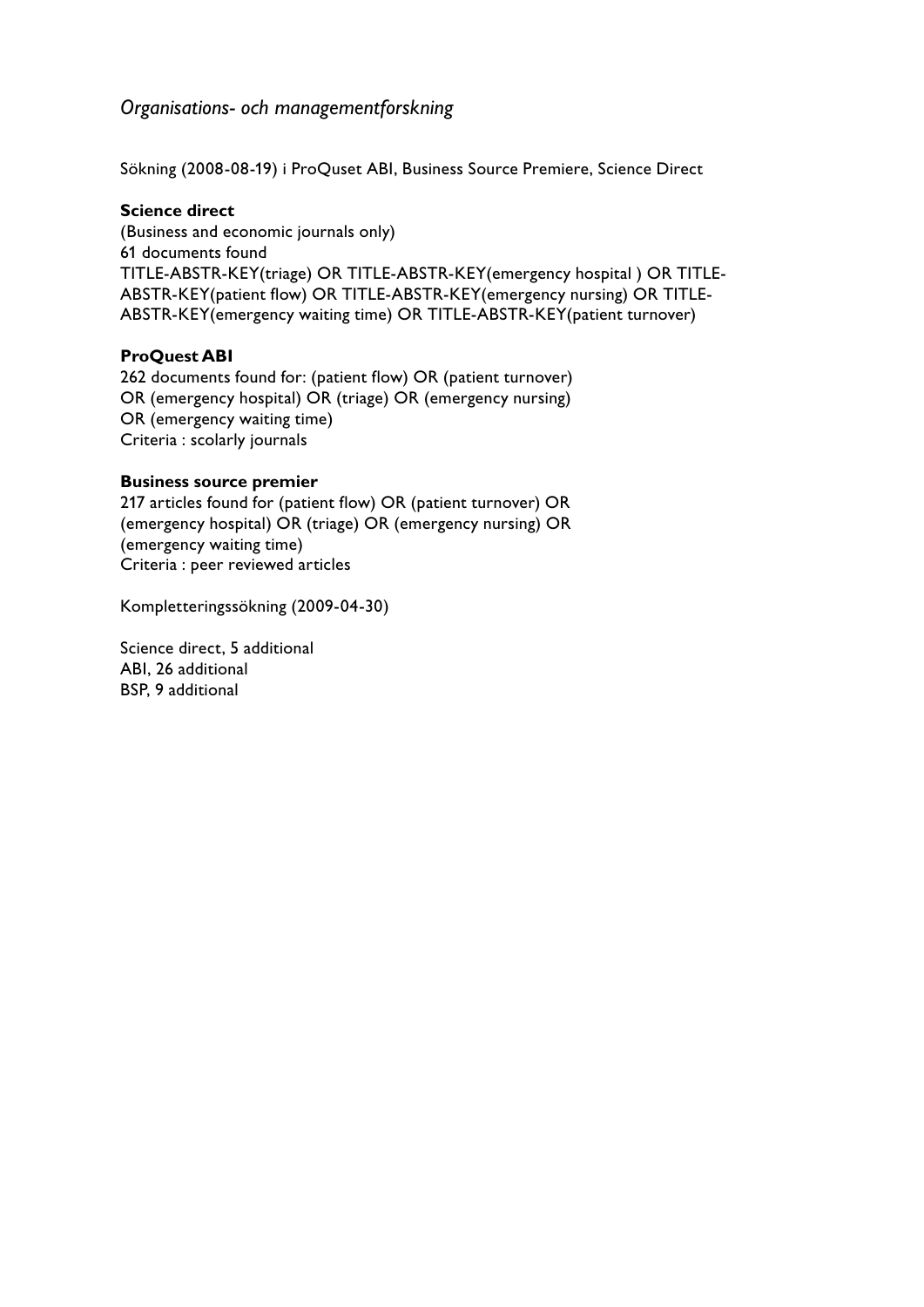# **Bilaga 3. Arbetsblad för bedömning av vetenskapligt underlag enligt GRADE**

# **GRADE – Arbetsblad för att sammanställa evidensstyrkan – per effektmått**

| Tillstånd:                                                                                                                                           |                                                                                                                                                                                        |                                                                                                                |                |
|------------------------------------------------------------------------------------------------------------------------------------------------------|----------------------------------------------------------------------------------------------------------------------------------------------------------------------------------------|----------------------------------------------------------------------------------------------------------------|----------------|
| Åtgärd:                                                                                                                                              |                                                                                                                                                                                        |                                                                                                                |                |
| Effektmått:                                                                                                                                          |                                                                                                                                                                                        |                                                                                                                |                |
|                                                                                                                                                      | Ingående studier: Bedömning i utgångsläget:<br>Hög kvalitet, ofta RCT<br>Medelhög kvalitet<br>Begränsad kvalitet, ofta kohort-<br>studier t ex behandlingsstudier<br>med kontrollgrupp | $\Box$ ( $\oplus$ $\oplus$ $\oplus$ )<br>$\Box (\oplus \oplus \oplus \odot)$<br>$\Box$ ( $\oplus$ $\oplus$ OO) |                |
| Antal studier:                                                                                                                                       | Antal pat:                                                                                                                                                                             |                                                                                                                |                |
| Studiekvalitet (Randomiseringsförfarande, blindning, uppföljning, bortfall,<br>intention to treat, relevant confounderkontroll i kohortstudier, m m) |                                                                                                                                                                                        |                                                                                                                |                |
| $\Box$ Inga begränsningar                                                                                                                            |                                                                                                                                                                                        |                                                                                                                | ⊡ 0            |
| $\Box$ Vissa begränsningar (men inte nog för nedgradering)                                                                                           |                                                                                                                                                                                        |                                                                                                                | $\Box$ 0?      |
| $\Box$ Allvarliga begränsningar (minska ett steg)                                                                                                    |                                                                                                                                                                                        |                                                                                                                | $\square$ -1   |
| □ Mycket allvarliga begränsningar (minska två steg)                                                                                                  |                                                                                                                                                                                        |                                                                                                                | $\square$ $-2$ |
| Kommentera begränsningar eller grundvalen för nedgradering:                                                                                          |                                                                                                                                                                                        |                                                                                                                |                |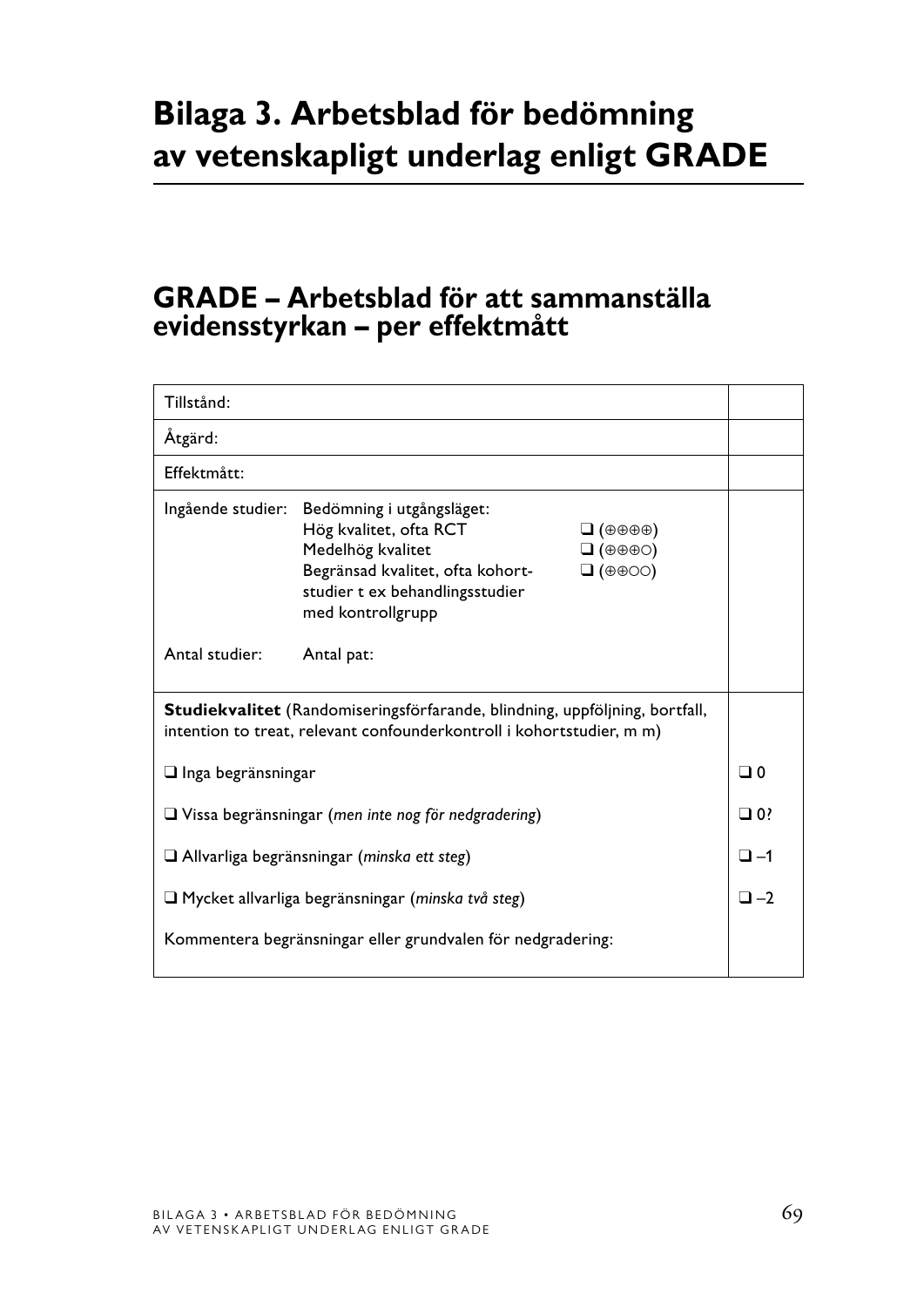| Samstämmighet och överensstämmelse (Estimat av relativa effekten<br>lika storlek och riktning mellan studierna? Överlappande konfidensintervall?)                                                 |           |  |
|---------------------------------------------------------------------------------------------------------------------------------------------------------------------------------------------------|-----------|--|
| Baserat på metaanalys<br>$\Box$ $\Box$ $\Box$ $\mathrm{Nej}$<br>$\Box$ Chi-2 $\Box$ $I^2$<br>Statistisk test för heterogenicitet:<br>$\Box$ Inget                                                 |           |  |
| $\Box$ lnga problem, stor konsistens mellan studierna                                                                                                                                             |           |  |
| $\Box$ Viss heterogenitet (men inte nog för nedgradering)                                                                                                                                         |           |  |
| $\Box$ Bekymmersam heterogenitet (minska ett steg)                                                                                                                                                |           |  |
| Kommentera brist på överensstämmelse eller grundvalen för nedgradering:                                                                                                                           |           |  |
|                                                                                                                                                                                                   |           |  |
| Overförbarhet, relevans (Studiepopulation - extern validitet, inter-<br>ventionens specificitet, effektmåttets relevans, relevans av jämförelsemetod,<br>sjukvårdsmiljö, adekvat uppföljningstid) |           |  |
| $\Box$ Ingen osäkerhet                                                                                                                                                                            | ⊡ 0       |  |
| $\Box$ Viss osäkerhet (men inte nog för nedgradering)                                                                                                                                             | $\Box$ 0? |  |
| $\Box$ Osäkerhet (minska ett steg)                                                                                                                                                                | $\Box$ -1 |  |
| Påtaglig osäkerhet (minska två steg)                                                                                                                                                              | $\Box -2$ |  |
| Kommentera viss osäkerhet eller grundvalen för nedgradering:                                                                                                                                      |           |  |

| <b>Oprecisa data</b> (Få händelser, vida konfidensintervall som infattar<br>möjlig ogynnsam effekt) |      |
|-----------------------------------------------------------------------------------------------------|------|
| $\Box$ Inga problem                                                                                 |      |
| $\Box$ Vissa problem med precision (men inte nog för nedgradering)                                  | ?0 ⊏ |
| $\Box$ Oprecisa data (minska ett steg)                                                              |      |
| Kommentera viss osäkerhet eller grundvalen för nedgradering:                                        |      |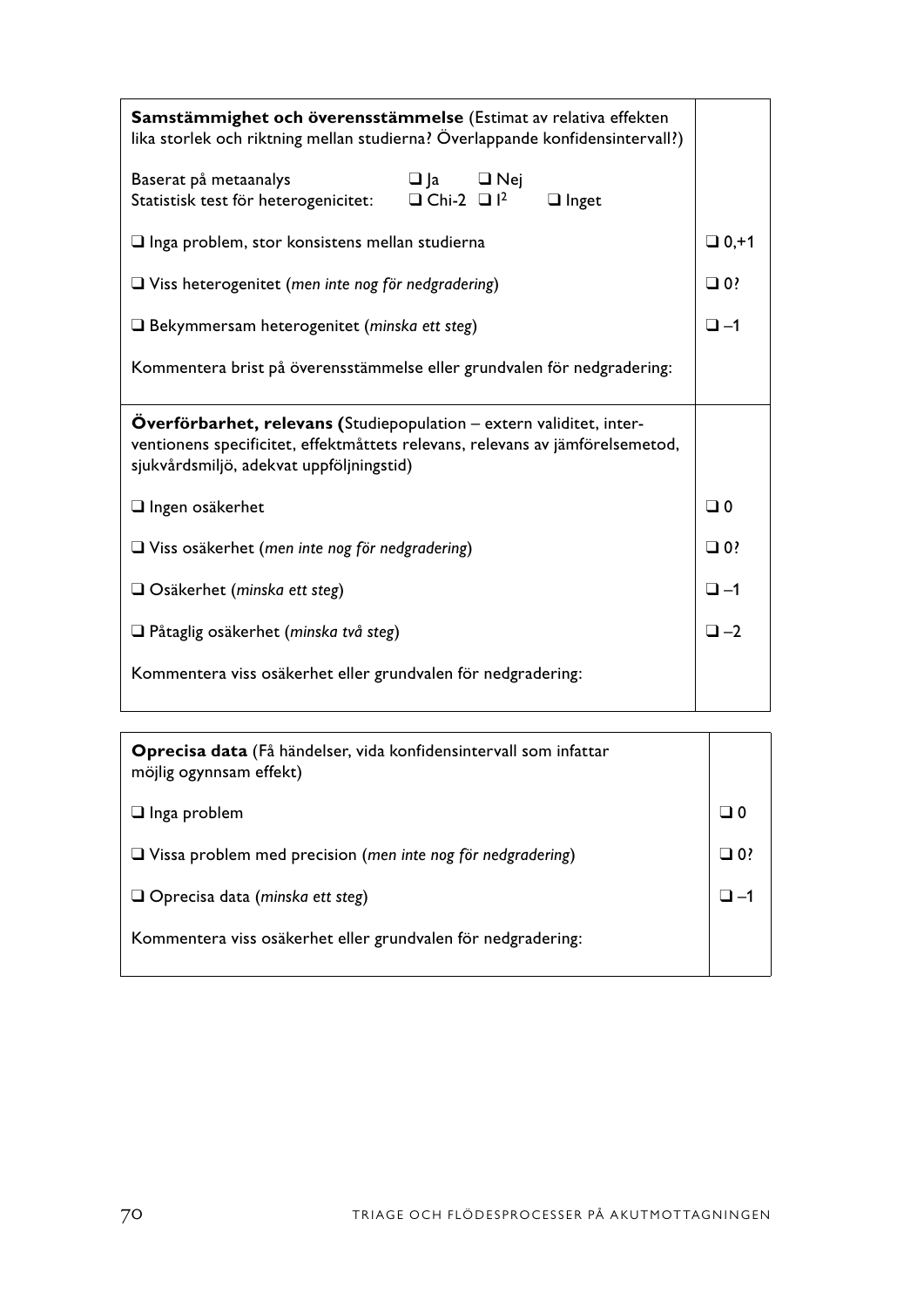| Risk för publikationsbias (Få och små studier från samma forskargrupp<br>eller företag som alla visar samma sak, många kända opublicerade studier,<br>se www.clinicaltrials.gov över påbörjade studier, "funnel plot") |              |
|------------------------------------------------------------------------------------------------------------------------------------------------------------------------------------------------------------------------|--------------|
| $\Box$ Inga problem                                                                                                                                                                                                    | $\Box$ 0     |
| Klar risk för publikationsbias (minska ett steg)                                                                                                                                                                       | $\square$ 0? |
| Kommentera grundvalen för nedgradering                                                                                                                                                                                 | $\Box$ -1    |
| Effektstorlek Vid stor effekt eller mycket stor effekt kan man uppgradera<br>evidensstyrkan                                                                                                                            |              |
| $\Box$ Ej relevant                                                                                                                                                                                                     | $\Box$ 0     |
| Stor effekt (RR < 0,5 eller > 2) (öka ett steg)                                                                                                                                                                        | $\square$ +1 |
| □ Mycket stor effekt (RR < 0,2 eller > 5) (öka två steg)                                                                                                                                                               | $\Box$ +2    |
| Kommentera grundvalen för uppgradering                                                                                                                                                                                 |              |
| Rommentera andra viktiga aspekter som ska beaktas vid kategorisering<br>av evidensstyrka/bedömning av vetenskapligt underlag, t ex dos-respons.                                                                        |              |
| Räcker summan av smärre brister under flera punkter till en nedgradering<br>med ytterligare ett helt steg?                                                                                                             |              |
| $\Box$ Ja                                                                                                                                                                                                              | $\square$ -1 |
| $\Box$ Nej                                                                                                                                                                                                             | $\Box$ 0     |
| Slutlig evidensstyrka (införs i sammanfattande resultattabell)                                                                                                                                                         |              |
| $\square$ Starkt vetenskapligt underlag ( $\oplus \oplus \oplus \oplus$ )                                                                                                                                              |              |
| $\Box$ Måttligt starkt vetenskapligt underlag ( $\oplus \oplus \oplus \odot$ )                                                                                                                                         |              |
| $\Box$ Begränsat vetenskapligt underlag ( $\oplus \oplus \odot \odot$ )                                                                                                                                                |              |
| $\Box$ Otillräckligt vetenskapligt underlag ( $\oplus$ 000)                                                                                                                                                            |              |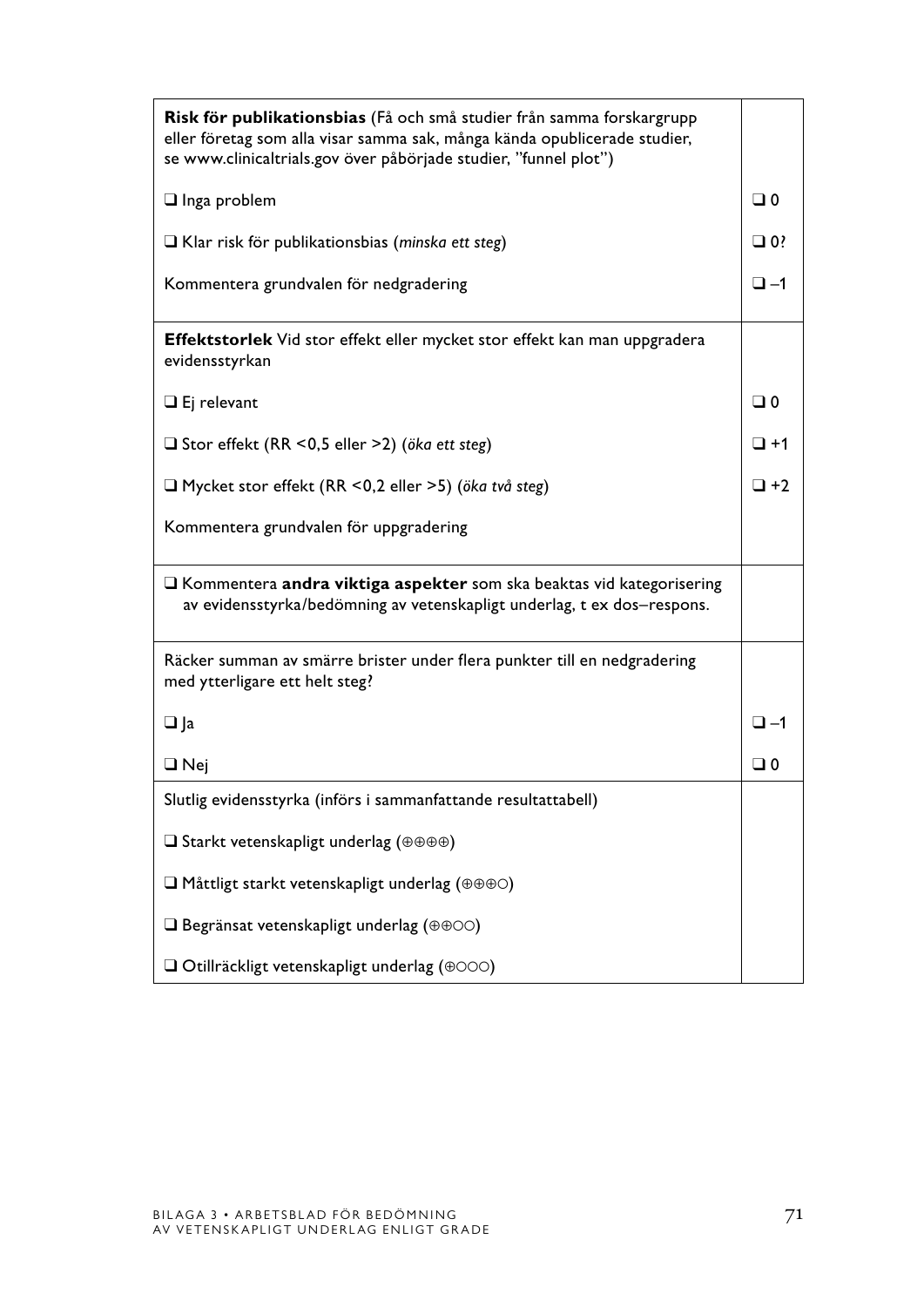# **Förklaringar till arbetsblad**

Ett arbetsblad behövs för varje effektmått.

# **Ingående studier**

Ange antal studier samt typ av studier (RCT, observationsstudier med kontrollgrupp etc) som ingår i bedömningen av interventionens påverkan på detta specifika effektmått. Den preliminära evidensstyrkan kan baseras på bedömd studiekvalitet eller studietyp hos inkluderade studier enligt nedan. Dessa kan eventuellt upp- eller nedgraderas när senare kriterier bedömts.

| Hög<br>$(\oplus \oplus \oplus \oplus)$     | Underlaget bygger företrädesvis på RCT                                                                                                                                   |
|--------------------------------------------|--------------------------------------------------------------------------------------------------------------------------------------------------------------------------|
| Måttlig<br>$(\oplus \oplus \oplus \odot)$  | Underlaget bygger företrädesvis på kvasirandomiserade<br>studier (t ex jämna/udda datum) eller mycket välgjorda<br>och stora kohortstudier med god "confounder-kontroll" |
| Begränsad<br>$(\oplus \oplus \odot \odot)$ | Underlaget bygger företrädesvis på behandlingsstudier<br>med kontrollgrupp eller andra kohortstudier                                                                     |
| Mycket låg,<br>otillräckligt<br>(⊕(        | Underlaget bygger företrädesvis på fallserier utan<br>kontrollgrupp, fallrapporter eller dylikt                                                                          |

# **Studiekvalitet**

I detta steg gör man en samlad värdering av ingående studiers metodologiska kvalitet. Denna värdering har skett individuellt för varje studie med hjälp av SBU:s mallar. I första hand väger man in de traditionella faktorerna såsom randomisering (för RCT), blindning och bortfall, men även andra faktorer belysta i mallarna beaktas liksom eventuella andra ämnesspecifika metodproblem som kan identifieras med hjälp av experterna. För kohortstudier och andra observationsstudier är frågan om jämförbarhet mellan försöks- och kontrollgrupp central. Det innebär att studiernas kvalitet i hög grad beror på i vad mån man kontrollerat för förväxlingsfaktorer ("confounders"). Det sammanfattade resultatet av granskningen kan leda till att evidensstyrkan justeras. Bedömningen är arbiträr och baseras inte på en specifik poäng i granskningsmallen.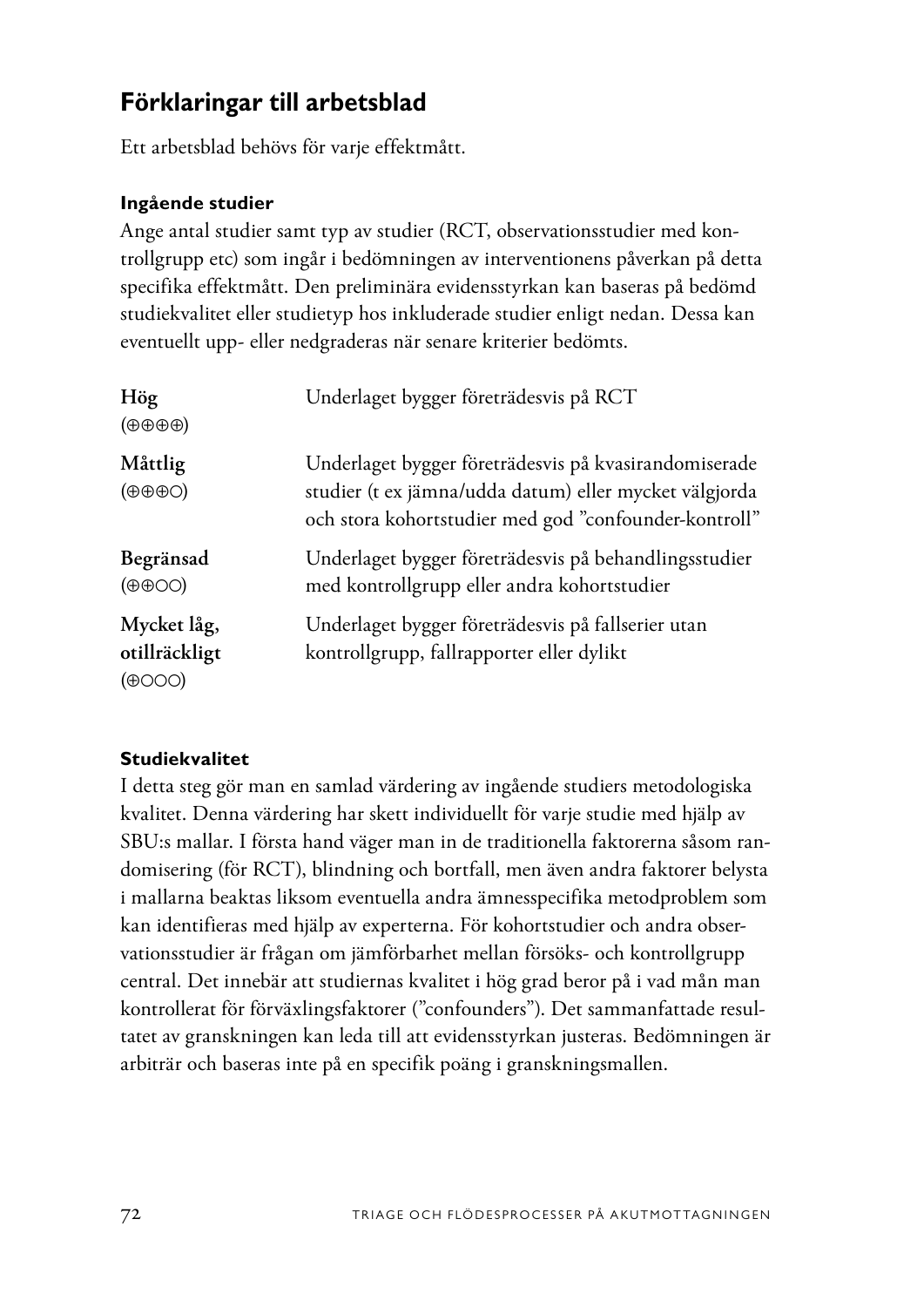#### **Samstämmighet och överensstämmelse**

För att över huvud taget kunna bedöma samstämmigheten krävs flera inkluderade studier. Trovärdigheten kan öka om studierna gjorts av olika forskargrupper i olika länder med olika patientgrupper och studierna samstämmigt pekar i samma riktning. Studier pekar i olika riktningar och visar såväl över- som underrisker. I detta fall minskas den samlade evidensstyrkan med –1. I vissa fall kan olikheterna förklaras med olikheter i de inkluderade studierna, t ex olika populationer. I dessa fall kan det vara mer lämpligt att undanta vissa populationer från slutsatsen än att sänka graderingen av det vetenskapliga underlaget.

Här görs även en bedömning ifall effektstorleken varierar mellan olika studier. Olika effektstorlek medför en ökad osäkerhet beträffande effektstorlek, men behöver inte medföra en sänkning av evidensstyrkan för att en effekt föreligger. Metaanalyser underlättar denna bedömning.

# **Överförbarhet**

Hur väl stämmer studiepopulationen med den patientpopulation man ser i daglig praxis? Kort sagt, är studien rimlig ur ett kliniskt perspektiv? Här bedömer man studiepopulation, interventionens relevans, relevansen av jämförelsemetoden, sjukvårdsmiljö, adekvat uppföljningstid m m.

## **Oprecisa data**

Det här är ett kriterium som kräver bedömningar där man både studerar konfidensintervall och antal observationer. Vid fåtal utfall bör man titta på konfidensintervallet för riskdifferensen (absoluta risken) istället för konfidensintervallet kring den relativa risken.

## **Publikationsbias**

Det är ofta svårt att med säkerhet avgöra ifall publikationsbias föreligger, men punkten bör diskuteras i rapporten. Centrala register (www.controlled-trials. com, www.clinicaltrials.gov) över påbörjade prövningar bör undersökas. En "funnel plot"-analys bör utföras i samband med metaanalys. En "funnel plot" kan vara värdefull, men är osäker och bör tolkas med försiktighet. Vid slutsatser som bygger på små studier av låg kvalitet föreligger ofta hög risk för publikationsbias. Likaså ökar risken för publikationsbias när det är nya metoder där innovatören av den nya metoden är huvudförfattare.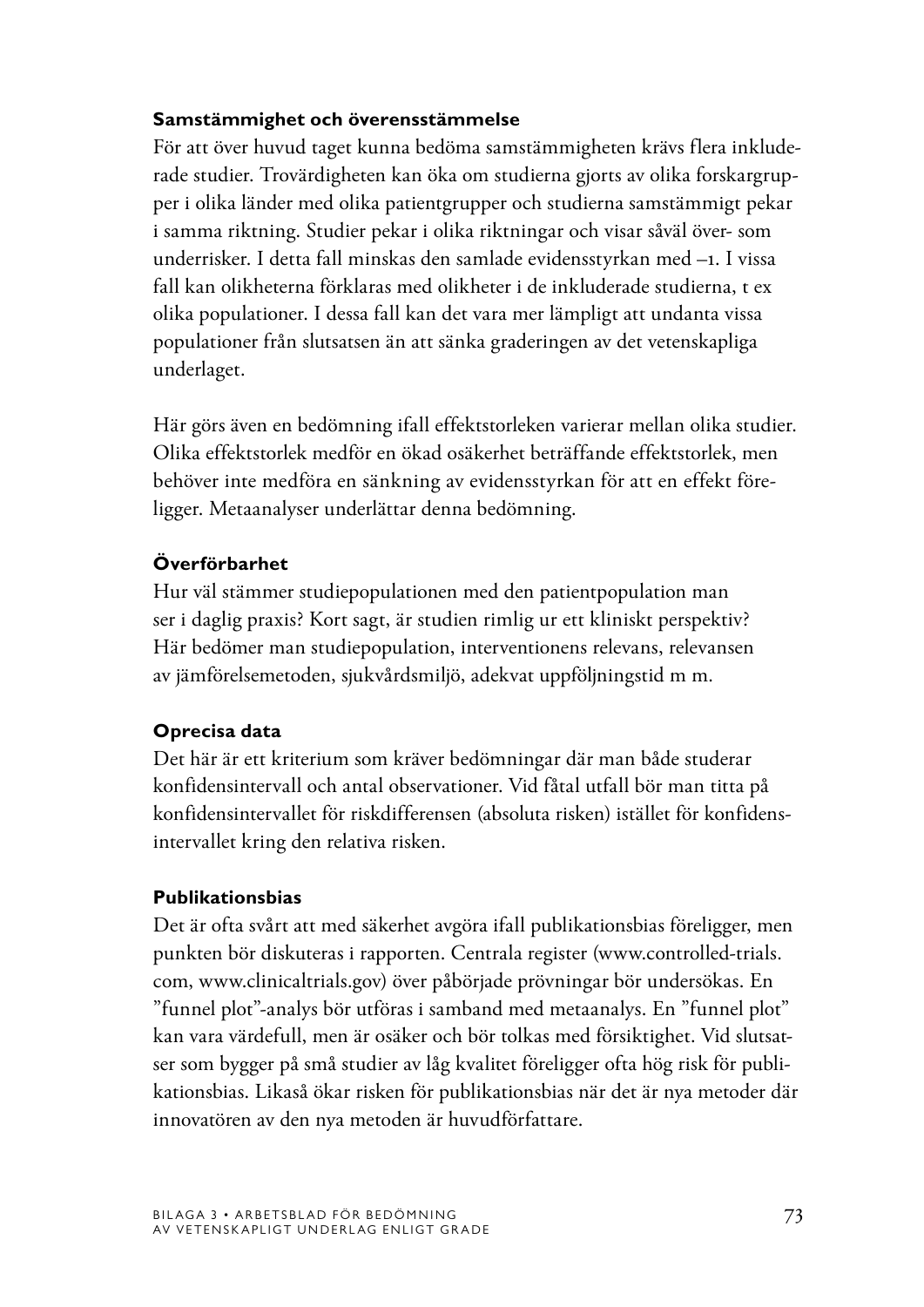#### **Effektstorlek**

Vid hög effektstorlek så ökar sannolikheten att det funna sambandet är kausalt. GRADE anger att man är beredd att höja den samlade evidensstyrkan med 2 om RR >5,0 (alternativt RR <0,2). Om RR >2,0 (alternativt RR <0,5) så kan den samlade evidensstyrkan höjas med +1

#### **Andra viktiga aspekter, t ex dos-respons**

Närvaro av dos–reponsförhållande ökar trovärdigheten för åtgärdens effekt där det är relevant.

Dos–respons kan gälla i olika situationer både när det gäller läkemedel och preventiva insatser eller inom en studie och mellan studier. Generellt är ett dos–responssamband mycket mer trovärdigt när det visats i en studie än när det visats genom jämförelser mellan olika studier. Dos–responssamband kan gälla såväl effekter som risker.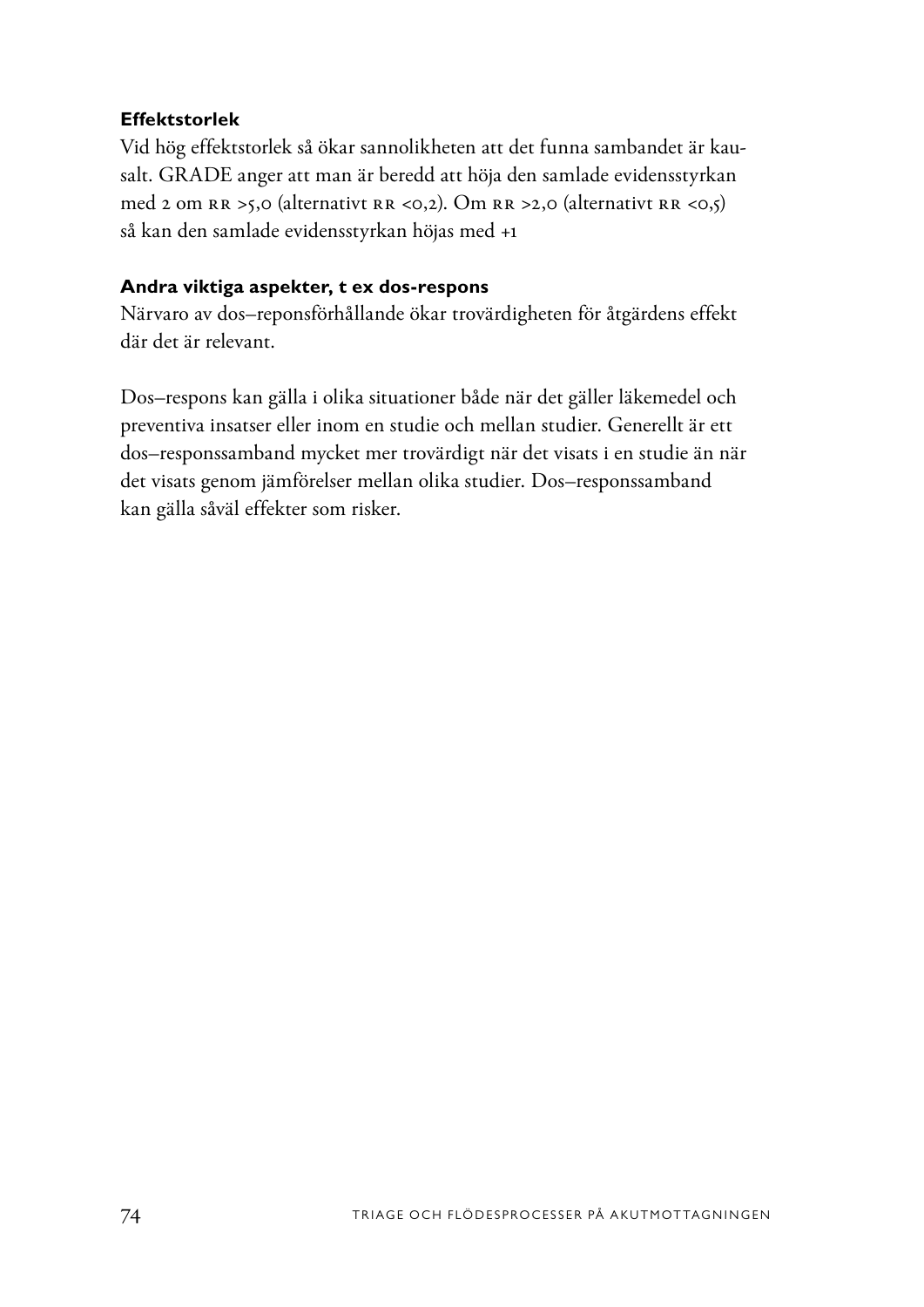| Akutmottagningen vid sjukhus, landsting/region                                                                                                                                                                                                                                                                                                                                                                                                                                                                                                                                                                                                                                     |
|------------------------------------------------------------------------------------------------------------------------------------------------------------------------------------------------------------------------------------------------------------------------------------------------------------------------------------------------------------------------------------------------------------------------------------------------------------------------------------------------------------------------------------------------------------------------------------------------------------------------------------------------------------------------------------|
| 1. Typ av akutmottagning?<br>□ Barn □ Vuxen □ Medicin □ Kirurgi □ Ortopedi □ Psykiatri □ Övrigt:                                                                                                                                                                                                                                                                                                                                                                                                                                                                                                                                                                                   |
|                                                                                                                                                                                                                                                                                                                                                                                                                                                                                                                                                                                                                                                                                    |
| 3. Används standardiserad F.A.S.T. (focused assessment with sonography for trauma)<br>vid initialt handläggande av traumapatienter på akutmottagningen? $\Box$ Ja $\Box$ Nej                                                                                                                                                                                                                                                                                                                                                                                                                                                                                                       |
| 4. Om ja, vem/vilka utför undersökningen?                                                                                                                                                                                                                                                                                                                                                                                                                                                                                                                                                                                                                                          |
| 5. Förekommer "triage" på akutmottagningen?<br>Nej (om Nej: enkäten avslutad, vänligen skicka tillbaka blanketten till SBU)<br>$\Box$  a                                                                                                                                                                                                                                                                                                                                                                                                                                                                                                                                           |
|                                                                                                                                                                                                                                                                                                                                                                                                                                                                                                                                                                                                                                                                                    |
| 7. Finns det landstings-/regionbeslut om införande av triagemetod?<br>$\Box$ Nej $\Box$ Ja $\Box$ Vet ej                                                                                                                                                                                                                                                                                                                                                                                                                                                                                                                                                                           |
| 8. Vilken triagemetod tillämpas?<br>□ Egentillverkad (vänligen skicka med en kopia av skalan!)<br>$\Box$ MTS (Manchester Triage Scale)*<br>□ MTS (annat sjukhus svensk översättning)<br>Modifierad MTS (med tillägg av vitalparametrar)<br>Modifierad MTS (med ändring/tillägg av sökorsaker)<br>METTS (Medical Emergency Triage and Treatment Scale)<br>ADAPT (Adaptiv ProcessTriage)<br>CTAS (Canadian Triage and Acuity Scale)*<br>ATS (Australasian Triage Scale)*<br>$\Box$ ESI (Emergency Severity Index)*<br>O Övrigt (vänligen beskriv antal skalsteg, användning av vitalparametrar (ja/nej)<br>samt flödesschema (ja/nej), här kan vederbörande pm eller manual bifogas) |

 $\overline{\text{#}$ Baserat på den engelska skalan men på egen översättning.  $\overline{\text{#}$ Enkät nr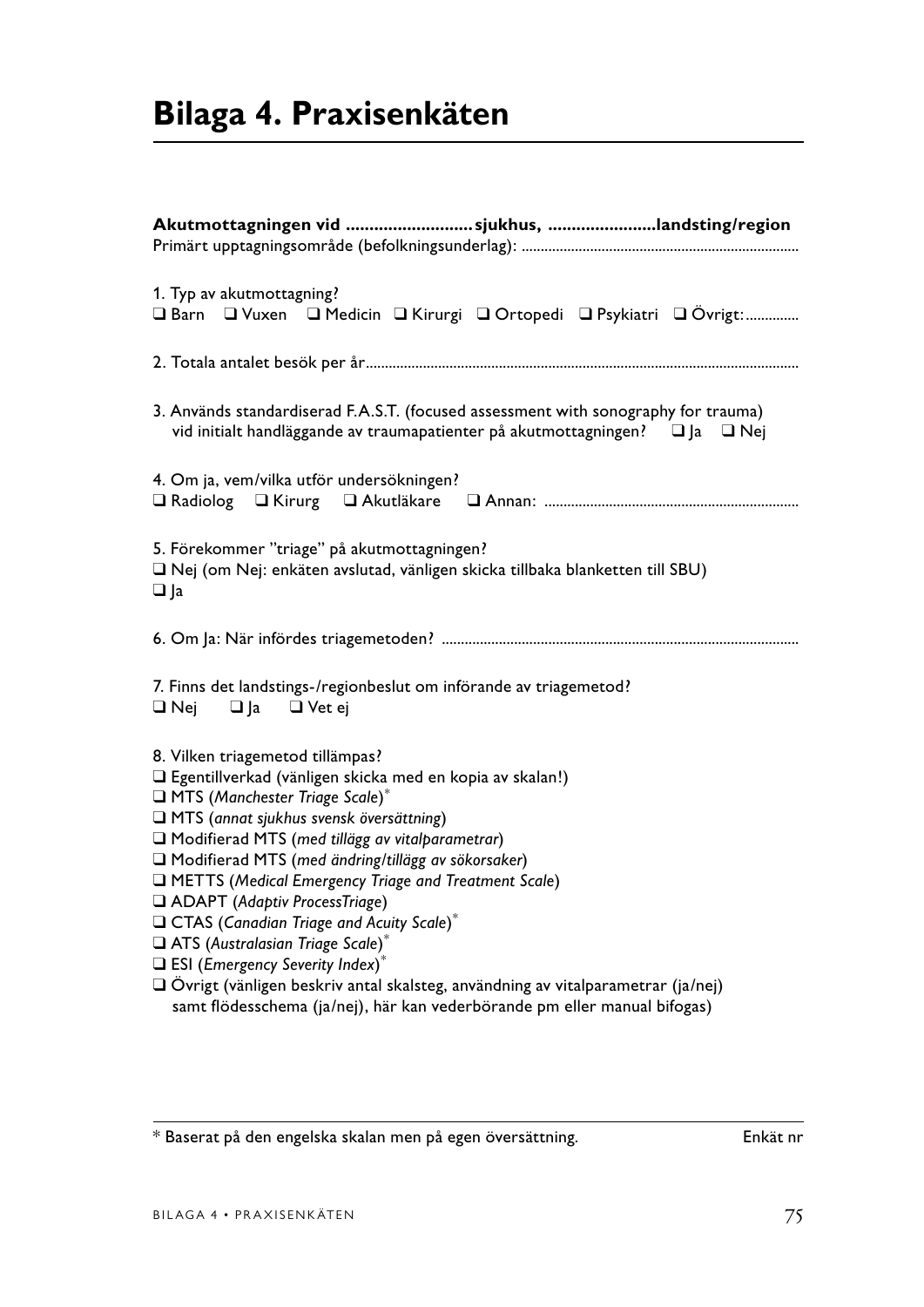9. Har triagemetoden medfört behov av organisatoriska förändringar?

❑ Nej

|  |  |  | $\Box$ Ja, med avseende på: |  |
|--|--|--|-----------------------------|--|
|--|--|--|-----------------------------|--|

| $\Box$ Personalförändring<br>$\Box$ Utbildning | $\Box$ Ombyggnation<br>$\Box$ Anskaffning av teknisk utrustning?<br>$\Box$ Anskaffning av övrig utrustning? |
|------------------------------------------------|-------------------------------------------------------------------------------------------------------------|
|                                                |                                                                                                             |
|                                                |                                                                                                             |

10. Har effekterna av triagemetoden utvärderats?<br> $\Box$  Nej  $\Box$  Ja  $\Box$  Vet ej

□ Ja □ Vet ej

Om ja, kommer SBU:s kansli att kontakta Er för närmare information samt beställning av material!